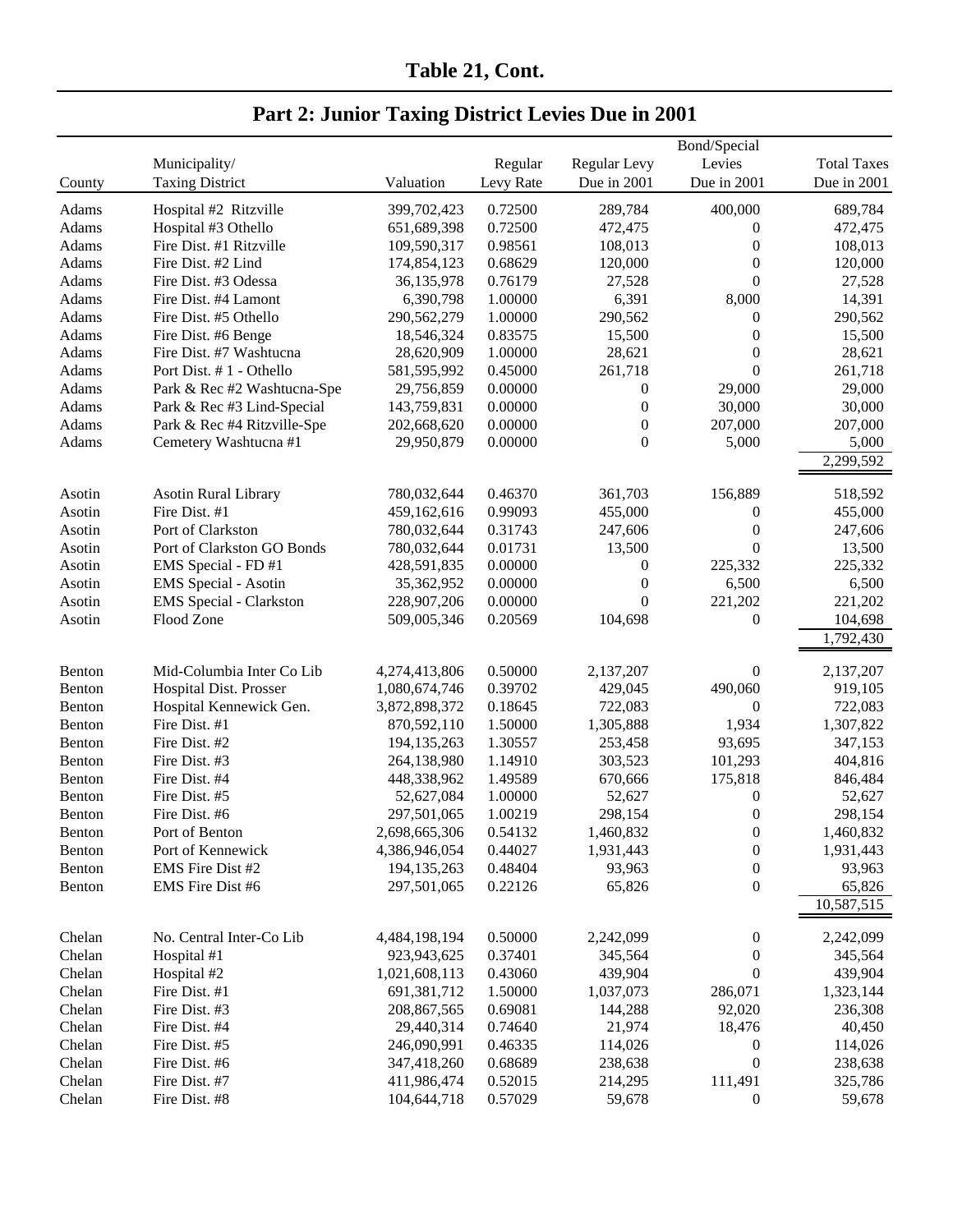|                |                                  |                               |                    |                      | Bond/Special                         |                        |
|----------------|----------------------------------|-------------------------------|--------------------|----------------------|--------------------------------------|------------------------|
|                | Municipality/                    |                               | Regular            | Regular Levy         | Levies                               | <b>Total Taxes</b>     |
| County         | <b>Taxing District</b>           | Valuation                     | Levy Rate          | Due in 2001          | Due in 2001                          | Due in 2001            |
| Chelan - Cont. |                                  |                               |                    |                      |                                      |                        |
| Chelan         | Fire Dist. #9                    | 278,999,424                   | 0.68680            | 191,617              | 70,332                               | 261,949                |
| Chelan         | Port of Chelan                   | 4,484,198,194                 | 0.38812            | 1,740,407            | $\boldsymbol{0}$                     | 1,740,407              |
| Chelan         | <b>EMS HOSP#2</b>                | 1,021,608,113                 | 0.50000            | 510,804              | $\boldsymbol{0}$                     | 510,804                |
| Chelan         | Manson Park & Rec-Spec.          | 255,559,303                   | 0.00000            | 0                    | 40,000                               | 40,000                 |
| Chelan         | Upper Valley Park & Rec-Spe      | 455,510,105                   | 0.00000            | $\boldsymbol{0}$     | 80,429                               | 80,429                 |
| Chelan         | Cemetery #1                      | 92,888,465                    | 0.08674            | 8,057                | $\boldsymbol{0}$                     | 8,057                  |
| Chelan         | Cemetery #2                      | 116,763,989                   | 0.10198            | 11,908               | $\boldsymbol{0}$                     | 11,908                 |
| Chelan         | Cemetery #3                      | 374,701,124                   | 0.06023            | 22,568               | $\boldsymbol{0}$                     | 22,568                 |
| Chelan         | Cemetery #4                      | 1,021,608,113                 | 0.09815            | 100,271              | $\boldsymbol{0}$                     | 100,271                |
| Chelan         | Cemetery #5                      | 24,397,906                    | 0.07251            | 1,769                | $\boldsymbol{0}$                     | 1,769                  |
|                |                                  |                               |                    |                      |                                      | 8,143,759              |
|                |                                  |                               |                    |                      |                                      |                        |
| Clallam        | Olympic Rural Library            | 3,988,580,962                 | 0.50000            | 1,994,290            | $\boldsymbol{0}$                     | 1,994,290              |
| Clallam        | Hospital Dist. #1                | 319,113,546                   | 0.63281            | 201,938              | 117,933                              | 319,871                |
| Clallam        | Hospital Dist. #2                | 3,669,467,416                 | 0.17123            | 628,323              | $\boldsymbol{0}$                     | 628,323                |
| Clallam        | Fire Dist. #1                    | 188,366,081                   | 0.47787            | 90,000               | $\boldsymbol{0}$                     | 90,000                 |
| Clallam        | Fire Dist. #2                    | 591,883,521                   | 0.91064            | 538,993              | $\boldsymbol{0}$                     | 538,993                |
| Clallam        | Fire Dist. #3                    | 1,869,280,094                 | 1.01552            | 1,898,291            | 0                                    | 1,898,291              |
| Clallam        | Fire Dist. #4                    | 57,658,221                    | 0.64212            | 37,024               | 0                                    | 37,024                 |
| Clallam        | Fire Dist. #5                    | 47,248,868                    | 0.87768            | 41,469               | 0                                    | 41,469                 |
| Clallam        | Port of Pt Angeles               | 3,988,580,962                 | 0.21454            | 855,710              | $\boldsymbol{0}$                     | 855,710                |
| Clallam        | EMS - Hospital #1                | 319,113,546                   | 0.20000            | 63,823               | $\boldsymbol{0}$                     | 63,823                 |
| Clallam        | EMS - Fire #3                    | 1,869,280,094                 | 0.45000            | 841,176              | $\boldsymbol{0}$                     | 841,176                |
| Clallam        | Park & Rec Sequim                | 1,798,834,050                 | 0.14000            | 251,837              | 248,519                              | 500,356                |
|                |                                  |                               |                    |                      |                                      | 7,809,326              |
|                |                                  |                               |                    |                      |                                      |                        |
| Clark          | Fort Vancouver Inter-Co Lib      | 21,169,101,893                | 0.50000            | 10,584,551           | 659,016                              | 11,243,567             |
| Clark          | Fire Dist. #1                    | 252,074,113                   | 1.50000            | 378,111              | $\boldsymbol{0}$                     | 378,111                |
| Clark          | Fire Dist. #2                    | 130,494,772                   | 0.85024            | 110,952              | $\boldsymbol{0}$                     | 110,952                |
| Clark          | Fire Dist. #3                    | 1,181,519,118                 | 1.20053            | 1,418,449            | 293,571                              | 1,712,020              |
| Clark          | Fire Dist. #5                    | 3,553,704,455                 | 1.50000            | 5,330,557            | $\boldsymbol{0}$                     | 5,330,557              |
| Clark          | Fire Dist. #6<br>Fire Dist. #9   | 3,296,872,437                 | 1.50000            | 4,945,309            | $\boldsymbol{0}$                     | 4,945,309              |
| Clark          |                                  | 462,767,622                   | 1.25000            | 578,460              | $\boldsymbol{0}$                     | 578,460                |
| Clark          | Fire Dist. #10                   | 452,771,619                   | 0.88144<br>1.50000 | 399,091              | $\boldsymbol{0}$                     | 399,091                |
| Clark          | Fire Dist. #11                   | 828,295,240                   |                    | 1,242,443<br>981,494 | $\boldsymbol{0}$<br>189,789          | 1,242,443              |
| Clark          | Fire Dist. #12<br>Fire Dist. #13 | 677,509,146                   | 1.44868            | 85,160               |                                      | 1,171,283              |
| Clark          |                                  | 119,907,079                   | 0.71022            |                      | 18,411                               | 103,571                |
| Clark<br>Clark | Fire Dist. #14                   | 120,736,998<br>15,423,162,034 | 1.00000            | 120,737<br>7,036,664 | $\boldsymbol{0}$                     | 120,737                |
| Clark          | Port of Vancouver                |                               | 0.45624<br>0.51277 | 1,511,998            | $\boldsymbol{0}$                     | 7,036,664<br>1,511,998 |
| Clark          | Port of Camas-Wshgl              | 2,948,685,880<br>836,004,846  | 0.29980            | 250,634              | $\boldsymbol{0}$                     | 250,634                |
| Clark          | Port of Ridgefield<br>EMS FD#1   |                               | 0.25000            |                      | $\boldsymbol{0}$                     |                        |
| Clark          | EMS FD#6                         | 252,074,113<br>3,296,872,437  | 0.30982            | 63,019               | $\boldsymbol{0}$<br>$\boldsymbol{0}$ | 63,019                 |
|                |                                  |                               |                    | 1,021,437            |                                      | 1,021,437              |
| Clark          | EMS FD#9                         | 462,767,622                   | 0.25000            | 115,692              | $\boldsymbol{0}$                     | 115,692                |
| Clark          | EMS No. County                   | 694,704,414                   | 0.50000            | 347,352              | $\boldsymbol{0}$                     | 347,352                |
| Clark          | <b>EMS</b> Camas                 | 2,042,834,364                 | 0.25000            | 510,709              | $\boldsymbol{0}$                     | 510,709                |
| Clark          | <b>EMS</b> Washougal             | 547,491,478                   | 0.25000            | 136,873              | $\boldsymbol{0}$                     | 136,873                |
| Clark          | <b>EMS</b> Yacolt                | 38,362,801                    | 0.50000            | 19,181               | $\boldsymbol{0}$                     | 19,181                 |
| Clark          | Cemetery #1                      | 366,491,817                   | 0.02192            | 8,034                | $\boldsymbol{0}$                     | 8,034                  |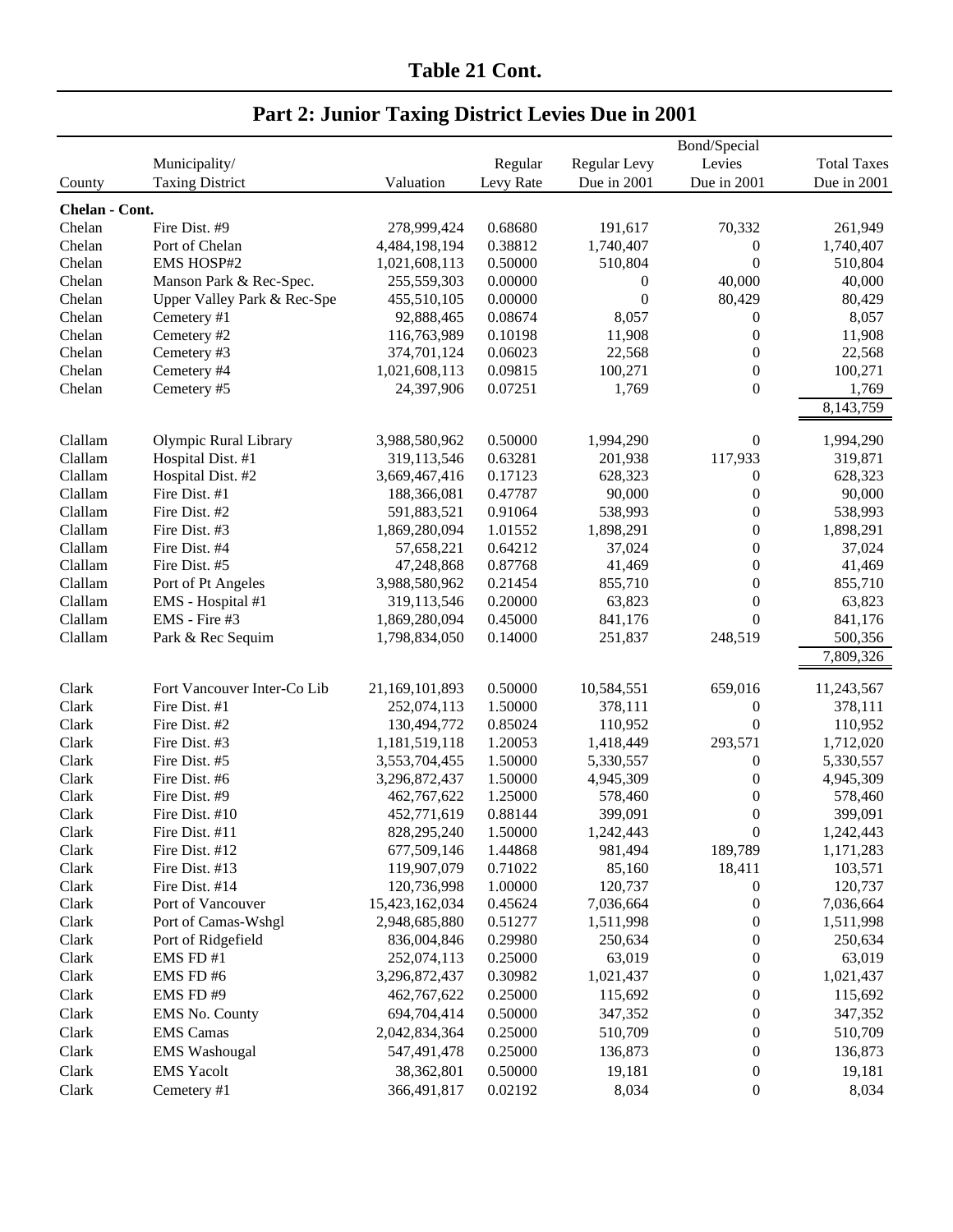|               |                             |               |           |              | Bond/Special     |                    |
|---------------|-----------------------------|---------------|-----------|--------------|------------------|--------------------|
|               | Municipality/               |               | Regular   | Regular Levy | Levies           | <b>Total Taxes</b> |
| County        | <b>Taxing District</b>      | Valuation     | Levy Rate | Due in 2001  | Due in 2001      | Due in 2001        |
| Clark - Cont. |                             |               |           |              |                  |                    |
| Clark         | Cemetery #4                 | 303,827,114   | 0.10154   | 30,851       | $\boldsymbol{0}$ | 30,851             |
| Clark         | Cemetery #5                 | 112,965,691   | 0.11250   | 12,709       | $\theta$         | 12,709             |
| Clark         | Cemetery #6                 | 1,436,299,459 | 0.04520   | 64,921       | $\overline{0}$   | 64,921             |
|               |                             |               |           |              |                  | 38,466,175         |
| Columbia      | Columbia Basin Hosp.        | 253,381,313   | 0.50000   | 126,699      | 233,725          | 360,424            |
| Columbia      | Fire Dist. #1               | 21,286,833    | 1.00000   | 21,287       | $\boldsymbol{0}$ | 21,287             |
| Columbia      | Fire Dist. #2               | 32,924,061    | 0.95860   | 31,561       | $\boldsymbol{0}$ | 31,561             |
| Columbia      | Fire Dist. #3               | 98,716,818    | 0.98171   | 96,911       | $\theta$         | 96,911             |
| Columbia      | Port of Columbia            | 253,381,313   | 0.44853   | 113,650      | $\Omega$         | 113,650            |
| Columbia      | Park & Rec Prescott Bond    | 2,667,813     | 0.00000   | $\theta$     | 1,594            | 1,594              |
|               |                             |               |           |              |                  | 625,427            |
| Cowlitz       | County Partial Rural Librar | 623,293,826   | 0.37780   | 235,480      | $\boldsymbol{0}$ | 235,480            |
| Cowlitz       | Fort Vancouver Inter-Co Lib | 277,213,528   | 0.50000   | 138,607      | $\overline{0}$   | 138,607            |
| Cowlitz       | Fire Dist. #1               | 208,979,600   | 0.93180   | 194,727      | 44,655           | 239,382            |
| Cowlitz       | Fire Dist. #2               | 1,506,215,074 | 1.41620   | 2,133,102    | $\overline{0}$   | 2,133,102          |
| Cowlitz       | Fire Dist. #3               | 149,733,826   | 0.97510   | 146,005      | 37,774           | 183,779            |
| Cowlitz       | Fire Dist. #4               | 15,063,831    | 0.96710   | 14,568       | $\theta$         | 14,568             |
| Cowlitz       | Fire Dist. #5               | 532,277,976   | 1.49380   | 795,117      | $\overline{0}$   | 795,117            |
| Cowlitz       | Fire Dist. #6               | 299,749,474   | 0.47650   | 142,831      | $\theta$         | 142,831            |
| Cowlitz       | Fire Dist. #7               | 71,963,941    | 1.00000   | 71,964       | $\overline{0}$   | 71,964             |
| Cowlitz       | Port of Woodland            | 582,842,958   | 0.39110   | 227,950      | $\mathbf{0}$     | 227,950            |
| Cowlitz       | Port of Longview            | 5,202,307,707 | 0.44760   | 2,328,553    | $\overline{0}$   | 2,328,553          |
| Cowlitz       | EMS North Country (#1)      | 89,480,594    | 0.50000   | 44,740       | $\boldsymbol{0}$ | 44,740             |
| Cowlitz       | EMS Fire Dist #3            | 162,375,406   | 0.22480   | 36,502       | $\boldsymbol{0}$ | 36,502             |
| Cowlitz       | Cemetery #1                 | 377,597,371   | 0.07490   | 28,282       | $\boldsymbol{0}$ | 28,282             |
| Cowlitz       | Cemetery #2                 | 591,338,140   | 0.09900   | 58,542       | $\boldsymbol{0}$ | 58,542             |
| Cowlitz       | Cemetery #3                 | 179,819,451   | 0.01690   | 3,039        | $\overline{0}$   | 3,039              |
| Cowlitz       | Cemetery #4                 | 117,541,199   | 0.10800   | 12,694       | $\theta$         | 12,694             |
| Cowlitz       | Cemetery #5                 | 359,926,421   | 0.10930   | 39,340       | $\theta$         | 39,340             |
| Cowlitz       | Cemetery #6                 | 395,485,251   | 0.11250   | 44,492       | $\overline{0}$   | 44,492             |
| Cowlitz       | Cemetery #7                 | 34,012,660    | 0.09590   | 3,262        | $\theta$         | 3,262              |
|               |                             |               |           |              |                  | 6,782,226          |
| Douglas       | No. Central Inter-Co Lib    | 1,761,284,951 | 0.50000   | 880,642      | $\boldsymbol{0}$ | 880,642            |
| Douglas       | Hospital Dist. #1           | 124,711,393   | 0.07570   | 9,441        | 14,714           | 24,155             |
| Douglas       | Hospital Dist. #2           | 113,620,058   | 0.50000   | 56,810       | $\mathbf{0}$     | 56,810             |
| Douglas       | Hospital Dist. #3           | 15,892,263    | 0.02520   | 400          | $\boldsymbol{0}$ | 400                |
| Douglas       | Hospital Dist. #6           | 7,665,449     | 0.50000   | 3,833        | 4,665            | 8,498              |
| Douglas       | Fire Dist. #1               | 75,532,425    | 0.85000   | 64,203       | $\theta$         | 64,203             |
| Douglas       | Fire Dist. #2               | 1,302,009,330 | 0.99860   | 1,300,186    | 215,006          | 1,515,192          |
| Douglas       | Fire Dist. #3               | 21,573,018    | 1.00000   | 21,573       | $\boldsymbol{0}$ | 21,573             |
| Douglas       | Fire Dist. #4               | 182,292,724   | 0.84310   | 153,691      | $\boldsymbol{0}$ | 153,691            |
| Douglas       | Fire Dist. #5               | 41,845,778    | 0.85000   | 35,569       | $\boldsymbol{0}$ | 35,569             |
| Douglas       | Fire Dist. #6               | 18,345,825    | 0.62900   | 11,540       | $\boldsymbol{0}$ | 11,540             |
| Douglas       | Fire Dist. #7               | 31,270,155    | 0.95450   | 29,847       | $\boldsymbol{0}$ | 29,847             |
| Douglas       | Fire Dist. #8               | 19,258,714    | 0.49330   | 9,500        | $\boldsymbol{0}$ | 9,500              |
| Douglas       | Port of Douglas             | 1,793,318,995 | 0.27270   | 489,038      | $\boldsymbol{0}$ | 489,038            |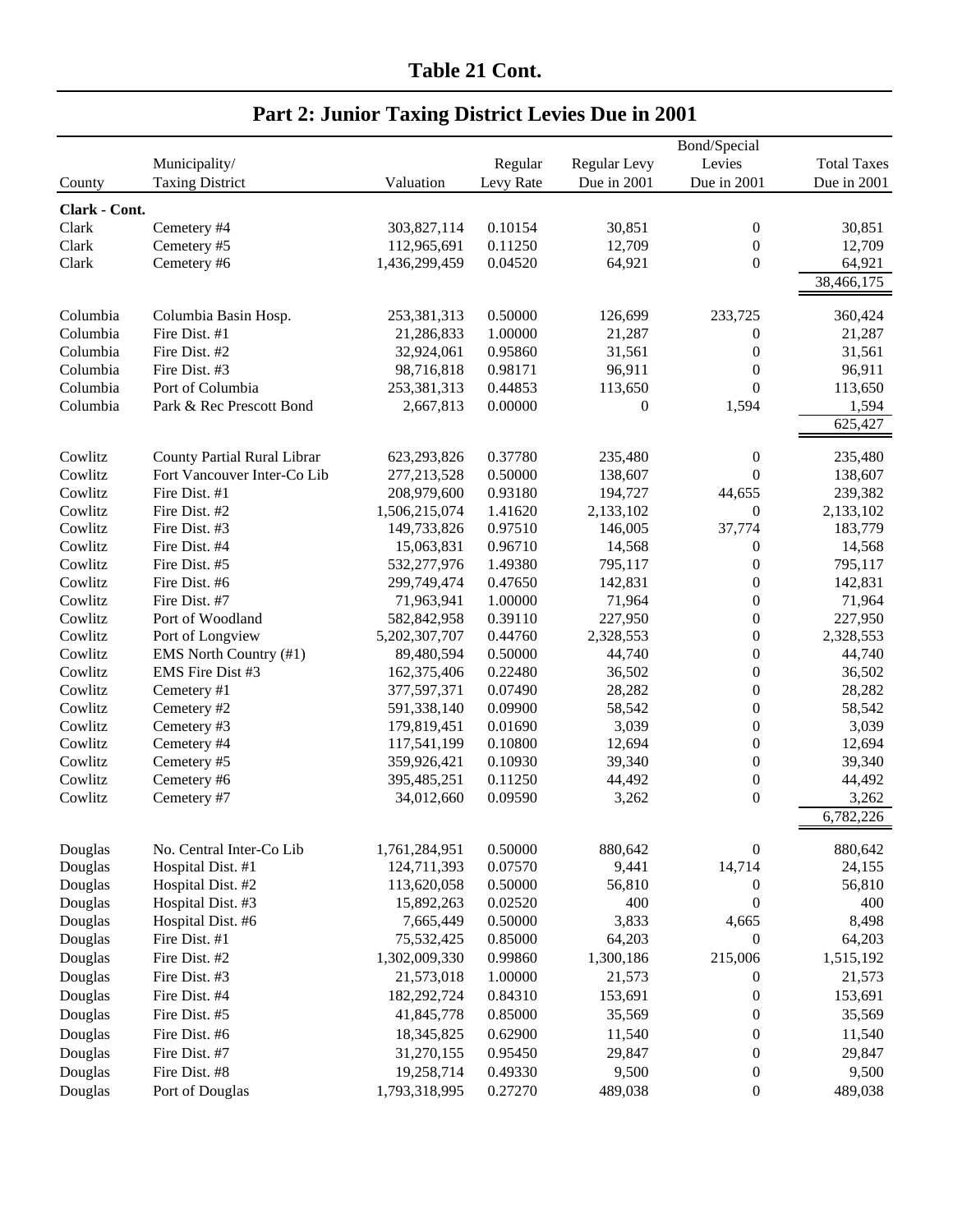|                 |                           |               |           |                  | Bond/Special     |                    |
|-----------------|---------------------------|---------------|-----------|------------------|------------------|--------------------|
|                 | Municipality/             |               | Regular   | Regular Levy     | Levies           | <b>Total Taxes</b> |
| County          | <b>Taxing District</b>    | Valuation     | Levy Rate | Due in 2001      | Due in 2001      | Due in 2001        |
|                 |                           |               |           |                  |                  |                    |
| Douglas - Cont. |                           |               |           |                  |                  |                    |
| Douglas         | EMS FD#6                  | 18,345,825    | 0.50000   | 9,173            | $\boldsymbol{0}$ | 9,173              |
| Douglas         | Park & Rec Eastmont       | 1,251,338,501 | 0.35140   | 439,720          | $\boldsymbol{0}$ | 439,720            |
| Douglas         | Cemetery #2               | 97,018,392    | 0.00000   | $\boldsymbol{0}$ | 20,009           | 20,009             |
|                 |                           |               |           |                  |                  | 3,769,560          |
| Ferry           | No. Central Inter-Co Lib  | 323,833,920   | 0.50000   | 161,923          | $\boldsymbol{0}$ | 161,923            |
| Ferry           | Hospital Dist. #1         | 217,226,087   | 0.50000   | 108,618          | $\boldsymbol{0}$ | 108,618            |
| Ferry           | Fire Dist. #13 Joint      | 117,601,051   | 0.85000   | 99,968           | 0                | 99,968             |
| Ferry           | Fire Dist. #14 Joint      | 60,799,588    | 0.81290   | 49,426           | 0                | 49,426             |
| Ferry           | Fire Dist. #3             | 59,148,092    | 0.96180   | 56,889           | $\boldsymbol{0}$ | 56,889             |
| Ferry           | EMS City of Republic      | 29,413,387    | 0.25000   | 7,355            | $\boldsymbol{0}$ | 7,355              |
| Ferry           | EMS Dist - FD #1          | 117,866,076   | 0.25000   | 29,472           | $\boldsymbol{0}$ | 29,472             |
|                 |                           |               |           |                  |                  | 513,651            |
|                 |                           |               |           |                  |                  |                    |
| Franklin        | Mid-Columbia Inter-Co Lib | 1,130,209,786 | 0.50000   | 565,105          | $\boldsymbol{0}$ | 565,105            |
| Franklin        | Hospital #1               | 519,636,877   | 0.41980   | 218,144          | 0                | 218,144            |
| Franklin        | Fire Dist. #1             | 146,293,904   | 0.93020   | 136,083          | $\boldsymbol{0}$ | 136,083            |
| Franklin        | Fire Dist. #2             | 53,836,647    | 0.96400   | 51,899           | $\boldsymbol{0}$ | 51,899             |
| Franklin        | Fire Dist. #3             | 541,697,022   | 1.35000   | 731,291          | $\boldsymbol{0}$ | 731,291            |
| Franklin        | Fire Dist. #4             | 151,668,447   | 0.39560   | 60,000           | $\boldsymbol{0}$ | 60,000             |
| Franklin        | Port of Pasco             | 2,130,199,406 | 0.45000   | 958,590          | $\boldsymbol{0}$ | 958,590            |
|                 |                           |               |           |                  |                  | 2,721,112          |
|                 |                           |               |           |                  |                  |                    |
| Garfield        | Garfield Mem. Hosp. Reg   | 140,552,049   | 0.50000   | 70,276           | 276,788          | 347,064            |
| Garfield        | Fire Dist. #1             | 100,377,387   | 1.00000   | 100,377          | 0                | 100,377            |
| Garfield        | Port of Garfield          | 141,180,216   | 0.44034   | 62,167           | $\boldsymbol{0}$ | 62,167             |
|                 |                           |               |           |                  |                  | 509,608            |
|                 | No. Central Inter-Co Lib  | 3,629,919,990 | 0.50000   | 1,814,960        | $\boldsymbol{0}$ | 1,814,960          |
| Grant           | Hospital #1               |               | 0.47960   |                  | 280,189          |                    |
| Grant           |                           | 2,022,396,886 |           | 969,942          | 178,008          | 1,250,131          |
| Grant           | Hospital #2               | 740,464,894   | 0.50000   | 370,232          |                  | 548,240            |
| Grant           | Hospital #3               | 440,526,367   | 0.49920   | 219,911          | 321,008          | 540,919            |
| Grant           | Hospital #4               | 234,982,038   | 0.50000   | 117,491          | 0                | 117,491            |
| Grant           | Hospital #5               | 268,683,968   | 0.50000   | 134,342          | $\boldsymbol{0}$ | 134,342            |
| Grant           | Hospital #6               | 106,186,873   | 0.50000   | 53,093           | 66,837           | 119,930            |
| Grant           | Hospital #7               | 183,081,851   | 0.50000   | 91,541           | $\boldsymbol{0}$ | 91,541             |
| Grant           | Fire Dist. #3             | 480,686,783   | 0.87130   | 418,822          | $\boldsymbol{0}$ | 418,822            |
| Grant           | Fire Dist. #4             | 204,658,389   | 0.89170   | 182,494          | $\boldsymbol{0}$ | 182,494            |
| Grant           | Fire Dist. #5             | 1,032,678,177 | 0.89170   | 920,839          | $\boldsymbol{0}$ | 920,839            |
| Grant           | Fire Dist. #6             | 43,465,439    | 0.87130   | 37,871           | $\boldsymbol{0}$ | 37,871             |
| Grant           | Fire Dist. #7             | 101,730,494   | 0.87130   | 88,638           | $\boldsymbol{0}$ | 88,638             |
| Grant           | Fire Dist. #8             | 234,224,826   | 0.87130   | 204,080          | $\boldsymbol{0}$ | 204,080            |
| Grant           | Fire Dist. #10            | 171,668,075   | 0.87130   | 149,574          | $\boldsymbol{0}$ | 149,574            |
| Grant           | Fire Dist. #11            | 102,961,993   | 0.87130   | 89,711           | $\boldsymbol{0}$ | 89,711             |
| Grant           | Fire Dist. #12            | 46,717,149    | 0.87130   | 40,705           | $\boldsymbol{0}$ | 40,705             |
| Grant           | Fire Dist. #13            | 76,316,825    | 0.87130   | 66,495           | $\boldsymbol{0}$ | 66,495             |
| Grant           | Fire Dist. #14            | 15,889,250    | 0.87130   | 13,853           | $\boldsymbol{0}$ | 13,853             |
| Grant           | Fire Dist. #15            | 80,168,991    | 0.87130   | 69,851           | $\boldsymbol{0}$ | 69,851             |
| Grant           | Port Dist. #1             | 782,544,496   | 0.32720   | 256,049          | $\boldsymbol{0}$ | 256,049            |
|                 |                           |               |           |                  |                  |                    |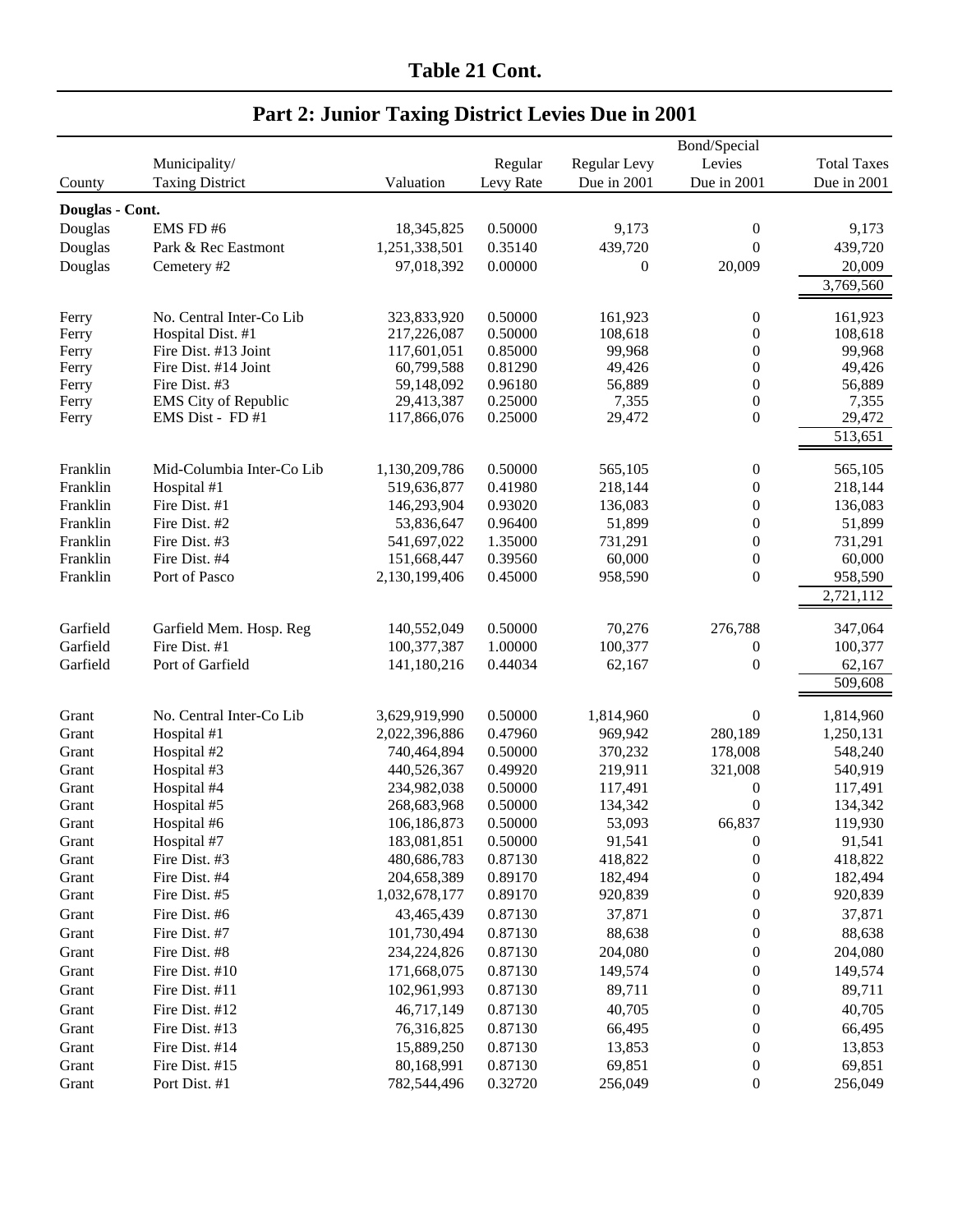|                            |                                      |               |           |              | Bond/Special     |                    |
|----------------------------|--------------------------------------|---------------|-----------|--------------|------------------|--------------------|
|                            | Municipality/                        |               | Regular   | Regular Levy | Levies           | <b>Total Taxes</b> |
| County                     | <b>Taxing District</b>               | Valuation     | Levy Rate | Due in 2001  | Due in 2001      | Due in 2001        |
| Grant - Cont.              |                                      |               |           |              |                  |                    |
| Grant                      | Port Dist. #2                        | 271,706,096   | 0.42230   | 114,741      | $\boldsymbol{0}$ | 114,741            |
| Grant                      | Port Dist. #3                        | 256,296,512   | 0.45000   | 115,333      | 0                | 115,333            |
| Grant                      | Port Dist. #4                        | 57,118,442    | 0.45000   | 25,703       | $\boldsymbol{0}$ | 25,703             |
| Grant                      | Port Dist. #5                        | 45,720,654    | 0.41990   | 19,198       | $\boldsymbol{0}$ | 19,198             |
| Grant                      | Port Dist. #6                        | 59,529,735    | 0.40740   | 24,252       | $\boldsymbol{0}$ | 24,252             |
| Grant                      | Port Dist. #7                        | 65,157,695    | 0.45000   | 29,321       | $\boldsymbol{0}$ | 29,321             |
| Grant                      | Port Dist. #8                        | 195,681,915   | 0.30660   | 59,996       | $\boldsymbol{0}$ | 59,996             |
| Grant                      | Port Dist. #9                        | 311,315,982   | 0.94200   | 293,259      | $\boldsymbol{0}$ | 293,259            |
| Grant                      | Port Dist. #10                       | 1,677,793,716 | 0.39540   | 663,400      | $\boldsymbol{0}$ | 663,400            |
| Grant                      | EMS Fire Dist. #3                    | 480,686,783   | 0.23740   | 114,115      | 0                | 114,115            |
| Grant                      | EMS Fire Dist. #4                    | 204,658,389   | 0.23930   | 48,975       | 0                | 48,975             |
|                            | EMS Fire Dist. #8                    | 234,224,826   | 0.24750   | 57,971       | $\boldsymbol{0}$ | 57,971             |
| Grant<br>Grant             | EMS Fire Dist #10                    | 171,668,075   | 0.24810   | 42,591       | $\boldsymbol{0}$ | 42,591             |
|                            | EMS Fire Dist #11                    |               | 0.25000   |              | $\boldsymbol{0}$ | 25,740             |
| Grant                      |                                      | 102,961,993   |           | 25,740       |                  |                    |
| Grant                      | Cemetery #2                          | 26,231,300    | 0.00000   | $\mathbf{0}$ | 4,902            | 4,902              |
|                            |                                      |               |           |              |                  | 8,796,033          |
|                            | Grays Harbor Timberland Inter-Co Lib | 2,027,015,413 | 0.50000   | 1,013,540    | $\boldsymbol{0}$ | 1,013,540          |
| Grays Harbor Hospital      |                                      | 495,079,128   | 0.50000   | 247,552      | $\boldsymbol{0}$ | 247,552            |
| Grays Harbor Fire Dist. #1 |                                      | 67,648,530    | 0.88020   | 59,544       | $\boldsymbol{0}$ | 59,544             |
| Grays Harbor Fire Dist. #2 |                                      | 294,650,211   | 1.13210   | 333,575      | 151,765          | 485,340            |
| Grays Harbor Fire Dist. #3 |                                      | 34,508,453    | 0.87900   | 30,333       | 11,001           | 41,334             |
| Grays Harbor Fire Dist. #4 |                                      | 38,414,162    | 1.00000   | 38,086       | 0                | 38,086             |
| Grays Harbor Fire Dist. #5 |                                      | 216,872,275   | 0.87440   | 189,639      | $\boldsymbol{0}$ | 189,639            |
| Grays Harbor Fire Dist. #6 |                                      | 50,728,119    | 0.92500   | 46,924       | $\boldsymbol{0}$ | 46,924             |
| Grays Harbor Fire Dist. #7 |                                      | 100, 367, 265 | 0.90700   | 91,035       | $\boldsymbol{0}$ | 91,035             |
| Grays Harbor Fire Dist. #8 |                                      | 61,178,288    | 0.80020   | 48,954       | 63,342           | 112,296            |
|                            | Grays Harbor Fire Dist. #10          | 71,830,650    | 0.71530   | 51,381       | $\boldsymbol{0}$ | 51,381             |
|                            | Grays Harbor Fire Dist. #11          | 78,249,167    | 0.79830   | 62,467       | $\boldsymbol{0}$ | 62,467             |
|                            | Grays Harbor Fire Dist. #12          | 49,861,107    | 0.72310   | 36,060       | $\boldsymbol{0}$ | 36,060             |
|                            | Grays Harbor Fire Dist. #14          | 40,620,486    | 1.00000   | 40,621       | 36,821           | 77,442             |
|                            | Grays Harbor Fire Dist. #15          | 18,066,809    | 0.99630   | 18,000       | $\boldsymbol{0}$ | 18,000             |
|                            | Grays Harbor Fire Dist. #16          | 22,972,674    | 0.85780   | 19,706       | $\boldsymbol{0}$ | 19,706             |
|                            | Grays Harbor Fire Dist. #17          | 22,387,399    | 1.00000   | 22,388       | 13,682           | 36,070             |
|                            | Grays Harbor Mason Co. Fire #12      | 3,879,813     | 0.92150   | 3,575        | $\boldsymbol{0}$ | 3,575              |
| Grays Harbor Port Regular  |                                      | 3,563,250,996 | 0.42810   | 1,525,428    | 0                | 1,525,428          |
|                            | Grays Harbor Cosmopolis EMS          | 122,299,877   | 0.25000   | 30,575       | $\boldsymbol{0}$ | 30,575             |
|                            | Grays Harbor Fire #3 EMS Special     | 34,508,453    | 0.50000   | 17,255       | 27,147           | 44,402             |
| Grays Harbor Fire #4 EMS   |                                      | 38,981,698    | 0.25000   | 9,746        | $\boldsymbol{0}$ | 9,746              |
| Grays Harbor Fire #7 EMS   |                                      | 105,090,653   | 0.25000   | 26,276       | $\mathbf{0}$     | 26,276             |
| Grays Harbor Fire #8 EMS   |                                      | 63,182,780    | 0.25000   | 15,797       | $\boldsymbol{0}$ | 15,797             |
|                            | Grays Harbor Fire #10 EMS            | 82,368,503    | 0.18790   | 15,477       | $\boldsymbol{0}$ | 15,477             |
|                            | Grays Harbor Fire #11 EMS Special    | 78, 743, 574  | 0.50000   | 39,373       | 62,817           | 102,190            |
|                            | Grays Harbor Fire #14 EMS Special    | 49,681,836    | 0.25000   | 11,007       | 28,570           | 39,577             |
|                            | Grays Harbor Fire #15 EMS            | 19,479,287    | 0.25000   | 4,870        | $\boldsymbol{0}$ | 4,870              |
|                            | Grays Harbor Westport EMS Special    | 136,263,250   | 0.48620   | 66,251       | 96,232           | 162,483            |
|                            | Grays Harbor Ocean Shores EMS        | 567,415,774   | 0.25000   | 141,865      | $\boldsymbol{0}$ | 141,865            |
|                            | Grays Harbor Mason Co Fire #12 EMS   | 3,879,813     | 0.23640   | 917          | $\boldsymbol{0}$ | 917                |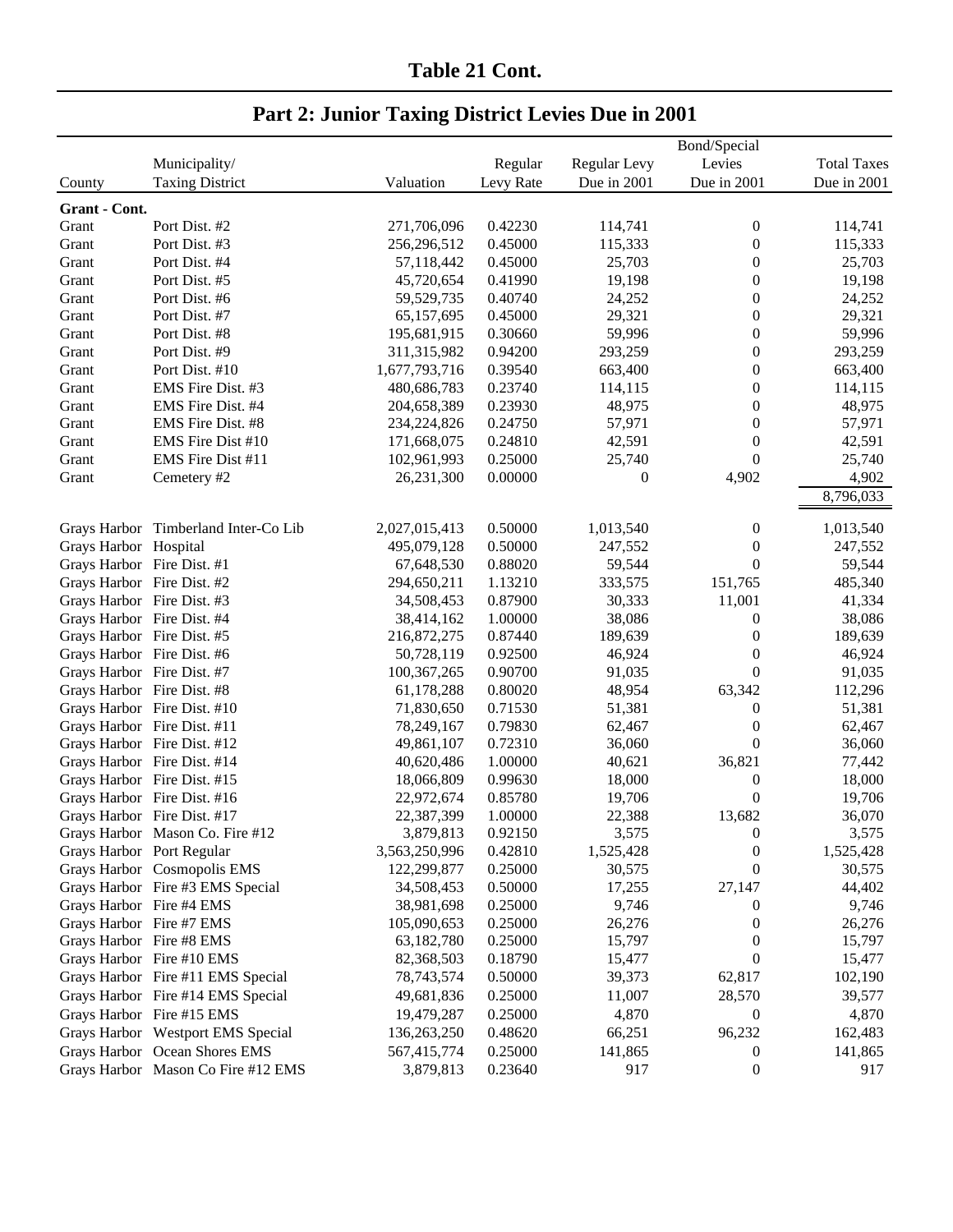|                             |                            |                 |           |                | Bond/Special     |                    |
|-----------------------------|----------------------------|-----------------|-----------|----------------|------------------|--------------------|
|                             | Municipality/              |                 | Regular   | Regular Levy   | Levies           | <b>Total Taxes</b> |
| County                      | <b>Taxing District</b>     | Valuation       | Levy Rate | Due in 2001    | Due in 2001      | Due in 2001        |
| <b>Grays Harbor - Cont.</b> |                            |                 |           |                |                  |                    |
| Grays Harbor Cemetery       |                            | 38,090,746      | 0.08400   | 3,200          | $\boldsymbol{0}$ | 3,200              |
|                             | Grays Harbor Water-Special | 49,254,236      | 0.00000   | $\mathbf{0}$   | 52,515           | 52,515             |
|                             |                            |                 |           |                |                  | 4,805,309          |
|                             |                            |                 |           |                |                  |                    |
| Island                      | Library Sno-Isle Inter-Co  | 6,399,097,888   | 0.48685   | 3,115,401      | $\mathbf{0}$     | 3,115,401          |
| Island                      | Hospital #1                | 4,940,713,905   | 0.12606   | 622,826        | 1,218,339        | 1,841,165          |
| Island                      | Fire Dist. #1              | 1,441,927,794   | 0.82776   | 1,193,570      | $\boldsymbol{0}$ | 1,193,570          |
| Island                      | Fire Dist. #2              | 1,098,559,828   | 0.95252   | 1,046,400      | $\boldsymbol{0}$ | 1,046,400          |
| Island                      | Fire Dist. #3              | 1,878,840,195   | 0.83565   | 1,570,053      | $\boldsymbol{0}$ | 1,570,053          |
| Island                      | Fire Dist. #5              | 766,802,165     | 1.20642   | 925,085        | $\boldsymbol{0}$ | 925,085            |
| Island                      | Port of Coupeville         | 981,142,821     | 0.25725   | 252,396        | $\boldsymbol{0}$ | 252,396            |
| Island                      | Port of So Whidbey         | 2,046,212,634   | 0.17696   | 362,098        | $\boldsymbol{0}$ | 362,098            |
| Island                      | EMS FD #1                  | 1,578,978,302   | 0.50000   | 789,489        | $\boldsymbol{0}$ | 789,489            |
| Island                      | <b>EMS</b> Hospital        | 4,940,713,905   | 0.37000   | 1,828,064      | $\overline{0}$   | 1,828,064          |
| Island                      | Park & Rec No Whidbey      | 1,913,358,450   | 0.20000   | 382,672        | 195,998          | 578,670            |
| Island                      | Park & Rec So Whidbey      | 2,046,212,634   | 0.15000   | 306,932        | 109,623          | 416,555            |
| Island                      | Cemetery #1                | 1,913,358,450   | 0.00861   | 16,474         | $\boldsymbol{0}$ | 16,474             |
| Island                      | Cemetery #2                | 981,142,821     | 0.02278   | 22,343         | $\boldsymbol{0}$ | 22,343             |
| Island                      | Water Dist Lagoona Pt-Bond | 70,340,983      | 0.00000   | 0              | 22,263           | 22,263             |
|                             | Water Dist Clinton - Bond  | 146, 158, 266   | 0.00000   | $\overline{0}$ | 33,324           | 33,324             |
| Island                      |                            |                 |           |                |                  |                    |
|                             |                            |                 |           |                |                  | 14,013,350         |
| Jefferson                   | Jefferson Rural Library    | 1,846,496,735   | 0.41338   | 763,305        | $\boldsymbol{0}$ | 763,305            |
| Jefferson                   | Hospital #1                | 30,793,495      | 0.75000   | 23,095         | $\boldsymbol{0}$ | 23,095             |
| Jefferson                   | Hospital #2                | 2,413,806,955   | 0.12499   | 301,702        | 899,816          | 1,201,518          |
| Jefferson                   | Fire Dist. #1              | 404,847,965     | 1.00000   | 404,848        | $\boldsymbol{0}$ | 404,848            |
| Jefferson                   | Fire Dist. #2              | 181,250,400     | 0.96497   | 174,901        | $\boldsymbol{0}$ | 174,901            |
| Jefferson                   | Fire Dist. #3              | 558,966,710     | 1.50000   | 838,450        | $\boldsymbol{0}$ | 838,450            |
| Jefferson                   | Fire Dist. #4              | 148,864,130     | 0.99955   | 148,797        | 99,670           | 248,467            |
| Jefferson                   | Fire Dist. #5              | 78,106,780      | 0.97124   | 75,860         | $\boldsymbol{0}$ | 75,860             |
| Jefferson                   | Fire Dist. #6              | 388,392,690     | 0.90727   | 352,377        | $\boldsymbol{0}$ | 352,377            |
| Jefferson                   | Fire Dist. #7              | 1,550,070       | 0.98318   | 1,524          | $\boldsymbol{0}$ | 1,524              |
| Jefferson                   | Port of Pt Townsend        | 2,445,042,860   | 0.24867   | 608,009        | $\boldsymbol{0}$ | 608,009            |
| Jefferson                   | Public Utility Dist.       | 2,445,042,860   | 0.15175   | 371,035        | $\boldsymbol{0}$ | 371,035            |
| Jefferson                   | <b>EMS</b> Port Townsend   | 598,546,125     | 0.50000   | 299,273        | $\boldsymbol{0}$ | 299,273            |
| Jefferson                   | EMS FD #1                  | 405,779,310     | 0.50000   | 202,890        | $\boldsymbol{0}$ | 202,890            |
| Jefferson                   | EMS FD#3                   | 560,623,240     | 0.50000   | 280,312        | $\boldsymbol{0}$ | 280,312            |
| Jefferson                   | EMS FD#5                   | 81,057,485      | 0.50000   | 40,529         | $\boldsymbol{0}$ | 40,529             |
| Jefferson                   | EMS FD#6                   | 388,557,495     | 0.24032   | 93,378         | $\boldsymbol{0}$ | 93,378             |
| Jefferson                   | Park & Recreation          | 81,756,800      | 0.07000   | 5,723          | 3,341            | 9,064              |
| Jefferson                   | Cemetary Dist. #1          | 149,852,635     | 0.01335   | 2,001          | $\boldsymbol{0}$ | 2,001              |
|                             |                            |                 |           |                |                  | 5,990,836          |
|                             |                            |                 |           |                |                  |                    |
| King                        | Rural Library Dist.        | 111,117,887,481 | 0.48270   | 53,665,923     | 5,968,580        | 59,634,503         |
| King                        | Hospital #1                | 21,165,051,164  | 0.09873   | 2,095,355      | $\boldsymbol{0}$ | 2,095,355          |
| King                        | Hospital #2                | 27,478,298,509  | 0.37368   | 10,274,106     | 386,832          | 10,660,938         |
| King                        | Hospital #4                | 3,258,726,445   | 0.45932   | 1,497,088      | 689,658          | 2,186,746          |
| King                        | Fire Dist. #2              | 2,922,570,240   | 1.43436   | 4,192,228      | $\boldsymbol{0}$ | 4,192,228          |
| King                        | Fire Dist. #4              | 4,200,226,338   | 1.41407   | 5,940,075      | 1,085,785        | 7,025,860          |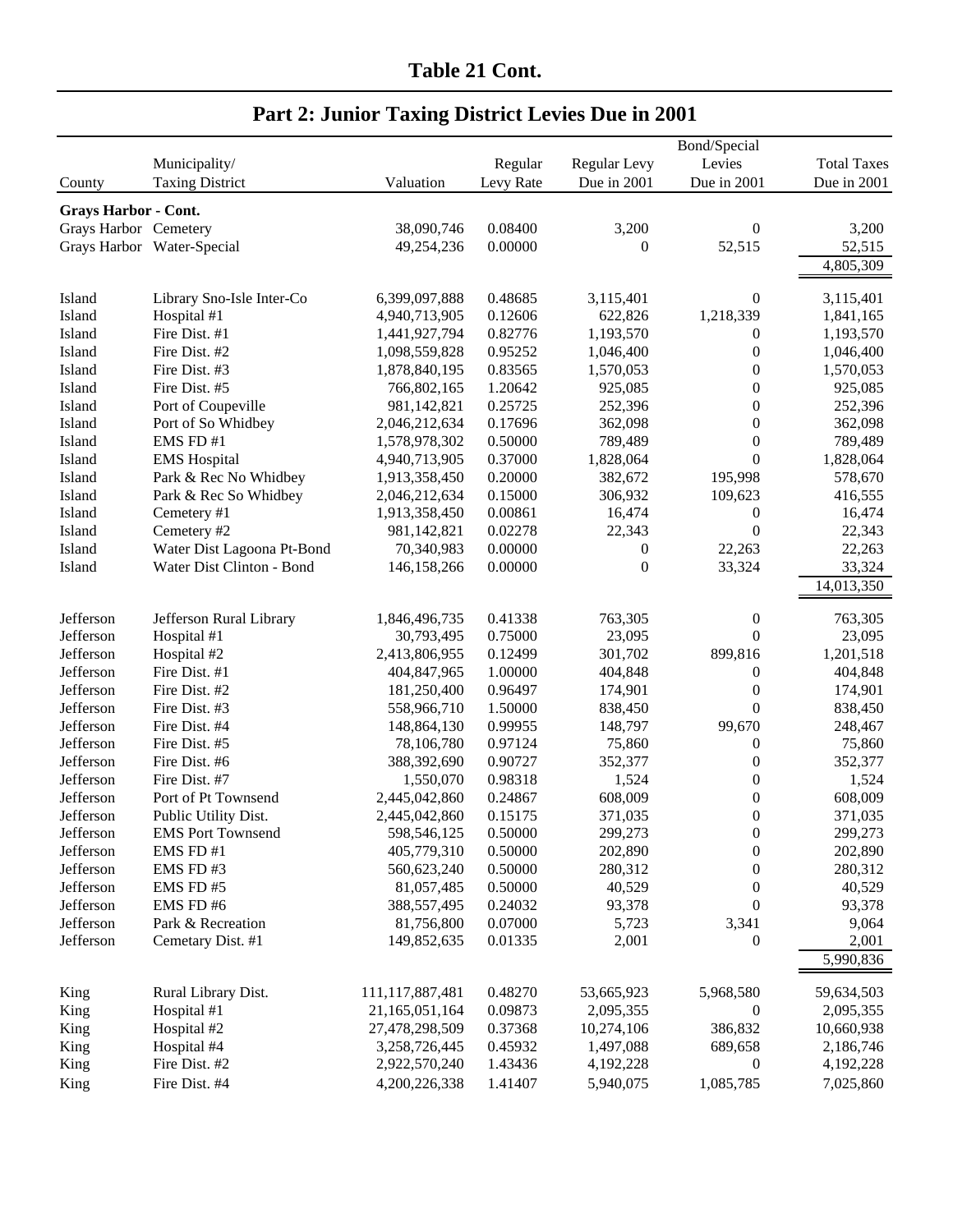|              |                             |                    |           |              | Bond/Special     |                    |
|--------------|-----------------------------|--------------------|-----------|--------------|------------------|--------------------|
|              | Municipality/               |                    | Regular   | Regular Levy | Levies           | <b>Total Taxes</b> |
| County       | <b>Taxing District</b>      | Valuation          | Levy Rate | Due in 2001  | Due in 2001      | Due in 2001        |
| King - Cont. |                             |                    |           |              |                  |                    |
| King         | Fire Dist. #10              | 4,065,457,636      | 1.50000   | 6,100,531    | 733,742          | 6,834,273          |
| King         | Fire Dist. #11              | 1,464,798,613      | 1.50000   | 2,197,198    | 243,180          | 2,440,378          |
| King         | Fire Dist. #13              | 1,430,360,619      | 1.26705   | 1,813,135    | $\boldsymbol{0}$ | 1,813,135          |
| King         | Fire Dist. #14              | 652,440,978        | 1.50000   | 978,662      | $\boldsymbol{0}$ | 978,662            |
| King         | Fire Dist. #16              | 2,986,208,951      | 0.92517   | 2,762,907    | $\theta$         | 2,762,907          |
| King         | Fire Dist. #17              | 83,035,667         | 1.00000   | 83,036       | 25,831           | 108,867            |
| King         | Fire Dist. #20              | 834,074,590        | 1.38592   | 1,155,962    | $\theta$         | 1,155,962          |
| King         | Fire Dist. #24              | 7,790,941          | 1.00000   | 7,791        | $\boldsymbol{0}$ | 7,791              |
| King         | Fire Dist. #25              | 770,944,683        | 1.50000   | 1,156,418    | $\theta$         | 1,156,418          |
| King         | Fire Dist. #26              | 1,642,337,445      | 1.44608   | 2,375,457    | 375,011          | 2,750,468          |
| King         | Fire Dist. #27              | 537,324,486        | 1.11682   | 600,122      | $\boldsymbol{0}$ | 600,122            |
| King         | Fire Dist. #28              | 603,544,360        | 0.91169   | 550,943      | $\mathbf{0}$     | 550,943            |
| King         | Fire Dist. #31              | 39,756,545         | 1.00000   | 39,756       | $\boldsymbol{0}$ | 39,756             |
| King         | Fire Dist. #34              | 2,246,015,910      | 1.33467   | 3,000,013    | 327,977          | 3,327,990          |
| King         | Fire Dist. #36              | 5,116,410,090      | 0.89640   | 4,590,184    | 519,579          | 5,109,763          |
| King         | Fire Dist. #37              | 2,801,927,688      | 1.44370   | 4,045,714    | $\boldsymbol{0}$ | 4,045,714          |
| King         | Fire Dist. #38              | 926,182,009        | 0.89069   | 824,939      | $\boldsymbol{0}$ | 824,939            |
| King         | Fire Dist. #39(Fed Way)     | 6,804,681,378      | 1.45449   | 9,906,591    | $\boldsymbol{0}$ | 9,906,591          |
| King         | Fire Dist. #40              | 2,125,255,726      | 0.92491   | 1,965,913    | $\theta$         | 1,965,913          |
| King         | Fire Dist. #41              | 2,212,731,390      | 1.09599   | 2,425,136    | $\theta$         | 2,425,136          |
| King         | Fire Dist. #43              | 2,333,370,344      | 1.48186   | 3,459,412    | 429,478          | 3,888,890          |
| King         | Fire Dist. #44              | 1,671,405,473      | 1.50000   | 2,507,898    | 80,957           | 2,588,855          |
| King         | Fire Dist. #45              | 956,557,070        | 1.41811   | 1,357,048    | 279,362          | 1,636,410          |
| King         | Fire Dist. #47              | 103,038,389        | 1.00000   | 103,039      | 21,870           | 124,909            |
| King         | Fire Dist. #49/51           | 41,501,877         | 0.95300   | 39,551       | $\mathbf{0}$     | 39,551             |
| King         | Fire Dist. #50              | 76,737,123         | 1.30316   | 100,001      | 64,899           | 164,900            |
| King         | Port Regular                | 187, 181, 000, 752 | 0.19029   | 35,646,678   | $\boldsymbol{0}$ | 35,646,678         |
| King         | EMS - County wide           | 187, 181, 000, 752 | 0.24624   | 46,122,721   | $\boldsymbol{0}$ | 46,122,721         |
| King         | Vashon Park                 | 1,430,360,619      | 0.35639   | 510,004      | $\theta$         | 510,004            |
| King         | Northshore Park S.A. Bond   | 7,539,892,574      | 0.00000   | $\theta$     | 236,581          | 236,581            |
| King         | Cemetery Dist. #1           | 1,430,360,619      | 0.05787   | 82,805       | $\theta$         | 82,805             |
| King         | Water Dist #994 Bond        | 156,859,325        | 0.00000   | $\theta$     | 35,285           | 35,285             |
| King         | Green River Flood Reg       | 15,855,850,870     | 0.04957   | 786,904      | $\boldsymbol{0}$ | 786,904            |
| King         | Seattle Affordable Housing  | 65,084,935,080     | 0.11724   | 7,631,714    | $\theta$         | 7,631,714          |
| King         | Issaquah Lib. Cap. Fac. Bon | 3,720,347,479      | 0.00000   | $\theta$     | 499,998          | 499,998            |
|              | Redmond Lib. Cap. Fac.Bond  |                    | 0.00000   |              | 570,066          |                    |
| King         |                             | 7,127,842,801      |           | $\mathbf{0}$ |                  | 570,066            |
|              |                             |                    |           |              |                  | 235,167,629        |
| Kitsap       | Kitsap Rural Library        | 13,896,914,737     | 0.50000   | 6,948,458    | $\boldsymbol{0}$ | 6,948,458          |
| Kitsap       | Poulsbo Library Bond        | 2,052,406,135      | 0.00000   | $\theta$     | 170,000          | 170,000            |
| Kitsap       | Fire Dist. #1 Silverdale    | 3,395,600,453      | 1.48025   | 5,026,339    | 0                | 5,026,339          |
| Kitsap       | Fire Dist. #2 Bainbridge Is | 2,792,261,436      | 1.20427   | 3,362,636    | $\mathbf{0}$     | 3,362,636          |
| Kitsap       | Fire Dist. #7 South Kitsap  | 2,942,765,200      | 1.50000   | 4,414,148    | $\boldsymbol{0}$ | 4,414,148          |
| Kitsap       | Fire Dist. #10 North Kitsap | 956,577,601        | 1.50000   | 1,434,867    | 410,000          | 1,844,867          |
| Kitsap       | Fire Dist. #12 Central Kits | 311,007,924        | 1.50000   | 466,512      | 0                | 466,512            |
| Kitsap       | Fire Dist. #14 Hansville    | 360,883,914        | 1.50000   | 541,326      | 0                | 541,326            |
| Kitsap       | Fire Dist. #18 No. Kitsap/P | 1,578,900,476      | 1.46089   | 2,306,598    | 0                | 2,306,598          |
| Kitsap       | Port of Bremerton           | 4,915,076,429      | 0.48648   | 2,391,081    | $\boldsymbol{0}$ | 2,391,081          |
| Kitsap       | Port of Brownsville         | 660, 201, 819      | 0.38437   | 253,762      | $\boldsymbol{0}$ | 253,762            |
|              |                             |                    |           |              |                  |                    |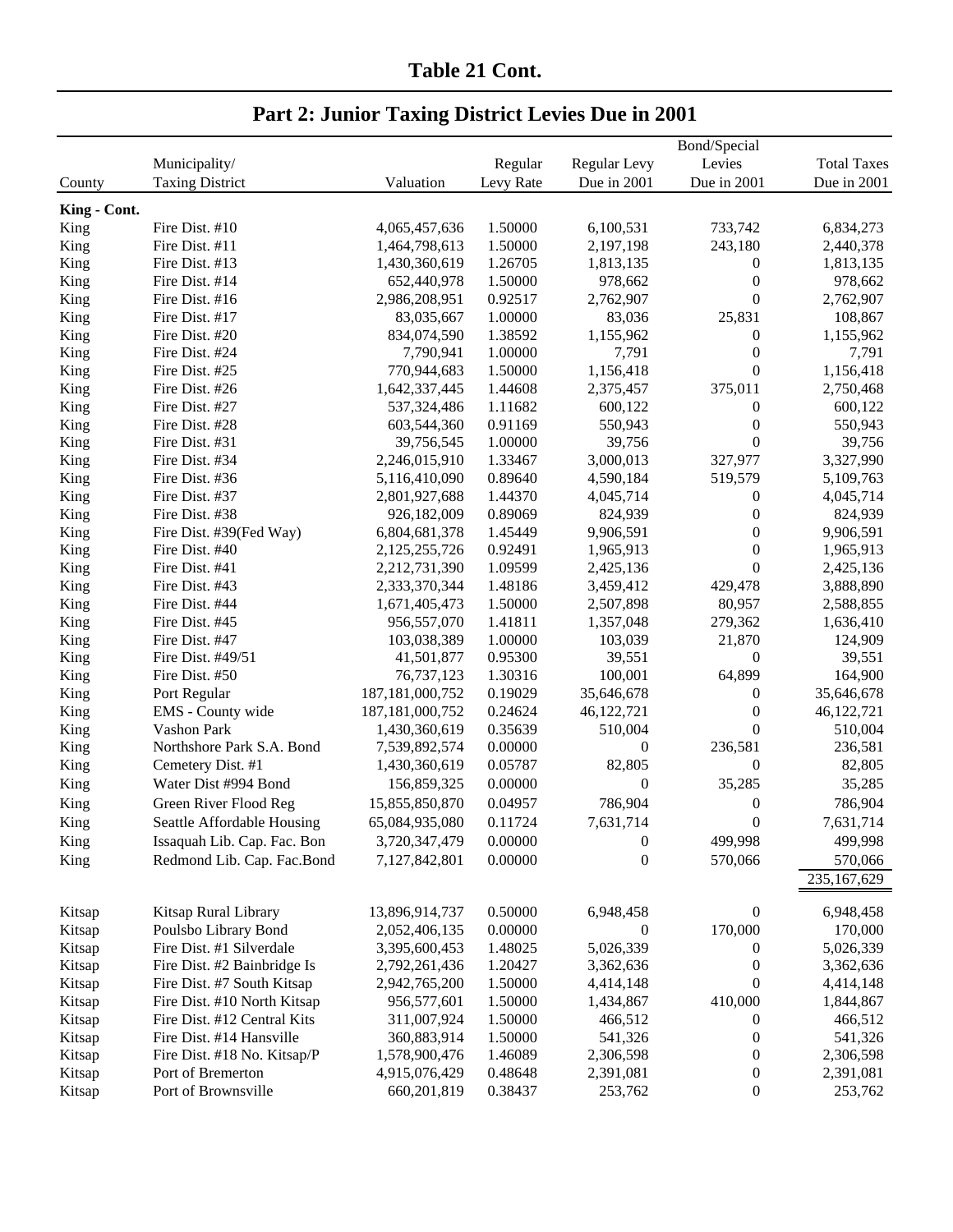#### Bond/Special Municipality/ Regular Regular Levy Levies Total Taxes County Taxing District Valuation Levy Rate Due in 2001 Due in 2001 Due in 2001 **Kitsap - Cont.** Kitsap Port of Illahee 252,546,214 0.03265 8,246 0 8,246 Kitsap Port of Indianola 102,361,997 0.18941 19,388 0 19,388 Kitsap Port of Keyport 67,563,820 0.28176 19,037 0 19,037 Kitsap Port of Kingston 427,062,151 0.16016 68,400 0 68,400 Kitsap Port of Manchester 283,256,288 0.25850 73,222 0 73,222 Kitsap Port of Poulsbo 482,557,698 0.35326 170,467 0 170,467 Kitsap Port of Silverdale 1,447,040,949 0.29999 434,095 0 434,095 Kitsap Port of Waterman 123,209,979 0.26911 33,157 0 33,157 Kitsap Port of Eglon 95,772,934 0.20261 19,405 0 19,405 Kitsap Port of Tracyton 162,665,960 0.05982 9,731 0 9,731 Kitsap Public Utility Dist. 14,291,868,100 0.09752 1,393,777 0 1,393,777 Kitsap EMS Bremerton 1,482,231,297 0.49486 733,501 0 733,501 Kitsap EMS Port Orchard 394,953,363 0.50000 197,477 0 197,477 Kitsap EMS FD #1 Silverdale 3,426,932,503 0.50000 1,713,467 0 1,713,467 Kitsap EMS FD #7 South Kitsap 2,955,206,871 0.50000 1,477,604 0 1,477,604 Kitsap EMS FD #10 North Kitsap 956,577,601 0.50000 478,289 0 478,289 Kitsap EMS FD #12 Central Kitsap 314,092,955 0.50000 157,047 0 157,047 Kitsap EMS FD #14 Hansville 361,609,596 0.50000 180,805 0 180,805 Kitsap EMS FD #18 No Kitsap/Poulsb 1,582,804,655 0,48699 770,812 0 770,812 Kitsap Park & Rec Bainbr Is. Bond 2,765,808,050 0.00000 0 4,175,000 4,175,000 4,175,000 Kitsap Rocky Point Water Dist Bond 80,294,729 0.00000 0 91,000 91,000 91,000 39,949,654 Kittitas Hospital #1 1,447,370,778 0.00300 4,342 650,345 654,687 Kittitas Hospital #2 727,891,381 0.29850 217,277 0 217,277 Kittitas Fire Dist. #1 Thorp 84,216,539 0.87460 73,656 19,965 93,621 Kittitas Fire Dist. #2 Ellensburg 538,506,761 1.49070 802,752 0 802,752 Kittitas Fire Dist. #3 Easton 43,803,976 0.94770 41,513 16,562 58,075 Kittitas Fire Dist. #4 Vantage 10,273,639 0.58400 6,000 0 6,000 6,000 Kittitas Fire Dist. #5 Snoqualmie 68,584,622 0.95300 65,361 0 65,361 Kittitas Fire Dist. #6 Ronald 92,342,705 0.75260 69,497 0 69,497 Kittitas Fire Dist. #7 Upper county 307,778,647 0.82820 254,902 0 254,902 Kittitas Fire Dist. #8 Kachess Plats 27,039,908 0.81110 21,932 0 21,932 Kittitas Fire Dist. #9 Kachess Ridge 9,034,582 0,99960 9,031 0 9,031 Kittitas EMS - Hospital #2 727,891,381 0.24780 180,371 0 180,371 Kittitas Cemetery #1 91,058,592 0.08370 7,622 0 7,622 2,441,128 Klickitat Fort Vancouver Inter-Co Lib 1,219,916,101 0.50000 609,958 0 609,958 Klickitat Hospital #1 474,348,795 0.45072 213,797 717,029 930,826 Klickitat Hospital #2 619,494,357 0.47910 296,800 0 296,800 Klickitat Fire Dist. #1 60,997,924 0.60617 36,975 0 36,975 Klickitat Fire Dist. #2 32,009,262 0.62457 19,992 0 19,992 Klickitat Fire Dist. #3 179,727,231 0.63986 115,000 0 115,000 Klickitat Fire Dist. #4 53,817,035 0.76890 41,380 0 41,380 Klickitat Fire Dist. #5 30,414,230 0.98396 29,925 0 29,925 Klickitat Fire Dist. #6 55,006,745 0.36995 20,350 12,888 33,238 Klickitat Fire Dist. #7 264,224,365 0.73175 193,346 0 193,346 Klickitat Fire Dist. #8 18,796,352 0.69162 13,000 0 13,000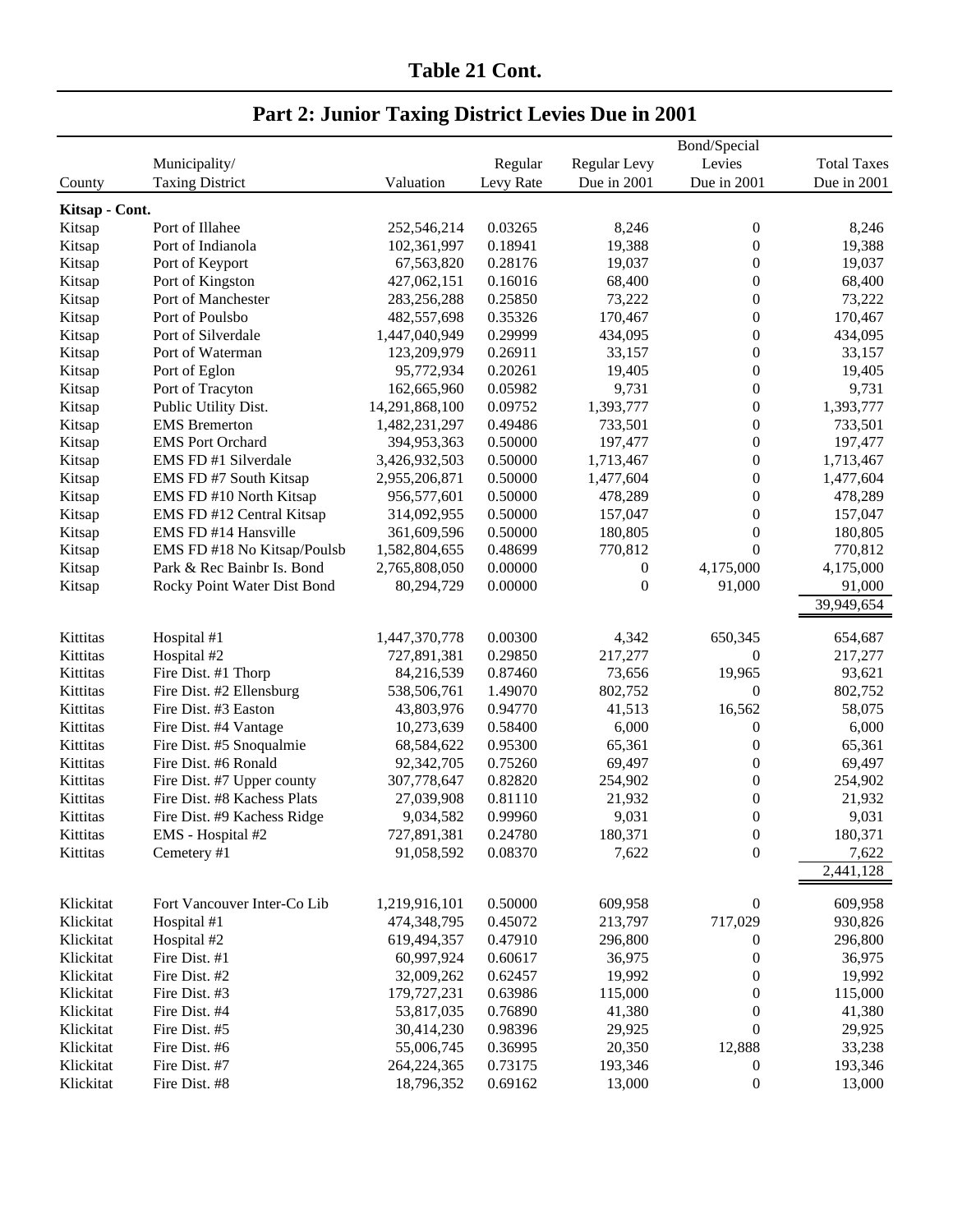| Table 21, Cont. |  |
|-----------------|--|
|                 |  |

|                   |                         |               |           |              | Bond/Special     |                    |
|-------------------|-------------------------|---------------|-----------|--------------|------------------|--------------------|
|                   | Municipality/           |               | Regular   | Regular Levy | Levies           | <b>Total Taxes</b> |
| County            | <b>Taxing District</b>  | Valuation     | Levy Rate | Due in 2001  | Due in 2001      | Due in 2001        |
| Klickitat - Cont. |                         |               |           |              |                  |                    |
| Klickitat         | Fire Dist. #9           | 63,495,752    | 0.83155   | 52,800       | $\boldsymbol{0}$ | 52,800             |
| Klickitat         | Fire Dist. #10          | 35,390,894    | 0.42384   | 15,000       | $\boldsymbol{0}$ | 15,000             |
| Klickitat         | Fire Dist. #11          | 18,477,391    | 0.86159   | 15,920       | $\boldsymbol{0}$ | 15,920             |
| Klickitat         | Fire Dist. #12          | 17,247,184    | 0.94842   | 16,358       | $\boldsymbol{0}$ | 16,358             |
| Klickitat         | Fire Dist. #13          | 16,447,230    | 0.62515   | 10,282       | $\boldsymbol{0}$ | 10,282             |
| Klickitat         | Fire Dist. #14          | 25,208,354    | 0.65452   | 16,499       | $\boldsymbol{0}$ | 16,499             |
| Klickitat         | Port Dist. Regular      | 639,378,358   | 0.23460   | 150,000      | $\boldsymbol{0}$ | 150,000            |
| Klickitat         | Park & Rec.             | 405,157,818   | 0.18008   | 72,960       | 77,632           | 150,592            |
| Klickitat         | Cemetery #1             | 372,949,063   | 0.00858   | 3,200        | $\boldsymbol{0}$ | 3,200              |
| Klickitat         | Cemetery #2             | 29,087,645    | 0.09626   | 2,800        | $\boldsymbol{0}$ | 2,800              |
| Klickitat         | Cemetery #3             | 18,796,352    | 0.09817   | 1,845        | $\boldsymbol{0}$ | 1,845              |
| Klickitat         | Cemetery #4             | 3,453,211     | 0.03041   | 105          | $\boldsymbol{0}$ | 105                |
|                   |                         |               |           |              |                  | 2,755,841          |
|                   |                         |               |           |              |                  |                    |
| Lewis             | Timberland Inter-Co Lib | 3,769,717,264 | 0.50000   | 1,884,859    | $\boldsymbol{0}$ | 1,884,859          |
| Lewis             | Hospital #1             | 559,722,937   | 0.70367   | 393,862      | 600,000          | 993,862            |
| Lewis             | Fire Dist. #1           | 107,609,375   | 0.59474   | 64,000       | $\boldsymbol{0}$ | 64,000             |
| Lewis             | Fire Dist. #2           | 200,994,121   | 0.99505   | 200,000      | $\boldsymbol{0}$ | 200,000            |
| Lewis             | Fire Dist. #3           | 92,099,884    | 0.72825   | 67,072       | $\boldsymbol{0}$ | 67,072             |
| Lewis             | Fire Dist. #4           | 60,361,513    | 0.82834   | 50,000       | $\boldsymbol{0}$ | 50,000             |
| Lewis             | Fire Dist. #5           | 324,412,821   | 0.81309   | 263,777      | $\boldsymbol{0}$ | 263,777            |
| Lewis             | Fire Dist. #6           | 476,654,961   | 0.94974   | 452,700      | $\boldsymbol{0}$ | 452,700            |
| Lewis             | Fire Dist. #7           | 54,903,476    | 0.47808   | 26,248       | $\overline{0}$   | 26,248             |
| Lewis             | Fire Dist. #8           | 186,587,567   | 0.85039   | 158,672      | 30,963           | 189,635            |
| Lewis             | Fire Dist. #9           | 23,902,755    | 0.83672   | 20,000       | $\boldsymbol{0}$ | 20,000             |
| Lewis             | Fire Dist. #10          | 110,442,683   | 1.00000   | 110,443      | $\boldsymbol{0}$ | 110,443            |
| Lewis             | Fire Dist. #11          | 16,743,812    | 1.00000   | 16,744       | $\boldsymbol{0}$ | 16,744             |
| Lewis             | Fire Dist. #12          | 568,037,363   | 1.44005   | 818,000      | $\boldsymbol{0}$ | 818,000            |
| Lewis             | Fire Dist. #13          | 47,726,434    | 0.71838   | 34,286       | $\boldsymbol{0}$ | 34,286             |
| Lewis             | Fire Dist. #14          | 91,925,116    | 1.00000   | 91,925       | $\boldsymbol{0}$ | 91,925             |
| Lewis             | Fire Dist. #15          | 221,255,632   | 0.97445   | 215,602      | $\boldsymbol{0}$ | 215,602            |
| Lewis             | Fire Dist. #16          | 32,690,685    | 0.88401   | 28,899       | $\boldsymbol{0}$ | 28,899             |
| Lewis             | Fire Dist. #17          | 14,400,402    | 0.89709   | 12,918       | $\boldsymbol{0}$ | 12,918             |
| Lewis             | Fire Dist. #18          | 31,477,946    | 0.92128   | 29,000       | $\boldsymbol{0}$ | 29,000             |
| Lewis             | Port of Centralia       | 1,204,057,667 | 0.45000   | 541,826      | $\boldsymbol{0}$ | 541,826            |
| Lewis             | Port of Chehalis        | 827,991,459   | 0.43075   | 356,654      | $\boldsymbol{0}$ | 356,654            |
| Lewis             | <b>EMS</b> Centralia    | 621,240,877   | 0.34700   | 215,572      | 0                | 215,572            |
| Lewis             | EMS FD#2                | 214,721,531   | 0.50000   | 107,361      | 0                | 107,361            |
| Lewis             | EMS FD#3                | 100,658,944   | 0.50000   | 50,329       | 0                | 50,329             |
| Lewis             | EMS FD#4                | 63,624,818    | 0.25147   | 16,000       | 0                | 16,000             |
| Lewis             | EMS FD#6                | 499,461,363   | 0.27262   | 136,162      | 0                | 136,162            |
| Lewis             | EMS FD#9                | 27,305,264    | 0.42431   | 11,586       | $\boldsymbol{0}$ | 11,586             |
| Lewis             | EMS FD #10              | 116,055,027   | 0.25000   | 29,014       | $\boldsymbol{0}$ | 29,014             |
| Lewis             | EMS FD #17              | 14,913,189    | 0.31814   | 4,744        | $\boldsymbol{0}$ | 4,744              |
| Lewis             | <b>EMS</b> Chehalis     | 365,422,079   | 0.43479   | 158,881      | $\boldsymbol{0}$ | 158,881            |
| Lewis             | Cemetery #1             | 229,609,313   | 0.07404   | 17,000       | $\boldsymbol{0}$ | 17,000             |
| Lewis             | Cemetery #2             | 237,108,452   | 0.08443   | 20,019       | $\boldsymbol{0}$ | 20,019             |
| Lewis             | Cemetery #3             | 37,317,381    | 0.08307   | 3,100        | 0                | 3,100              |
| Lewis             | Cemetery #5             | 56,070,053    | 0.09645   | 5,408        | $\boldsymbol{0}$ | 5,408              |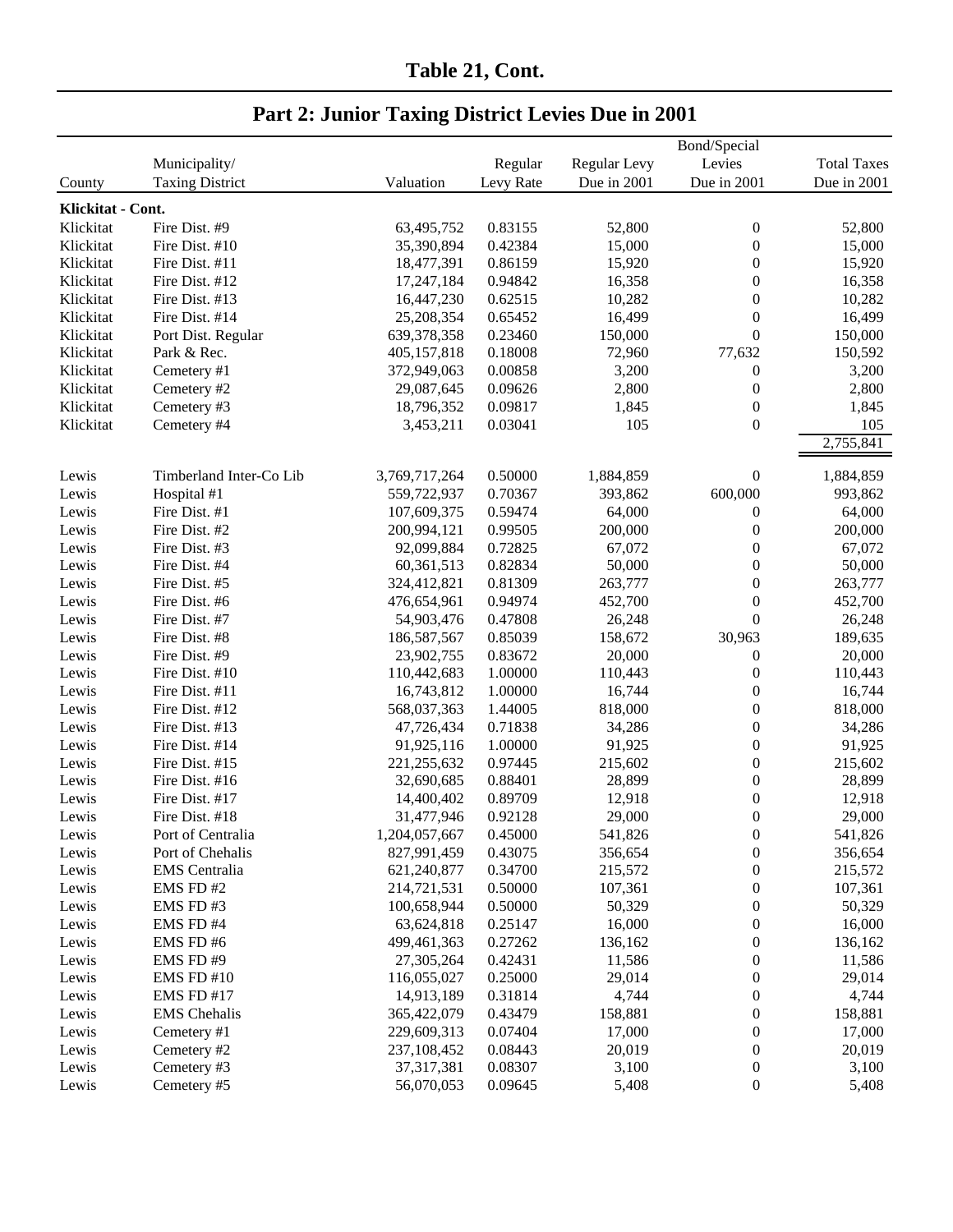|               |                             |               |           |              | Bond/Special     |                    |
|---------------|-----------------------------|---------------|-----------|--------------|------------------|--------------------|
|               | Municipality/               |               | Regular   | Regular Levy | Levies           | <b>Total Taxes</b> |
| County        | <b>Taxing District</b>      | Valuation     | Levy Rate | Due in 2001  | Due in 2001      | Due in 2001        |
|               |                             |               |           |              |                  |                    |
| Lewis - Cont. |                             |               |           |              |                  |                    |
| Lewis         | Cemetery #6                 | 216,818,118   | 0.05996   | 13,000       | $\boldsymbol{0}$ | 13,000             |
| Lewis         | Cemetery #7                 | 180,476,772   | 0.07480   | 13,500       | $\theta$         | 13,500             |
| Lewis         | Cemetery #8                 | 62,416,352    | 0.06729   | 4,200        | $\overline{0}$   | 4,200              |
| Lewis         | Cemetery #9                 | 294,695,586   | 0.03393   | 10,000       | $\theta$         | 10,000             |
| Lewis         | Cemetery #10                | 27,305,264    | 0.08423   | 2,300        | $\theta$         | 2,300              |
|               |                             |               |           |              |                  | 7,286,626          |
| Lincoln       | Hospital #1 Odessa          | 134,261,929   | 0.72500   | 97,340       | 365,002          | 462,342            |
| Lincoln       | Hospital #3 Davenport       | 532,132,040   | 0.72500   | 385,796      | $\boldsymbol{0}$ | 385,796            |
| Lincoln       | Hospital #6 Grand Coulee    | 7,679,538     | 0.50000   | 3,840        | 4,886            | 8,726              |
| Lincoln       | Fire Dist. #1 Sprague       | 43,006,452    | 1.00000   | 43,006       | $\mathbf{0}$     | 43,006             |
| Lincoln       | Fire Dist. #3 Odessa        | 68,418,832    | 1.00000   | 68,419       | $\boldsymbol{0}$ | 68,419             |
| Lincoln       | Fire Dist. #4 Reardan       | 111,117,504   | 1.00000   | 111,118      | 81,125           | 192,243            |
| Lincoln       | Fire Dist. #5 Davenport     | 114,421,775   | 1.00000   | 114,422      | $\boldsymbol{0}$ | 114,422            |
| Lincoln       | Fire Dist. #6 Harrington    | 60,675,541    | 1.00000   | 60,676       | $\boldsymbol{0}$ | 60,676             |
| Lincoln       | Fire Dist. #7 Wilbur        | 100,881,521   | 1.00000   | 100,882      | $\boldsymbol{0}$ | 100,882            |
| Lincoln       | Fire Dist. #8 Almira        | 35,223,602    | 1.00000   | 35,224       | $\boldsymbol{0}$ | 35,224             |
| Lincoln       | Fire Dist. #9 Lakeview Terr | 10,534,688    | 0.45230   | 4,765        | $\boldsymbol{0}$ | 4,765              |
| Lincoln       | Fire Dist. #10 Adams/Lincol | 1,308,819     | 0.98560   | 1,290        | $\boldsymbol{0}$ | 1,290              |
| Lincoln       | <b>EMS</b> Fire District #1 | 43,006,452    | 0.50000   | 21,503       | $\boldsymbol{0}$ | 21,503             |
| Lincoln       | <b>EMS</b> City of Sprague  | 11,681,627    | 0.50000   | 5,840        | $\boldsymbol{0}$ | 5,840              |
| Lincoln       | Park & Rec-#2-Almira        | 40,976,468    | 0.08550   | 3,503        | $\boldsymbol{0}$ | 3,503              |
| Lincoln       | Cemetery #2 Long Lake       | 35,231,565    | 0.11250   | 3,964        | $\boldsymbol{0}$ | 3,964              |
| Lincoln       | Cemetery #3 Mondovi         | 19,423,721    | 0.11250   | 2,185        | $\boldsymbol{0}$ | 2,185              |
| Lincoln       | Cemetery #6 Edwall          | 23,444,439    | 0.11250   | 2,637        | $\boldsymbol{0}$ | 2,637              |
| Lincoln       | Cemetery #7 Sprague         |               | 0.11250   | 6,049        | $\boldsymbol{0}$ | 6,049              |
|               |                             | 53,770,589    |           |              |                  | 1,523,472          |
|               |                             |               |           |              |                  |                    |
| Mason         | Timberland Inter-Co Lib     | 3,204,411,081 | 0.50000   | 1,602,206    | $\mathbf{0}$     | 1,602,206          |
| Mason         | Hospital #1                 | 3,589,243,931 | 0.38599   | 1,385,412    | 874,231          | 2,259,643          |
| Mason         | Fire Dist. #1               | 88,292,003    | 0.97976   | 86,505       | 40,908           | 127,413            |
| Mason         | Fire Dist. #2               | 628,790,086   | 1.39574   | 877,627      | 230,232          | 1,107,859          |
| Mason         | Fire Dist. #3               | 186,874,802   | 0.81554   | 152,404      | 0                | 152,404            |
| Mason         | Fire Dist. #4               | 349,440,333   | 0.97445   | 340,512      | $\boldsymbol{0}$ | 340,512            |
| Mason         | Fire Dist. #5               | 1,002,120,680 | 1.24113   | 1,243,762    | $\boldsymbol{0}$ | 1,243,762          |
| Mason         | Fire Dist. #6               | 165,266,472   | 1.39574   | 230,669      | $\boldsymbol{0}$ | 230,669            |
| Mason         | Fire Dist. #8               | 110,365,733   | 0.88568   | 97,749       | 56,911           | 154,660            |
| Mason         | Fire Dist. #9               | 42,590,144    | 1.00000   | 42,590       | 15,828           | 58,418             |
| Mason         | Fire Dist. #11              | 103,284,243   | 0.85463   | 88,269       | $\boldsymbol{0}$ | 88,269             |
| Mason         | Fire Dist. #12              | 51,236,676    | 0.92154   | 47,218       | $\boldsymbol{0}$ | 47,218             |
| Mason         | Fire Dist. #13              | 73,872,576    | 0.87661   | 64,757       | 44,990           | 109,747            |
| Mason         | Fire Dist. #16              | 77,902,112    | 0.98177   | 76,482       | 14,754           | 91,236             |
| Mason         | Fire Dist. #17              | 73,376,130    | 0.67698   | 49,674       | 0                | 49,674             |
| Mason         | Fire Dist. #18              | 66,569,711    | 0.96258   | 64,079       | $\boldsymbol{0}$ | 64,079             |
| Mason         | Port of Allyn               | 712,300,162   | 0.23586   | 168,003      | 0                | 168,003            |
| Mason         | Port of Dewatto             | 78,703,294    | 0.31072   | 24,455       | 0                | 24,455             |
| Mason         | Port of Hoodsport           | 130,781,507   | 0.33882   | 44,311       | 0                | 44,311             |
| Mason         | Port of Shelton             | 1,136,030,300 | 0.33074   | 375,731      | $\boldsymbol{0}$ | 375,731            |
| Mason         | Port of Tahuya              | 163,105,902   | 0.13606   | 22,192       | $\boldsymbol{0}$ | 22,192             |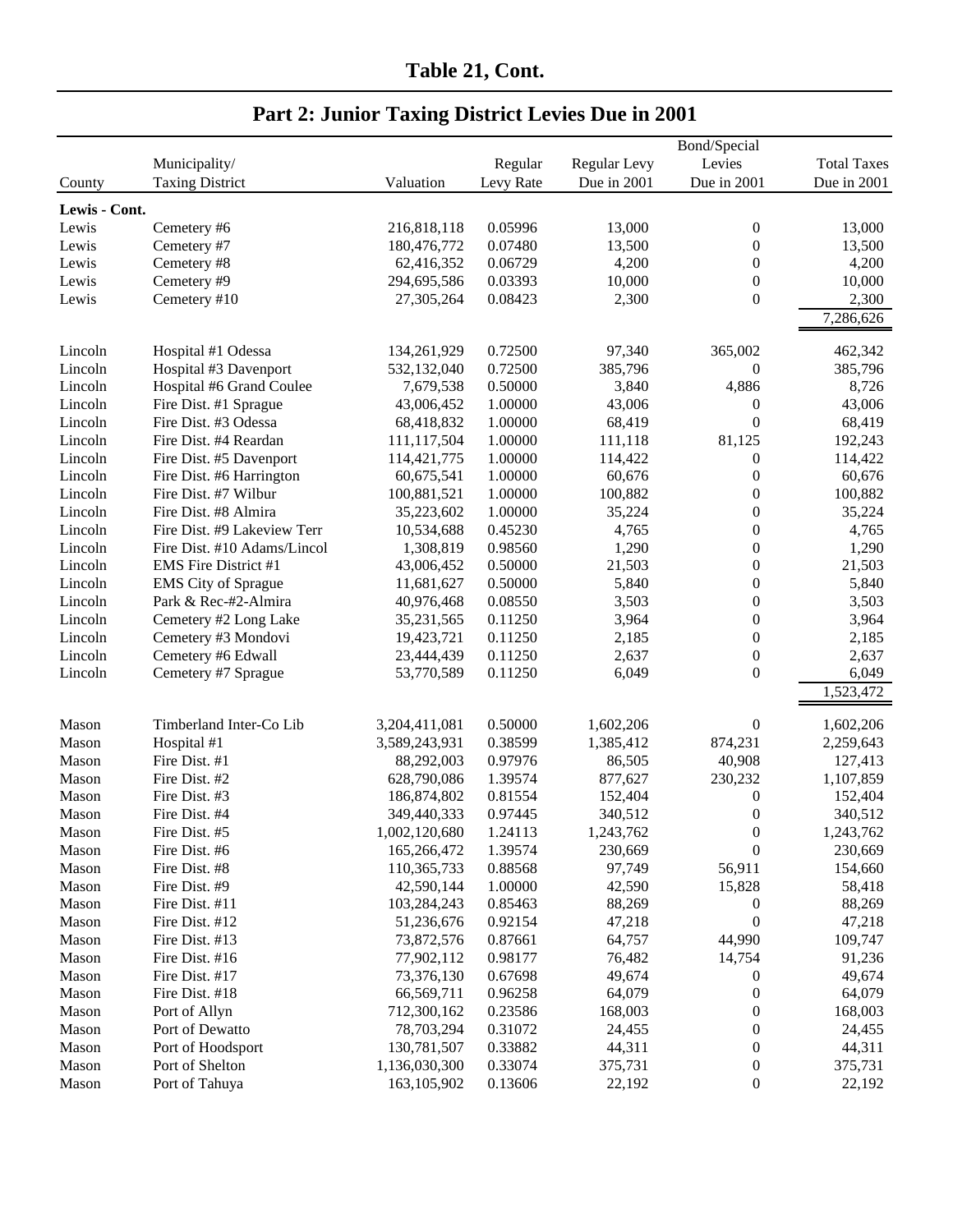| Table 21, Cont. |  |
|-----------------|--|
|                 |  |

|               |                                |               |           |              | Bond/Special     |                    |
|---------------|--------------------------------|---------------|-----------|--------------|------------------|--------------------|
|               | Municipality/                  |               | Regular   | Regular Levy | Levies           | <b>Total Taxes</b> |
| County        | <b>Taxing District</b>         | Valuation     | Levy Rate | Due in 2001  | Due in 2001      | Due in 2001        |
| Mason - Cont. |                                |               |           |              |                  |                    |
| Mason         | Port of Grapeview              | 352,273,550   | 0.02413   | 8,500        | $\boldsymbol{0}$ | 8,500              |
| Mason         | EMS Dist. #1                   | 91,430,368    | 0.25000   | 22,858       | $\boldsymbol{0}$ | 22,858             |
| Mason         | EMS Dist. #2                   | 663,636,511   | 0.50000   | 331,818      | $\boldsymbol{0}$ | 331,818            |
| Mason         | EMS Dist. #3                   | 192,630,337   | 0.24254   | 46,721       | $\boldsymbol{0}$ | 46,721             |
| Mason         | EMS Dist. #4                   | 367,189,598   | 0.23273   | 85,456       | $\boldsymbol{0}$ | 85,456             |
| Mason         | EMS Dist. #5                   | 1,045,663,315 | 0.25000   | 261,416      | $\boldsymbol{0}$ | 261,416            |
| Mason         | EMS Dist. #6                   | 171,033,427   | 0.25000   | 42,758       | $\boldsymbol{0}$ | 42,758             |
| Mason         | EMS Dist. #8                   | 117,706,118   | 0.25000   | 29,427       | $\boldsymbol{0}$ | 29,427             |
| Mason         | EMS Dist. #9                   | 50,879,624    | 0.25000   | 12,720       | $\boldsymbol{0}$ | 12,720             |
| Mason         | EMS Dist. #11                  | 104,561,908   | 0.16579   | 17,335       | $\boldsymbol{0}$ | 17,335             |
| Mason         | EMS Dist. #12                  | 65,313,806    | 0.23643   | 15,442       | $\boldsymbol{0}$ | 15,442             |
| Mason         | EMS Dist. #13                  | 84,113,306    | 0.46943   | 39,485       | $\boldsymbol{0}$ | 39,485             |
| Mason         | EMS Dist. #17                  |               | 0.12531   | 9,540        | $\boldsymbol{0}$ | 9,540              |
|               |                                | 76,128,965    |           |              |                  |                    |
| Mason         | EMS Dist. #18                  | 67,361,991    | 0.25000   | 16,840       | $\boldsymbol{0}$ | 16,840             |
| Mason         | EMS - Shelton                  | 384,832,850   | 0.49858   | 191,870      | $\boldsymbol{0}$ | 191,870            |
|               |                                |               |           |              |                  | 9,494,647          |
| Okanogan      | No. Central Inter-Co Lib       | 1,783,448,023 | 0.50000   | 891,717      | $\boldsymbol{0}$ | 891,717            |
| Okanogan      | Hospital #1                    | 830,985,842   | 0.07570   | 62,879       | 96,962           | 159,841            |
| Okanogan      | Hospital #3                    | 562,602,791   | 0.21490   | 120,893      | $\boldsymbol{0}$ | 120,893            |
| Okanogan      | Hospital #4                    | 539, 537, 761 | 0.52940   | 285,612      | $\boldsymbol{0}$ | 285,612            |
| Okanogan      | Hospital #6                    | 45,160,849    | 0.50000   | 22,577       | 28,525           | 51,102             |
| Okanogan      | Fire Dist. #1                  | 109,817,172   | 0.62140   | 68,232       | $\boldsymbol{0}$ | 68,232             |
| Okanogan      | Fire Dist. #2                  | 4,991,528     | 0.71720   | 3,579        | $\boldsymbol{0}$ | 3,579              |
| Okanogan      | Fire Dist. #3                  | 206,071,850   | 0.53390   | 110,017      | $\boldsymbol{0}$ | 110,017            |
| Okanogan      | Fire Dist. #4                  | 90,781,368    | 1.00000   | 90,771       | $\boldsymbol{0}$ | 90,771             |
| Okanogan      | Fire Dist. #5                  | 168,514,730   | 0.80370   | 135,460      | $\boldsymbol{0}$ | 135,460            |
| Okanogan      | Fire Dist. #6                  | 393,175,630   | 0.65450   | 257,328      | 77,009           | 334,337            |
| Okanogan      | Fire Dist. #7                  | 25,486,045    | 0.58660   | 14,948       | $\boldsymbol{0}$ | 14,948             |
| Okanogan      | Fire Dist. #8                  | 23,487,653    | 0.98320   | 23,091       | $\boldsymbol{0}$ | 23,091             |
| Okanogan      | Fire Dist. #9                  | 15,020,244    | 0.79800   | 11,986       | $\boldsymbol{0}$ | 11,986             |
| Okanogan      | Fire Dist. #10                 | 13,554,555    | 0.86060   | 11,663       | $\boldsymbol{0}$ | 11,663             |
| Okanogan      | Fire Dist. #11                 | 24,908,082    | 1.00000   | 24,906       | $\boldsymbol{0}$ | 24,906             |
| Okanogan      | Fire Dist. #12                 | 9,966,049     | 0.77300   | 7,704        | $\boldsymbol{0}$ | 7,704              |
| Okanogan      | Fire Dist. #13 Joint           | 1,587,433     | 0.85000   | 1,349        | 0                | 1,349              |
| Okanogan      | Fire Dist. #14 Joint           | 1,954,991     | 0.81290   | 1,589        | $\boldsymbol{0}$ | 1,589              |
| Okanogan      | <b>EMS Twisp City</b>          | 41,014,514    | 0.49660   | 20,364       | 0                | 20,364             |
| Okanogan      | <b>EMS Winthrop City</b>       | 41,541,876    | 0.43200   | 17,944       | 0                | 17,944             |
| Okanogan      | <b>EMS Methow Valley Rural</b> | 424,994,171   | 0.36520   | 155,201      | 0                | 155,201            |
| Okanogan      | <b>EMS</b> Brewster            | 84,541,865    | 0.43300   | 36,601       | 0                | 36,601             |
| Okanogan      | <b>EMS</b> Pateros             | 34,088,202    | 0.50000   | 17,041       | $\boldsymbol{0}$ | 17,041             |
| Okanogan      | EMS Fire #5                    | 168,424,910   | 0.44850   | 75,549       | $\boldsymbol{0}$ | 75,549             |
| Okanogan      | EMS Oroville - Rural           | 187, 129, 793 | 0.25000   | 46,775       | $\boldsymbol{0}$ | 46,775             |
| Okanogan      | <b>EMS</b> Oroville - City     | 69,938,226    | 0.25000   | 17,482       | $\boldsymbol{0}$ | 17,482             |
| Okanogan      | Cemetery #1                    | 309,609,221   | 0.02670   | 8,265        | $\boldsymbol{0}$ | 8,265              |
| Okanogan      | Cemetery #2                    | 175,370,262   | 0.07860   | 13,782       | 0                | 13,782             |
| Okanogan      | Cemetery #3                    | 70,357,379    | 0.08280   | 5,822        | $\boldsymbol{0}$ | 5,822              |
| Okanogan      | Cemetery #4                    | 193,094,056   | 0.02170   | 4,183        | 18,019           | 22,202             |
|               |                                |               |           |              |                  |                    |
|               |                                |               |           |              |                  | 2,785,825          |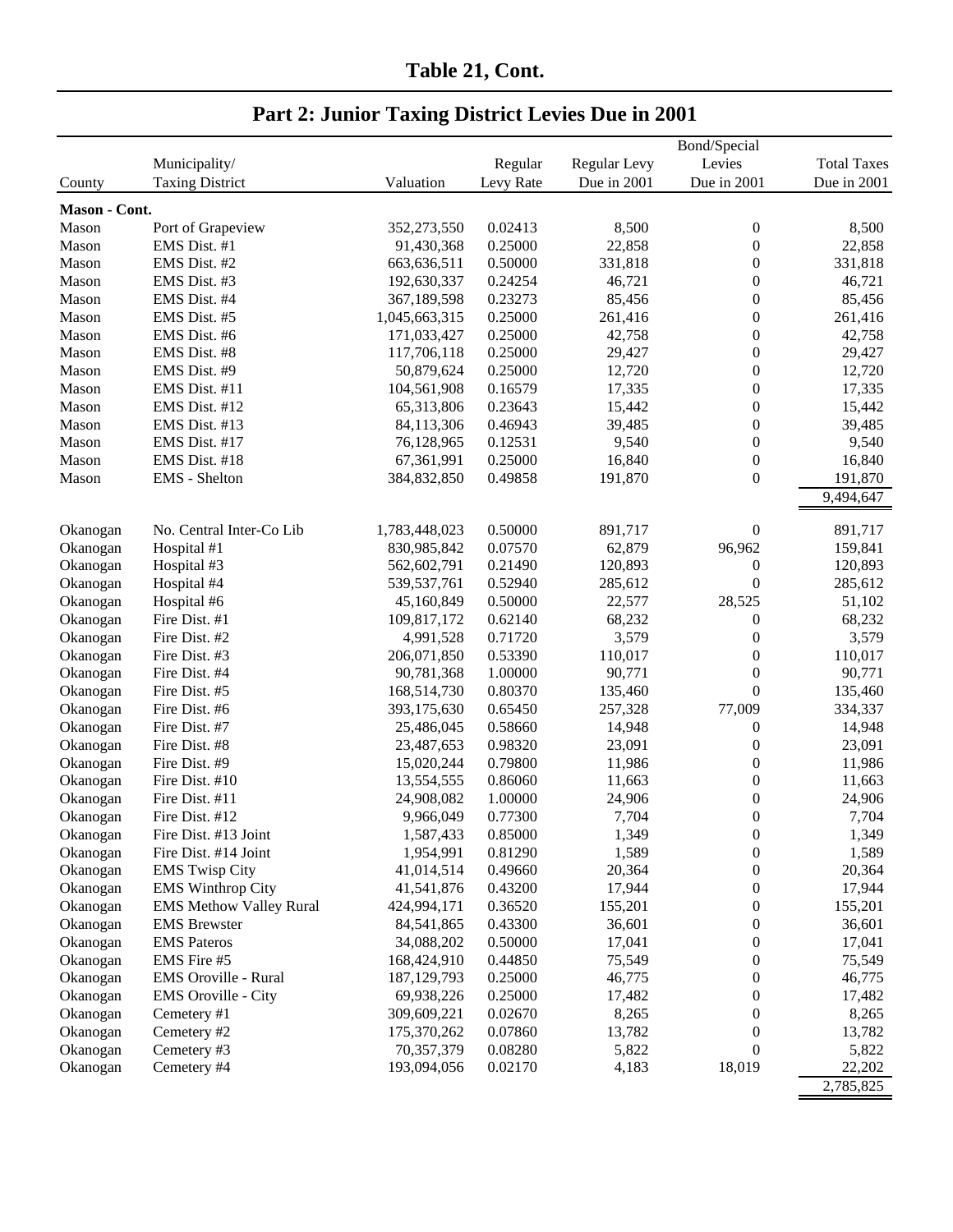| Table 21, Cont. |  |
|-----------------|--|
|                 |  |

| <b>Total Taxes</b><br>Municipality/<br>Regular<br>Regular Levy<br>Levies<br><b>Taxing District</b><br>Valuation<br>Levy Rate<br>Due in 2001<br>Due in 2001<br>Due in 2001<br>County<br>Timberland Inter-Co Lib<br>1,384,075,401<br>0.50000<br>692,038<br>Pacific<br>$\boldsymbol{0}$<br>692,038<br>$\boldsymbol{0}$<br>0.75000<br>383,374<br>383,374<br>Pacific<br>Hospital #2<br>511,165,689<br>1,042,591,439<br>0.75000<br>405,803<br>Pacific<br>Hospital #3<br>781,944<br>1,187,747<br>Pacific<br>Fire Dist. #1<br>727,138,520<br>0.93420<br>679,293<br>0<br>679,293<br>Pacific<br>Fire Dist. #2<br>39,632,554<br>1.00000<br>39,633<br>0<br>39,633<br>Pacific<br>$\boldsymbol{0}$<br>Fire Dist. #3<br>124,358,825<br>0.44200<br>54,967<br>54,967<br>$\boldsymbol{0}$<br>0.64850<br>Pacific<br>Fire Dist. #4<br>47,791,584<br>30,993<br>30,993<br>1.00000<br>49,662<br>Pacific<br>Fire Dist. #5<br>67,402,168<br>67,402<br>117,064<br>Pacific<br>0.69450<br>Fire Dist. #6<br>24,630,159<br>17,106<br>$\boldsymbol{0}$<br>17,106<br>$\boldsymbol{0}$<br>Pacific<br>Fire Dist. #7<br>7,348,212<br>0.64910<br>4,770<br>4,770<br>$\boldsymbol{0}$<br>7,231<br>Pacific<br>Fire Dist. #8<br>12,706,330<br>0.56910<br>7,231<br>507,477,946<br>210,806<br>$\boldsymbol{0}$<br>210,806<br>Pacific<br>Port of Willapa<br>0.41540<br>Port of Ilwaco<br>113,588<br>113,588<br>Pacific<br>315,960,573<br>0.35950<br>0<br>Port of Peninsula<br>0.33760<br>234,234<br>Pacific<br>693,822,095<br>234,234<br>0<br>Port of Chinook<br>0.33640<br>12,276<br>Pacific<br>36,491,154<br>0<br>12,276<br>EMS FD #1<br>0.50000<br>363,992<br>$\boldsymbol{0}$<br>363,992<br>Pacific<br>727,983,880<br>$\boldsymbol{0}$<br>Pacific<br>EMS FD#5<br>67,402,168<br>0.49790<br>33,560<br>33,560<br>4,182,672<br>Pend Oreille<br>Pend Oreille Rural Lib<br>0.50000<br>$\boldsymbol{0}$<br>332,000<br>664,000,587<br>332,000<br>Pend Oreille<br>592,458,359<br>296,229<br>725,471<br>1,021,700<br>Hospital #1<br>0.50000<br>17,284<br>$\boldsymbol{0}$<br>17,284<br>Pend Oreille<br>Hospital #2<br>71,542,228<br>0.24160<br>0.56730<br>11,017<br>4,737<br>15,754<br>Pend Oreille<br>Fire Dist. #1<br>19,420,088<br>Pend Oreille<br>Fire Dist. #2<br>0.67310<br>37,931<br>37,931<br>56,353,076<br>$\boldsymbol{0}$<br>0.65940<br>97,022<br>$\boldsymbol{0}$<br>97,022<br>Pend Oreille<br>Fire Dist. #3<br>147, 137, 483<br>Fire Dist. #4<br>0.91380<br>225,260<br>225,260<br>Pend Oreille<br>246,509,334<br>0<br>7,275<br>Pend Oreille<br>Fire Dist. #5<br>13,610,938<br>0.53450<br>7,275<br>0<br>0.52430<br>24,878<br>24,878<br>Pend Oreille<br>Fire Dist. #6<br>47,450,838<br>0<br>0.63490<br>$\boldsymbol{0}$<br>Pend Oreille<br>Fire Dist. #7<br>6,083<br>6,083<br>9,581,806<br>Pend Oreille<br>Fire Dist. #8<br>$\boldsymbol{0}$<br>12,017,962<br>0.49390<br>5,935<br>5,935<br>Pend Oreille<br>0.02250<br>Cemetery #1<br>592,458,359<br>13,330<br>33,029<br>46,359<br>1,754<br>Pend Oreille<br>17,167,898<br>0.10220<br>1,754<br>0<br>Cemetery #2<br>$\boldsymbol{0}$<br>Pend Oreille<br>4,997<br>4,997<br>Cemetery #3<br>54,374,330<br>0.09190<br>$\boldsymbol{0}$<br>Pend Oreille<br>Sewer Bond-Sacheen #3<br>26,682,278<br>0.00000<br>61,000<br>61,000<br>1,905,232<br>27,025,182,627<br>0.50000<br>13,512,519<br>263,325<br>13,775,844<br>Pierce<br>Library<br>King Co. Rural Library<br>102,148,292<br>0.48270<br>49,307<br>Pierce<br>49,307<br>$\boldsymbol{0}$<br>$\boldsymbol{0}$<br>Fire Dist. #1<br>213,916,872<br>1.47590<br>315,720<br>315,720<br>Pierce<br>4,149,578<br>Fire Dist. #2<br>1.44460<br>4,697,271<br>Pierce<br>3,251,604,259<br>8,846,849<br>Fire Dist. #3<br>1,701,346,924<br>1.47590<br>2,511,018<br>2,511,018<br>Pierce<br>$\boldsymbol{0}$<br>$\boldsymbol{0}$<br>Fire Dist. #5<br>3,694,942,478<br>1.45910<br>5,391,291<br>5,391,291<br>Pierce<br>$\boldsymbol{0}$<br>Fire Dist. #6 (Central #6,7<br>6,554,608,603<br>0.99310<br>6,509,382<br>6,509,382<br>Pierce<br>654,595,912<br>1.20670<br>789,901<br>0<br>789,901<br>Pierce<br>Fire Dist. #8<br>Fire Dist. #10<br>1,042,430,734<br>1.47590<br>1,538,523<br>0<br>1,538,523<br>Pierce<br>Pierce<br>Fire Dist. #11<br>82,657,382<br>0.97540<br>80,624<br>0<br>80,624<br>$\boldsymbol{0}$<br>Pierce<br>541,814,660<br>0.98520<br>533,796<br>533,796<br>Fire Dist. #12<br>225,544,689<br>0.85470<br>192,773<br>57,167<br>249,940<br>Pierce<br>Fire Dist. #13<br>Pierce<br>Fire Dist. #14<br>112,506,014<br>1.47590<br>166,047<br>85,000<br>251,047 |        |                |             |         |         | Bond/Special     |         |
|--------------------------------------------------------------------------------------------------------------------------------------------------------------------------------------------------------------------------------------------------------------------------------------------------------------------------------------------------------------------------------------------------------------------------------------------------------------------------------------------------------------------------------------------------------------------------------------------------------------------------------------------------------------------------------------------------------------------------------------------------------------------------------------------------------------------------------------------------------------------------------------------------------------------------------------------------------------------------------------------------------------------------------------------------------------------------------------------------------------------------------------------------------------------------------------------------------------------------------------------------------------------------------------------------------------------------------------------------------------------------------------------------------------------------------------------------------------------------------------------------------------------------------------------------------------------------------------------------------------------------------------------------------------------------------------------------------------------------------------------------------------------------------------------------------------------------------------------------------------------------------------------------------------------------------------------------------------------------------------------------------------------------------------------------------------------------------------------------------------------------------------------------------------------------------------------------------------------------------------------------------------------------------------------------------------------------------------------------------------------------------------------------------------------------------------------------------------------------------------------------------------------------------------------------------------------------------------------------------------------------------------------------------------------------------------------------------------------------------------------------------------------------------------------------------------------------------------------------------------------------------------------------------------------------------------------------------------------------------------------------------------------------------------------------------------------------------------------------------------------------------------------------------------------------------------------------------------------------------------------------------------------------------------------------------------------------------------------------------------------------------------------------------------------------------------------------------------------------------------------------------------------------------------------------------------------------------------------------------------------------------------------------------------------------------------------------------------------------------------------------------------------------------------------------------------------------------------------------------------------------------------------------------------------------------------------------------------------------------------------------------------------------------------------------------------------------------------------------------------------------------------------------------------------------------------------------------------------------------------------------------------------------------------------------------------------------------------------------------------------------------------------------------------------------------------------------------------------------------------------------------|--------|----------------|-------------|---------|---------|------------------|---------|
|                                                                                                                                                                                                                                                                                                                                                                                                                                                                                                                                                                                                                                                                                                                                                                                                                                                                                                                                                                                                                                                                                                                                                                                                                                                                                                                                                                                                                                                                                                                                                                                                                                                                                                                                                                                                                                                                                                                                                                                                                                                                                                                                                                                                                                                                                                                                                                                                                                                                                                                                                                                                                                                                                                                                                                                                                                                                                                                                                                                                                                                                                                                                                                                                                                                                                                                                                                                                                                                                                                                                                                                                                                                                                                                                                                                                                                                                                                                                                                                                                                                                                                                                                                                                                                                                                                                                                                                                                                                                                                        |        |                |             |         |         |                  |         |
|                                                                                                                                                                                                                                                                                                                                                                                                                                                                                                                                                                                                                                                                                                                                                                                                                                                                                                                                                                                                                                                                                                                                                                                                                                                                                                                                                                                                                                                                                                                                                                                                                                                                                                                                                                                                                                                                                                                                                                                                                                                                                                                                                                                                                                                                                                                                                                                                                                                                                                                                                                                                                                                                                                                                                                                                                                                                                                                                                                                                                                                                                                                                                                                                                                                                                                                                                                                                                                                                                                                                                                                                                                                                                                                                                                                                                                                                                                                                                                                                                                                                                                                                                                                                                                                                                                                                                                                                                                                                                                        |        |                |             |         |         |                  |         |
|                                                                                                                                                                                                                                                                                                                                                                                                                                                                                                                                                                                                                                                                                                                                                                                                                                                                                                                                                                                                                                                                                                                                                                                                                                                                                                                                                                                                                                                                                                                                                                                                                                                                                                                                                                                                                                                                                                                                                                                                                                                                                                                                                                                                                                                                                                                                                                                                                                                                                                                                                                                                                                                                                                                                                                                                                                                                                                                                                                                                                                                                                                                                                                                                                                                                                                                                                                                                                                                                                                                                                                                                                                                                                                                                                                                                                                                                                                                                                                                                                                                                                                                                                                                                                                                                                                                                                                                                                                                                                                        |        |                |             |         |         |                  |         |
|                                                                                                                                                                                                                                                                                                                                                                                                                                                                                                                                                                                                                                                                                                                                                                                                                                                                                                                                                                                                                                                                                                                                                                                                                                                                                                                                                                                                                                                                                                                                                                                                                                                                                                                                                                                                                                                                                                                                                                                                                                                                                                                                                                                                                                                                                                                                                                                                                                                                                                                                                                                                                                                                                                                                                                                                                                                                                                                                                                                                                                                                                                                                                                                                                                                                                                                                                                                                                                                                                                                                                                                                                                                                                                                                                                                                                                                                                                                                                                                                                                                                                                                                                                                                                                                                                                                                                                                                                                                                                                        |        |                |             |         |         |                  |         |
|                                                                                                                                                                                                                                                                                                                                                                                                                                                                                                                                                                                                                                                                                                                                                                                                                                                                                                                                                                                                                                                                                                                                                                                                                                                                                                                                                                                                                                                                                                                                                                                                                                                                                                                                                                                                                                                                                                                                                                                                                                                                                                                                                                                                                                                                                                                                                                                                                                                                                                                                                                                                                                                                                                                                                                                                                                                                                                                                                                                                                                                                                                                                                                                                                                                                                                                                                                                                                                                                                                                                                                                                                                                                                                                                                                                                                                                                                                                                                                                                                                                                                                                                                                                                                                                                                                                                                                                                                                                                                                        |        |                |             |         |         |                  |         |
|                                                                                                                                                                                                                                                                                                                                                                                                                                                                                                                                                                                                                                                                                                                                                                                                                                                                                                                                                                                                                                                                                                                                                                                                                                                                                                                                                                                                                                                                                                                                                                                                                                                                                                                                                                                                                                                                                                                                                                                                                                                                                                                                                                                                                                                                                                                                                                                                                                                                                                                                                                                                                                                                                                                                                                                                                                                                                                                                                                                                                                                                                                                                                                                                                                                                                                                                                                                                                                                                                                                                                                                                                                                                                                                                                                                                                                                                                                                                                                                                                                                                                                                                                                                                                                                                                                                                                                                                                                                                                                        |        |                |             |         |         |                  |         |
|                                                                                                                                                                                                                                                                                                                                                                                                                                                                                                                                                                                                                                                                                                                                                                                                                                                                                                                                                                                                                                                                                                                                                                                                                                                                                                                                                                                                                                                                                                                                                                                                                                                                                                                                                                                                                                                                                                                                                                                                                                                                                                                                                                                                                                                                                                                                                                                                                                                                                                                                                                                                                                                                                                                                                                                                                                                                                                                                                                                                                                                                                                                                                                                                                                                                                                                                                                                                                                                                                                                                                                                                                                                                                                                                                                                                                                                                                                                                                                                                                                                                                                                                                                                                                                                                                                                                                                                                                                                                                                        |        |                |             |         |         |                  |         |
|                                                                                                                                                                                                                                                                                                                                                                                                                                                                                                                                                                                                                                                                                                                                                                                                                                                                                                                                                                                                                                                                                                                                                                                                                                                                                                                                                                                                                                                                                                                                                                                                                                                                                                                                                                                                                                                                                                                                                                                                                                                                                                                                                                                                                                                                                                                                                                                                                                                                                                                                                                                                                                                                                                                                                                                                                                                                                                                                                                                                                                                                                                                                                                                                                                                                                                                                                                                                                                                                                                                                                                                                                                                                                                                                                                                                                                                                                                                                                                                                                                                                                                                                                                                                                                                                                                                                                                                                                                                                                                        |        |                |             |         |         |                  |         |
|                                                                                                                                                                                                                                                                                                                                                                                                                                                                                                                                                                                                                                                                                                                                                                                                                                                                                                                                                                                                                                                                                                                                                                                                                                                                                                                                                                                                                                                                                                                                                                                                                                                                                                                                                                                                                                                                                                                                                                                                                                                                                                                                                                                                                                                                                                                                                                                                                                                                                                                                                                                                                                                                                                                                                                                                                                                                                                                                                                                                                                                                                                                                                                                                                                                                                                                                                                                                                                                                                                                                                                                                                                                                                                                                                                                                                                                                                                                                                                                                                                                                                                                                                                                                                                                                                                                                                                                                                                                                                                        |        |                |             |         |         |                  |         |
|                                                                                                                                                                                                                                                                                                                                                                                                                                                                                                                                                                                                                                                                                                                                                                                                                                                                                                                                                                                                                                                                                                                                                                                                                                                                                                                                                                                                                                                                                                                                                                                                                                                                                                                                                                                                                                                                                                                                                                                                                                                                                                                                                                                                                                                                                                                                                                                                                                                                                                                                                                                                                                                                                                                                                                                                                                                                                                                                                                                                                                                                                                                                                                                                                                                                                                                                                                                                                                                                                                                                                                                                                                                                                                                                                                                                                                                                                                                                                                                                                                                                                                                                                                                                                                                                                                                                                                                                                                                                                                        |        |                |             |         |         |                  |         |
|                                                                                                                                                                                                                                                                                                                                                                                                                                                                                                                                                                                                                                                                                                                                                                                                                                                                                                                                                                                                                                                                                                                                                                                                                                                                                                                                                                                                                                                                                                                                                                                                                                                                                                                                                                                                                                                                                                                                                                                                                                                                                                                                                                                                                                                                                                                                                                                                                                                                                                                                                                                                                                                                                                                                                                                                                                                                                                                                                                                                                                                                                                                                                                                                                                                                                                                                                                                                                                                                                                                                                                                                                                                                                                                                                                                                                                                                                                                                                                                                                                                                                                                                                                                                                                                                                                                                                                                                                                                                                                        |        |                |             |         |         |                  |         |
|                                                                                                                                                                                                                                                                                                                                                                                                                                                                                                                                                                                                                                                                                                                                                                                                                                                                                                                                                                                                                                                                                                                                                                                                                                                                                                                                                                                                                                                                                                                                                                                                                                                                                                                                                                                                                                                                                                                                                                                                                                                                                                                                                                                                                                                                                                                                                                                                                                                                                                                                                                                                                                                                                                                                                                                                                                                                                                                                                                                                                                                                                                                                                                                                                                                                                                                                                                                                                                                                                                                                                                                                                                                                                                                                                                                                                                                                                                                                                                                                                                                                                                                                                                                                                                                                                                                                                                                                                                                                                                        |        |                |             |         |         |                  |         |
|                                                                                                                                                                                                                                                                                                                                                                                                                                                                                                                                                                                                                                                                                                                                                                                                                                                                                                                                                                                                                                                                                                                                                                                                                                                                                                                                                                                                                                                                                                                                                                                                                                                                                                                                                                                                                                                                                                                                                                                                                                                                                                                                                                                                                                                                                                                                                                                                                                                                                                                                                                                                                                                                                                                                                                                                                                                                                                                                                                                                                                                                                                                                                                                                                                                                                                                                                                                                                                                                                                                                                                                                                                                                                                                                                                                                                                                                                                                                                                                                                                                                                                                                                                                                                                                                                                                                                                                                                                                                                                        |        |                |             |         |         |                  |         |
|                                                                                                                                                                                                                                                                                                                                                                                                                                                                                                                                                                                                                                                                                                                                                                                                                                                                                                                                                                                                                                                                                                                                                                                                                                                                                                                                                                                                                                                                                                                                                                                                                                                                                                                                                                                                                                                                                                                                                                                                                                                                                                                                                                                                                                                                                                                                                                                                                                                                                                                                                                                                                                                                                                                                                                                                                                                                                                                                                                                                                                                                                                                                                                                                                                                                                                                                                                                                                                                                                                                                                                                                                                                                                                                                                                                                                                                                                                                                                                                                                                                                                                                                                                                                                                                                                                                                                                                                                                                                                                        |        |                |             |         |         |                  |         |
|                                                                                                                                                                                                                                                                                                                                                                                                                                                                                                                                                                                                                                                                                                                                                                                                                                                                                                                                                                                                                                                                                                                                                                                                                                                                                                                                                                                                                                                                                                                                                                                                                                                                                                                                                                                                                                                                                                                                                                                                                                                                                                                                                                                                                                                                                                                                                                                                                                                                                                                                                                                                                                                                                                                                                                                                                                                                                                                                                                                                                                                                                                                                                                                                                                                                                                                                                                                                                                                                                                                                                                                                                                                                                                                                                                                                                                                                                                                                                                                                                                                                                                                                                                                                                                                                                                                                                                                                                                                                                                        |        |                |             |         |         |                  |         |
|                                                                                                                                                                                                                                                                                                                                                                                                                                                                                                                                                                                                                                                                                                                                                                                                                                                                                                                                                                                                                                                                                                                                                                                                                                                                                                                                                                                                                                                                                                                                                                                                                                                                                                                                                                                                                                                                                                                                                                                                                                                                                                                                                                                                                                                                                                                                                                                                                                                                                                                                                                                                                                                                                                                                                                                                                                                                                                                                                                                                                                                                                                                                                                                                                                                                                                                                                                                                                                                                                                                                                                                                                                                                                                                                                                                                                                                                                                                                                                                                                                                                                                                                                                                                                                                                                                                                                                                                                                                                                                        |        |                |             |         |         |                  |         |
|                                                                                                                                                                                                                                                                                                                                                                                                                                                                                                                                                                                                                                                                                                                                                                                                                                                                                                                                                                                                                                                                                                                                                                                                                                                                                                                                                                                                                                                                                                                                                                                                                                                                                                                                                                                                                                                                                                                                                                                                                                                                                                                                                                                                                                                                                                                                                                                                                                                                                                                                                                                                                                                                                                                                                                                                                                                                                                                                                                                                                                                                                                                                                                                                                                                                                                                                                                                                                                                                                                                                                                                                                                                                                                                                                                                                                                                                                                                                                                                                                                                                                                                                                                                                                                                                                                                                                                                                                                                                                                        |        |                |             |         |         |                  |         |
|                                                                                                                                                                                                                                                                                                                                                                                                                                                                                                                                                                                                                                                                                                                                                                                                                                                                                                                                                                                                                                                                                                                                                                                                                                                                                                                                                                                                                                                                                                                                                                                                                                                                                                                                                                                                                                                                                                                                                                                                                                                                                                                                                                                                                                                                                                                                                                                                                                                                                                                                                                                                                                                                                                                                                                                                                                                                                                                                                                                                                                                                                                                                                                                                                                                                                                                                                                                                                                                                                                                                                                                                                                                                                                                                                                                                                                                                                                                                                                                                                                                                                                                                                                                                                                                                                                                                                                                                                                                                                                        |        |                |             |         |         |                  |         |
|                                                                                                                                                                                                                                                                                                                                                                                                                                                                                                                                                                                                                                                                                                                                                                                                                                                                                                                                                                                                                                                                                                                                                                                                                                                                                                                                                                                                                                                                                                                                                                                                                                                                                                                                                                                                                                                                                                                                                                                                                                                                                                                                                                                                                                                                                                                                                                                                                                                                                                                                                                                                                                                                                                                                                                                                                                                                                                                                                                                                                                                                                                                                                                                                                                                                                                                                                                                                                                                                                                                                                                                                                                                                                                                                                                                                                                                                                                                                                                                                                                                                                                                                                                                                                                                                                                                                                                                                                                                                                                        |        |                |             |         |         |                  |         |
|                                                                                                                                                                                                                                                                                                                                                                                                                                                                                                                                                                                                                                                                                                                                                                                                                                                                                                                                                                                                                                                                                                                                                                                                                                                                                                                                                                                                                                                                                                                                                                                                                                                                                                                                                                                                                                                                                                                                                                                                                                                                                                                                                                                                                                                                                                                                                                                                                                                                                                                                                                                                                                                                                                                                                                                                                                                                                                                                                                                                                                                                                                                                                                                                                                                                                                                                                                                                                                                                                                                                                                                                                                                                                                                                                                                                                                                                                                                                                                                                                                                                                                                                                                                                                                                                                                                                                                                                                                                                                                        |        |                |             |         |         |                  |         |
|                                                                                                                                                                                                                                                                                                                                                                                                                                                                                                                                                                                                                                                                                                                                                                                                                                                                                                                                                                                                                                                                                                                                                                                                                                                                                                                                                                                                                                                                                                                                                                                                                                                                                                                                                                                                                                                                                                                                                                                                                                                                                                                                                                                                                                                                                                                                                                                                                                                                                                                                                                                                                                                                                                                                                                                                                                                                                                                                                                                                                                                                                                                                                                                                                                                                                                                                                                                                                                                                                                                                                                                                                                                                                                                                                                                                                                                                                                                                                                                                                                                                                                                                                                                                                                                                                                                                                                                                                                                                                                        |        |                |             |         |         |                  |         |
|                                                                                                                                                                                                                                                                                                                                                                                                                                                                                                                                                                                                                                                                                                                                                                                                                                                                                                                                                                                                                                                                                                                                                                                                                                                                                                                                                                                                                                                                                                                                                                                                                                                                                                                                                                                                                                                                                                                                                                                                                                                                                                                                                                                                                                                                                                                                                                                                                                                                                                                                                                                                                                                                                                                                                                                                                                                                                                                                                                                                                                                                                                                                                                                                                                                                                                                                                                                                                                                                                                                                                                                                                                                                                                                                                                                                                                                                                                                                                                                                                                                                                                                                                                                                                                                                                                                                                                                                                                                                                                        |        |                |             |         |         |                  |         |
|                                                                                                                                                                                                                                                                                                                                                                                                                                                                                                                                                                                                                                                                                                                                                                                                                                                                                                                                                                                                                                                                                                                                                                                                                                                                                                                                                                                                                                                                                                                                                                                                                                                                                                                                                                                                                                                                                                                                                                                                                                                                                                                                                                                                                                                                                                                                                                                                                                                                                                                                                                                                                                                                                                                                                                                                                                                                                                                                                                                                                                                                                                                                                                                                                                                                                                                                                                                                                                                                                                                                                                                                                                                                                                                                                                                                                                                                                                                                                                                                                                                                                                                                                                                                                                                                                                                                                                                                                                                                                                        |        |                |             |         |         |                  |         |
|                                                                                                                                                                                                                                                                                                                                                                                                                                                                                                                                                                                                                                                                                                                                                                                                                                                                                                                                                                                                                                                                                                                                                                                                                                                                                                                                                                                                                                                                                                                                                                                                                                                                                                                                                                                                                                                                                                                                                                                                                                                                                                                                                                                                                                                                                                                                                                                                                                                                                                                                                                                                                                                                                                                                                                                                                                                                                                                                                                                                                                                                                                                                                                                                                                                                                                                                                                                                                                                                                                                                                                                                                                                                                                                                                                                                                                                                                                                                                                                                                                                                                                                                                                                                                                                                                                                                                                                                                                                                                                        |        |                |             |         |         |                  |         |
|                                                                                                                                                                                                                                                                                                                                                                                                                                                                                                                                                                                                                                                                                                                                                                                                                                                                                                                                                                                                                                                                                                                                                                                                                                                                                                                                                                                                                                                                                                                                                                                                                                                                                                                                                                                                                                                                                                                                                                                                                                                                                                                                                                                                                                                                                                                                                                                                                                                                                                                                                                                                                                                                                                                                                                                                                                                                                                                                                                                                                                                                                                                                                                                                                                                                                                                                                                                                                                                                                                                                                                                                                                                                                                                                                                                                                                                                                                                                                                                                                                                                                                                                                                                                                                                                                                                                                                                                                                                                                                        |        |                |             |         |         |                  |         |
|                                                                                                                                                                                                                                                                                                                                                                                                                                                                                                                                                                                                                                                                                                                                                                                                                                                                                                                                                                                                                                                                                                                                                                                                                                                                                                                                                                                                                                                                                                                                                                                                                                                                                                                                                                                                                                                                                                                                                                                                                                                                                                                                                                                                                                                                                                                                                                                                                                                                                                                                                                                                                                                                                                                                                                                                                                                                                                                                                                                                                                                                                                                                                                                                                                                                                                                                                                                                                                                                                                                                                                                                                                                                                                                                                                                                                                                                                                                                                                                                                                                                                                                                                                                                                                                                                                                                                                                                                                                                                                        |        |                |             |         |         |                  |         |
|                                                                                                                                                                                                                                                                                                                                                                                                                                                                                                                                                                                                                                                                                                                                                                                                                                                                                                                                                                                                                                                                                                                                                                                                                                                                                                                                                                                                                                                                                                                                                                                                                                                                                                                                                                                                                                                                                                                                                                                                                                                                                                                                                                                                                                                                                                                                                                                                                                                                                                                                                                                                                                                                                                                                                                                                                                                                                                                                                                                                                                                                                                                                                                                                                                                                                                                                                                                                                                                                                                                                                                                                                                                                                                                                                                                                                                                                                                                                                                                                                                                                                                                                                                                                                                                                                                                                                                                                                                                                                                        |        |                |             |         |         |                  |         |
|                                                                                                                                                                                                                                                                                                                                                                                                                                                                                                                                                                                                                                                                                                                                                                                                                                                                                                                                                                                                                                                                                                                                                                                                                                                                                                                                                                                                                                                                                                                                                                                                                                                                                                                                                                                                                                                                                                                                                                                                                                                                                                                                                                                                                                                                                                                                                                                                                                                                                                                                                                                                                                                                                                                                                                                                                                                                                                                                                                                                                                                                                                                                                                                                                                                                                                                                                                                                                                                                                                                                                                                                                                                                                                                                                                                                                                                                                                                                                                                                                                                                                                                                                                                                                                                                                                                                                                                                                                                                                                        |        |                |             |         |         |                  |         |
|                                                                                                                                                                                                                                                                                                                                                                                                                                                                                                                                                                                                                                                                                                                                                                                                                                                                                                                                                                                                                                                                                                                                                                                                                                                                                                                                                                                                                                                                                                                                                                                                                                                                                                                                                                                                                                                                                                                                                                                                                                                                                                                                                                                                                                                                                                                                                                                                                                                                                                                                                                                                                                                                                                                                                                                                                                                                                                                                                                                                                                                                                                                                                                                                                                                                                                                                                                                                                                                                                                                                                                                                                                                                                                                                                                                                                                                                                                                                                                                                                                                                                                                                                                                                                                                                                                                                                                                                                                                                                                        |        |                |             |         |         |                  |         |
|                                                                                                                                                                                                                                                                                                                                                                                                                                                                                                                                                                                                                                                                                                                                                                                                                                                                                                                                                                                                                                                                                                                                                                                                                                                                                                                                                                                                                                                                                                                                                                                                                                                                                                                                                                                                                                                                                                                                                                                                                                                                                                                                                                                                                                                                                                                                                                                                                                                                                                                                                                                                                                                                                                                                                                                                                                                                                                                                                                                                                                                                                                                                                                                                                                                                                                                                                                                                                                                                                                                                                                                                                                                                                                                                                                                                                                                                                                                                                                                                                                                                                                                                                                                                                                                                                                                                                                                                                                                                                                        |        |                |             |         |         |                  |         |
|                                                                                                                                                                                                                                                                                                                                                                                                                                                                                                                                                                                                                                                                                                                                                                                                                                                                                                                                                                                                                                                                                                                                                                                                                                                                                                                                                                                                                                                                                                                                                                                                                                                                                                                                                                                                                                                                                                                                                                                                                                                                                                                                                                                                                                                                                                                                                                                                                                                                                                                                                                                                                                                                                                                                                                                                                                                                                                                                                                                                                                                                                                                                                                                                                                                                                                                                                                                                                                                                                                                                                                                                                                                                                                                                                                                                                                                                                                                                                                                                                                                                                                                                                                                                                                                                                                                                                                                                                                                                                                        |        |                |             |         |         |                  |         |
|                                                                                                                                                                                                                                                                                                                                                                                                                                                                                                                                                                                                                                                                                                                                                                                                                                                                                                                                                                                                                                                                                                                                                                                                                                                                                                                                                                                                                                                                                                                                                                                                                                                                                                                                                                                                                                                                                                                                                                                                                                                                                                                                                                                                                                                                                                                                                                                                                                                                                                                                                                                                                                                                                                                                                                                                                                                                                                                                                                                                                                                                                                                                                                                                                                                                                                                                                                                                                                                                                                                                                                                                                                                                                                                                                                                                                                                                                                                                                                                                                                                                                                                                                                                                                                                                                                                                                                                                                                                                                                        |        |                |             |         |         |                  |         |
|                                                                                                                                                                                                                                                                                                                                                                                                                                                                                                                                                                                                                                                                                                                                                                                                                                                                                                                                                                                                                                                                                                                                                                                                                                                                                                                                                                                                                                                                                                                                                                                                                                                                                                                                                                                                                                                                                                                                                                                                                                                                                                                                                                                                                                                                                                                                                                                                                                                                                                                                                                                                                                                                                                                                                                                                                                                                                                                                                                                                                                                                                                                                                                                                                                                                                                                                                                                                                                                                                                                                                                                                                                                                                                                                                                                                                                                                                                                                                                                                                                                                                                                                                                                                                                                                                                                                                                                                                                                                                                        |        |                |             |         |         |                  |         |
|                                                                                                                                                                                                                                                                                                                                                                                                                                                                                                                                                                                                                                                                                                                                                                                                                                                                                                                                                                                                                                                                                                                                                                                                                                                                                                                                                                                                                                                                                                                                                                                                                                                                                                                                                                                                                                                                                                                                                                                                                                                                                                                                                                                                                                                                                                                                                                                                                                                                                                                                                                                                                                                                                                                                                                                                                                                                                                                                                                                                                                                                                                                                                                                                                                                                                                                                                                                                                                                                                                                                                                                                                                                                                                                                                                                                                                                                                                                                                                                                                                                                                                                                                                                                                                                                                                                                                                                                                                                                                                        |        |                |             |         |         |                  |         |
|                                                                                                                                                                                                                                                                                                                                                                                                                                                                                                                                                                                                                                                                                                                                                                                                                                                                                                                                                                                                                                                                                                                                                                                                                                                                                                                                                                                                                                                                                                                                                                                                                                                                                                                                                                                                                                                                                                                                                                                                                                                                                                                                                                                                                                                                                                                                                                                                                                                                                                                                                                                                                                                                                                                                                                                                                                                                                                                                                                                                                                                                                                                                                                                                                                                                                                                                                                                                                                                                                                                                                                                                                                                                                                                                                                                                                                                                                                                                                                                                                                                                                                                                                                                                                                                                                                                                                                                                                                                                                                        |        |                |             |         |         |                  |         |
|                                                                                                                                                                                                                                                                                                                                                                                                                                                                                                                                                                                                                                                                                                                                                                                                                                                                                                                                                                                                                                                                                                                                                                                                                                                                                                                                                                                                                                                                                                                                                                                                                                                                                                                                                                                                                                                                                                                                                                                                                                                                                                                                                                                                                                                                                                                                                                                                                                                                                                                                                                                                                                                                                                                                                                                                                                                                                                                                                                                                                                                                                                                                                                                                                                                                                                                                                                                                                                                                                                                                                                                                                                                                                                                                                                                                                                                                                                                                                                                                                                                                                                                                                                                                                                                                                                                                                                                                                                                                                                        |        |                |             |         |         |                  |         |
|                                                                                                                                                                                                                                                                                                                                                                                                                                                                                                                                                                                                                                                                                                                                                                                                                                                                                                                                                                                                                                                                                                                                                                                                                                                                                                                                                                                                                                                                                                                                                                                                                                                                                                                                                                                                                                                                                                                                                                                                                                                                                                                                                                                                                                                                                                                                                                                                                                                                                                                                                                                                                                                                                                                                                                                                                                                                                                                                                                                                                                                                                                                                                                                                                                                                                                                                                                                                                                                                                                                                                                                                                                                                                                                                                                                                                                                                                                                                                                                                                                                                                                                                                                                                                                                                                                                                                                                                                                                                                                        |        |                |             |         |         |                  |         |
|                                                                                                                                                                                                                                                                                                                                                                                                                                                                                                                                                                                                                                                                                                                                                                                                                                                                                                                                                                                                                                                                                                                                                                                                                                                                                                                                                                                                                                                                                                                                                                                                                                                                                                                                                                                                                                                                                                                                                                                                                                                                                                                                                                                                                                                                                                                                                                                                                                                                                                                                                                                                                                                                                                                                                                                                                                                                                                                                                                                                                                                                                                                                                                                                                                                                                                                                                                                                                                                                                                                                                                                                                                                                                                                                                                                                                                                                                                                                                                                                                                                                                                                                                                                                                                                                                                                                                                                                                                                                                                        |        |                |             |         |         |                  |         |
|                                                                                                                                                                                                                                                                                                                                                                                                                                                                                                                                                                                                                                                                                                                                                                                                                                                                                                                                                                                                                                                                                                                                                                                                                                                                                                                                                                                                                                                                                                                                                                                                                                                                                                                                                                                                                                                                                                                                                                                                                                                                                                                                                                                                                                                                                                                                                                                                                                                                                                                                                                                                                                                                                                                                                                                                                                                                                                                                                                                                                                                                                                                                                                                                                                                                                                                                                                                                                                                                                                                                                                                                                                                                                                                                                                                                                                                                                                                                                                                                                                                                                                                                                                                                                                                                                                                                                                                                                                                                                                        |        |                |             |         |         |                  |         |
|                                                                                                                                                                                                                                                                                                                                                                                                                                                                                                                                                                                                                                                                                                                                                                                                                                                                                                                                                                                                                                                                                                                                                                                                                                                                                                                                                                                                                                                                                                                                                                                                                                                                                                                                                                                                                                                                                                                                                                                                                                                                                                                                                                                                                                                                                                                                                                                                                                                                                                                                                                                                                                                                                                                                                                                                                                                                                                                                                                                                                                                                                                                                                                                                                                                                                                                                                                                                                                                                                                                                                                                                                                                                                                                                                                                                                                                                                                                                                                                                                                                                                                                                                                                                                                                                                                                                                                                                                                                                                                        |        |                |             |         |         |                  |         |
|                                                                                                                                                                                                                                                                                                                                                                                                                                                                                                                                                                                                                                                                                                                                                                                                                                                                                                                                                                                                                                                                                                                                                                                                                                                                                                                                                                                                                                                                                                                                                                                                                                                                                                                                                                                                                                                                                                                                                                                                                                                                                                                                                                                                                                                                                                                                                                                                                                                                                                                                                                                                                                                                                                                                                                                                                                                                                                                                                                                                                                                                                                                                                                                                                                                                                                                                                                                                                                                                                                                                                                                                                                                                                                                                                                                                                                                                                                                                                                                                                                                                                                                                                                                                                                                                                                                                                                                                                                                                                                        |        |                |             |         |         |                  |         |
|                                                                                                                                                                                                                                                                                                                                                                                                                                                                                                                                                                                                                                                                                                                                                                                                                                                                                                                                                                                                                                                                                                                                                                                                                                                                                                                                                                                                                                                                                                                                                                                                                                                                                                                                                                                                                                                                                                                                                                                                                                                                                                                                                                                                                                                                                                                                                                                                                                                                                                                                                                                                                                                                                                                                                                                                                                                                                                                                                                                                                                                                                                                                                                                                                                                                                                                                                                                                                                                                                                                                                                                                                                                                                                                                                                                                                                                                                                                                                                                                                                                                                                                                                                                                                                                                                                                                                                                                                                                                                                        |        |                |             |         |         |                  |         |
|                                                                                                                                                                                                                                                                                                                                                                                                                                                                                                                                                                                                                                                                                                                                                                                                                                                                                                                                                                                                                                                                                                                                                                                                                                                                                                                                                                                                                                                                                                                                                                                                                                                                                                                                                                                                                                                                                                                                                                                                                                                                                                                                                                                                                                                                                                                                                                                                                                                                                                                                                                                                                                                                                                                                                                                                                                                                                                                                                                                                                                                                                                                                                                                                                                                                                                                                                                                                                                                                                                                                                                                                                                                                                                                                                                                                                                                                                                                                                                                                                                                                                                                                                                                                                                                                                                                                                                                                                                                                                                        |        |                |             |         |         |                  |         |
|                                                                                                                                                                                                                                                                                                                                                                                                                                                                                                                                                                                                                                                                                                                                                                                                                                                                                                                                                                                                                                                                                                                                                                                                                                                                                                                                                                                                                                                                                                                                                                                                                                                                                                                                                                                                                                                                                                                                                                                                                                                                                                                                                                                                                                                                                                                                                                                                                                                                                                                                                                                                                                                                                                                                                                                                                                                                                                                                                                                                                                                                                                                                                                                                                                                                                                                                                                                                                                                                                                                                                                                                                                                                                                                                                                                                                                                                                                                                                                                                                                                                                                                                                                                                                                                                                                                                                                                                                                                                                                        |        |                |             |         |         |                  |         |
|                                                                                                                                                                                                                                                                                                                                                                                                                                                                                                                                                                                                                                                                                                                                                                                                                                                                                                                                                                                                                                                                                                                                                                                                                                                                                                                                                                                                                                                                                                                                                                                                                                                                                                                                                                                                                                                                                                                                                                                                                                                                                                                                                                                                                                                                                                                                                                                                                                                                                                                                                                                                                                                                                                                                                                                                                                                                                                                                                                                                                                                                                                                                                                                                                                                                                                                                                                                                                                                                                                                                                                                                                                                                                                                                                                                                                                                                                                                                                                                                                                                                                                                                                                                                                                                                                                                                                                                                                                                                                                        |        |                |             |         |         |                  |         |
|                                                                                                                                                                                                                                                                                                                                                                                                                                                                                                                                                                                                                                                                                                                                                                                                                                                                                                                                                                                                                                                                                                                                                                                                                                                                                                                                                                                                                                                                                                                                                                                                                                                                                                                                                                                                                                                                                                                                                                                                                                                                                                                                                                                                                                                                                                                                                                                                                                                                                                                                                                                                                                                                                                                                                                                                                                                                                                                                                                                                                                                                                                                                                                                                                                                                                                                                                                                                                                                                                                                                                                                                                                                                                                                                                                                                                                                                                                                                                                                                                                                                                                                                                                                                                                                                                                                                                                                                                                                                                                        |        |                |             |         |         |                  |         |
|                                                                                                                                                                                                                                                                                                                                                                                                                                                                                                                                                                                                                                                                                                                                                                                                                                                                                                                                                                                                                                                                                                                                                                                                                                                                                                                                                                                                                                                                                                                                                                                                                                                                                                                                                                                                                                                                                                                                                                                                                                                                                                                                                                                                                                                                                                                                                                                                                                                                                                                                                                                                                                                                                                                                                                                                                                                                                                                                                                                                                                                                                                                                                                                                                                                                                                                                                                                                                                                                                                                                                                                                                                                                                                                                                                                                                                                                                                                                                                                                                                                                                                                                                                                                                                                                                                                                                                                                                                                                                                        |        |                |             |         |         |                  |         |
|                                                                                                                                                                                                                                                                                                                                                                                                                                                                                                                                                                                                                                                                                                                                                                                                                                                                                                                                                                                                                                                                                                                                                                                                                                                                                                                                                                                                                                                                                                                                                                                                                                                                                                                                                                                                                                                                                                                                                                                                                                                                                                                                                                                                                                                                                                                                                                                                                                                                                                                                                                                                                                                                                                                                                                                                                                                                                                                                                                                                                                                                                                                                                                                                                                                                                                                                                                                                                                                                                                                                                                                                                                                                                                                                                                                                                                                                                                                                                                                                                                                                                                                                                                                                                                                                                                                                                                                                                                                                                                        |        |                |             |         |         |                  |         |
|                                                                                                                                                                                                                                                                                                                                                                                                                                                                                                                                                                                                                                                                                                                                                                                                                                                                                                                                                                                                                                                                                                                                                                                                                                                                                                                                                                                                                                                                                                                                                                                                                                                                                                                                                                                                                                                                                                                                                                                                                                                                                                                                                                                                                                                                                                                                                                                                                                                                                                                                                                                                                                                                                                                                                                                                                                                                                                                                                                                                                                                                                                                                                                                                                                                                                                                                                                                                                                                                                                                                                                                                                                                                                                                                                                                                                                                                                                                                                                                                                                                                                                                                                                                                                                                                                                                                                                                                                                                                                                        |        |                |             |         |         |                  |         |
|                                                                                                                                                                                                                                                                                                                                                                                                                                                                                                                                                                                                                                                                                                                                                                                                                                                                                                                                                                                                                                                                                                                                                                                                                                                                                                                                                                                                                                                                                                                                                                                                                                                                                                                                                                                                                                                                                                                                                                                                                                                                                                                                                                                                                                                                                                                                                                                                                                                                                                                                                                                                                                                                                                                                                                                                                                                                                                                                                                                                                                                                                                                                                                                                                                                                                                                                                                                                                                                                                                                                                                                                                                                                                                                                                                                                                                                                                                                                                                                                                                                                                                                                                                                                                                                                                                                                                                                                                                                                                                        | Pierce | Fire Dist. #15 | 333,505,639 | 1.21460 | 405,076 | $\boldsymbol{0}$ | 405,076 |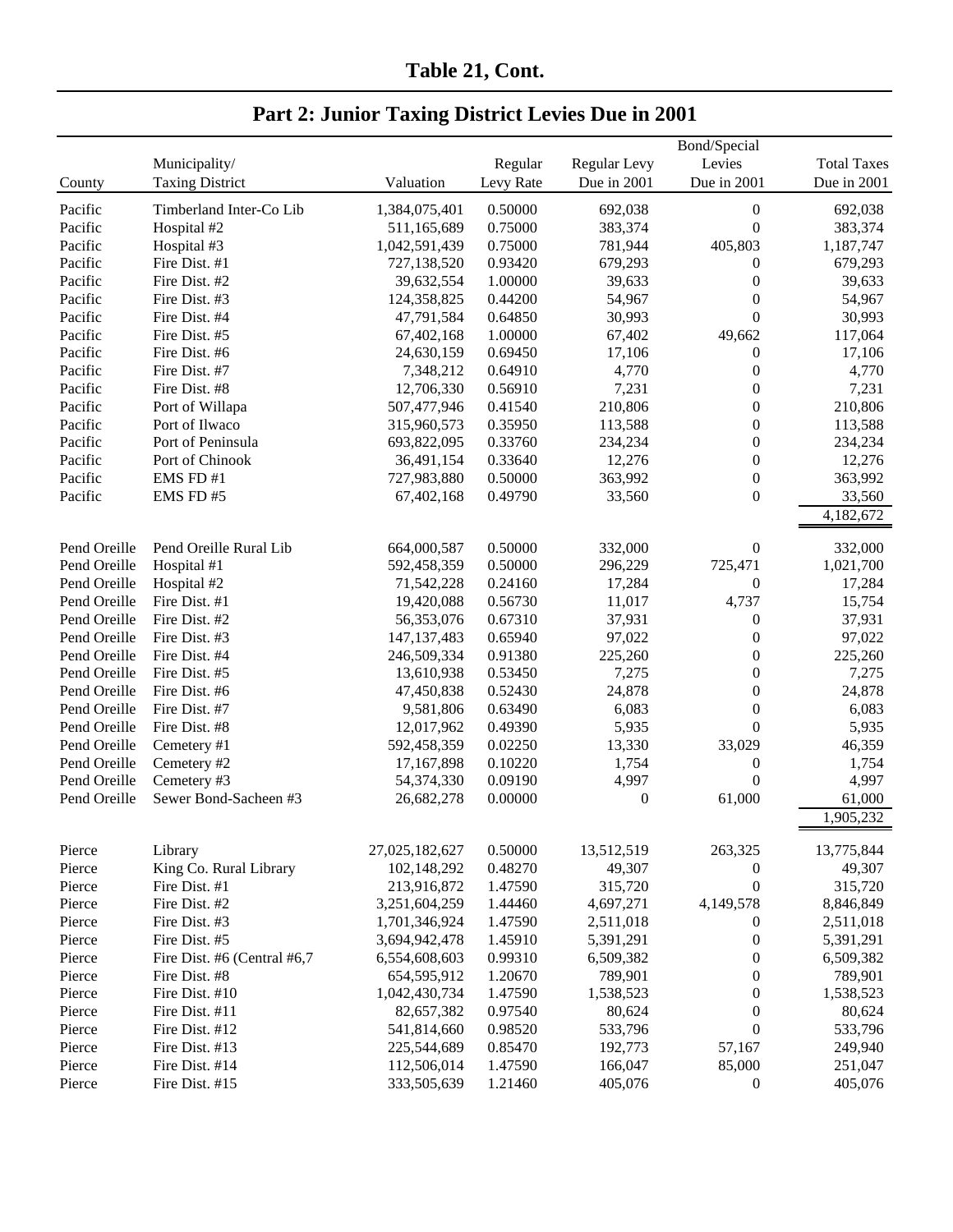| Table 21, Cont. |  |
|-----------------|--|
|                 |  |

|                | Municipality/              |                | Regular   | Regular Levy     | Bond/Special<br>Levies               | <b>Total Taxes</b> |
|----------------|----------------------------|----------------|-----------|------------------|--------------------------------------|--------------------|
| County         | <b>Taxing District</b>     | Valuation      | Levy Rate | Due in 2001      | Due in 2001                          | Due in 2001        |
|                |                            |                |           |                  |                                      |                    |
| Pierce - Cont. |                            |                |           |                  |                                      |                    |
| Pierce         | Fire Dist. #16             | 1,076,289,484  | 1.47590   | 1,588,496        | 382,933                              | 1,971,429          |
| Pierce         | Fire Dist. #17             | 435,680,346    | 0.96840   | 421,913          | $\boldsymbol{0}$                     | 421,913            |
| Pierce         | Fire Dist. #18             | 311,979,344    | 0.93170   | 290,672          | $\boldsymbol{0}$                     | 290,672            |
| Pierce         | Fire Dist. #20             | 131,848,205    | 0.82380   | 108,617          | $\boldsymbol{0}$                     | 108,617            |
| Pierce         | Fire Dist. #21             | 2,357,185,169  | 1.47590   | 3,478,752        | $\boldsymbol{0}$                     | 3,478,752          |
| Pierce         | Fire Dist. #22             | 1,607,879,242  | 1.47590   | 2,373,069        | $\boldsymbol{0}$                     | 2,373,069          |
| Pierce         | Fire Dist. #23             | 75,472,915     | 1.34400   | 101,436          | $\boldsymbol{0}$                     | 101,436            |
| Pierce         | Fire Dist. #24             | 455,933,288    | 1.44520   | 658,915          | 58,591                               | 717,506            |
| Pierce         | Fire Dist. #25             | 35,684,321     | 0.95320   | 34,014           | $\boldsymbol{0}$                     | 34,014             |
| Pierce         | Fire Dist. #26             | 48,560,672     | 0.84640   | 41,102           | 14,535                               | 55,637             |
| Pierce         | Fire Dist. #27             | 150,538,120    | 1.47590   | 222,179          | 37,741                               | 259,920            |
| Pierce         | Metro Park                 | 10,897,230,783 | 0.62120   | 6,769,329        | 2,691,991                            | 9,461,320          |
| Pierce         | Port of Tacoma             | 41,464,254,654 | 0.17880   | 7,413,776        | $\boldsymbol{0}$                     | 7,413,776          |
| Pierce         | EMS FD #1                  | 213,916,872    | 0.50000   | 106,958          | $\boldsymbol{0}$                     | 106,958            |
| Pierce         | EMS FD#2                   | 3,251,604,259  | 0.48930   | 1,591,010        | $\boldsymbol{0}$                     | 1,591,010          |
| Pierce         | EMS FD#3                   | 1,701,346,924  | 0.50000   | 850,674          | $\boldsymbol{0}$                     | 850,674            |
| Pierce         | EMS FD#5                   | 3,694,942,478  | 0.24330   | 898,980          | $\boldsymbol{0}$                     | 898,980            |
| Pierce         | EMS FD #6 (Central #6,7,9) | 6,554,608,603  | 0.29790   | 1,952,618        | $\boldsymbol{0}$                     | 1,952,618          |
| Pierce         | EMS FD#8                   | 654,595,912    | 0.47940   | 313,813          | $\boldsymbol{0}$                     | 313,813            |
| Pierce         | EMS FD #10                 | 1,042,430,734  | 0.49800   | 519,131          | $\boldsymbol{0}$                     | 519,131            |
| Pierce         | EMS FD #11                 | 82,657,382     | 0.48770   | 40,312           | $\boldsymbol{0}$                     | 40,312             |
| Pierce         | EMS FD #12                 | 575,186,677    | 0.24860   | 142,992          | $\boldsymbol{0}$                     | 142,992            |
| Pierce         | EMS FD #13                 | 225,544,689    | 0.50000   | 112,772          | $\boldsymbol{0}$                     | 112,772            |
| Pierce         | EMS FD #14                 | 112,506,014    | 0.50000   | 56,253           | $\boldsymbol{0}$                     | 56,253             |
| Pierce         | <b>EMS FD #15</b>          | 400,894,880    | 0.24810   | 99,462           | $\boldsymbol{0}$                     | 99,462             |
| Pierce         | <b>EMS FD #16</b>          | 1,076,289,484  | 0.50000   | 538,145          | $\boldsymbol{0}$                     | 538,145            |
| Pierce         | EMS FD #17                 | 485,914,230    | 0.24690   | 119,972          | $\boldsymbol{0}$                     | 119,972            |
| Pierce         | EMS FD #18                 | 320,061,687    | 0.47690   | 152,638          | $\boldsymbol{0}$                     | 152,638            |
| Pierce         | <b>EMS FD #20</b>          | 143,931,498    | 0.48000   | 69,087           | $\boldsymbol{0}$                     | 69,087             |
| Pierce         | <b>EMS FD #22</b>          | 1,608,708,162  | 0.50000   | 804,354          | $\boldsymbol{0}$                     | 804,354            |
| Pierce         | EMS FD #23                 | 92,839,690     | 0.22060   | 20,480           | $\boldsymbol{0}$                     | 20,480             |
| Pierce         | EMS FD #24                 | 469,063,138    | 0.48530   | 227,636          | $\boldsymbol{0}$                     | 227,636            |
| Pierce         | EMS FD #26                 | 53,881,077     | 0.47740   | 25,723           | $\boldsymbol{0}$                     | 25,723             |
| Pierce         | <b>EMS FD#27</b>           | 150,538,120    | 0.50000   | 75,269           | $\boldsymbol{0}$                     | 75,269             |
| Pierce         | <b>EMS</b> Tacoma          | 10,671,428,893 | 0.41910   | 4,472,396        | $\boldsymbol{0}$                     | 4,472,396          |
| Pierce         | <b>EMS Buckley</b>         | 208,460,235    | 0.38930   | 81,154           | $\boldsymbol{0}$                     | 81,154             |
| Pierce         | <b>EMS</b> Eatonville      | 107,661,721    | 0.50000   | 53,831           | $\boldsymbol{0}$                     | 53,831             |
| Pierce         | <b>EMS</b> Fircrest        | 365,041,916    | 0.49950   | 182,339          | $\boldsymbol{0}$                     | 182,339            |
| Pierce         | <b>EMS</b> Orting          | 172,344,864    | 0.24900   | 42,914           | $\boldsymbol{0}$                     | 42,914             |
| Pierce         | <b>EMS</b> Puyallup        | 2,317,390,705  | 0.50000   | 1,158,695        | $\boldsymbol{0}$                     | 1,158,695          |
| Pierce         | <b>EMS</b> South Prairie   | 16,770,217     | 0.49910   | 8,370            | $\boldsymbol{0}$                     | 8,370              |
| Pierce         | <b>EMS</b> Steilacoom      | 466,391,475    | 0.35000   | 163,237          | $\boldsymbol{0}$                     | 163,237            |
| Pierce         | <b>EMS</b> Sumner          | 736,462,486    | 0.47650   | 350,924          | $\boldsymbol{0}$                     | 350,924            |
| Pierce         | <b>EMS</b> Wilkeson        | 19,058,462     | 0.21880   |                  |                                      |                    |
|                |                            | 445,946,315    | 0.49940   | 4,170<br>222,706 | $\boldsymbol{0}$<br>$\boldsymbol{0}$ | 4,170<br>222,706   |
| Pierce         | <b>EMS</b> Dupont          |                |           |                  |                                      |                    |
|                |                            |                |           |                  |                                      | 83,395,394         |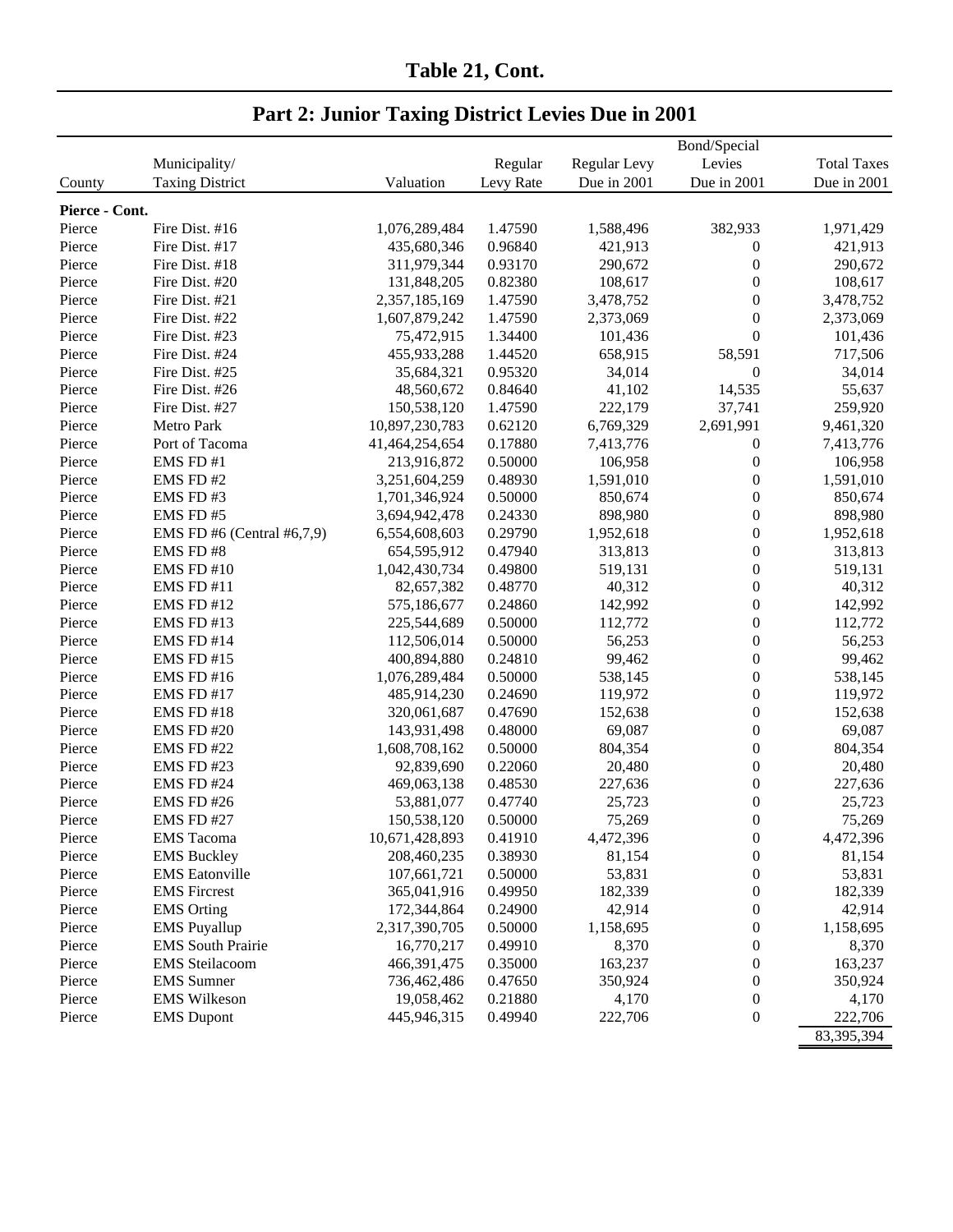| Table 21, Cont. |  |
|-----------------|--|
|                 |  |

| <b>Part 2: Junior Taxing District Levies Due in 2001</b> |  |  |
|----------------------------------------------------------|--|--|
|                                                          |  |  |

|          |                                 |               |           |              | Bond/Special     |                    |
|----------|---------------------------------|---------------|-----------|--------------|------------------|--------------------|
|          | Municipality/                   |               | Regular   | Regular Levy | Levies           | <b>Total Taxes</b> |
| County   | <b>Taxing District</b>          | Valuation     | Levy Rate | Due in 2001  | Due in 2001      | Due in 2001        |
|          |                                 |               |           |              |                  |                    |
| San Juan | San Juan Island Library         | 1,384,881,859 | 0.46047   | 637,703      | $\boldsymbol{0}$ | 637,703            |
| San Juan | Lopez Island Library            | 484,209,317   | 0.50000   | 242,104      | $\boldsymbol{0}$ | 242,104            |
| San Juan | Orcas Island Library            | 1,023,002,018 | 0.36927   | 377,763      | $\boldsymbol{0}$ | 377,763            |
| San Juan | San Juan Hospital #1            | 1,526,175,572 | 0.75000   | 1,144,632    | $\boldsymbol{0}$ | 1,144,632          |
| San Juan | Fire Dist. #2 Orcas             | 1,023,002,018 | 1.35000   | 1,381,053    | $\boldsymbol{0}$ | 1,381,053          |
| San Juan | Fire Dist. #3 San Juan          | 1,162,876,156 | 0.70184   | 816,152      | $\mathbf{0}$     | 816,152            |
| San Juan | Fire Dist. #4 Lopez             | 484,209,317   | 0.78915   | 382,112      | $\boldsymbol{0}$ | 382,112            |
| San Juan | Fire Dist. #5 Shaw              | 97,334,996    | 0.50000   | 48,667       | $\boldsymbol{0}$ | 48,667             |
| San Juan | Port of Friday Harbor           | 1,384,881,859 | 0.22423   | 310,532      | $\boldsymbol{0}$ | 310,532            |
| San Juan | Port of Lopez                   | 484,209,317   | 0.13642   | 66,055       | $\boldsymbol{0}$ | 66,055             |
| San Juan | Port of Orcas                   | 1,023,002,018 | 0.08798   | 90,000       | $\boldsymbol{0}$ | 90,000             |
| San Juan | EMS - San Juan Hosp Dist        | 1,526,175,572 | 0.31740   | 484,410      | $\boldsymbol{0}$ | 484,410            |
| San Juan | Park & Rec - San Juan           | 1,384,881,859 | 0.09210   | 127,546      | $\boldsymbol{0}$ | 127,546            |
| San Juan | Cemetery #1 San Juan            | 1,384,881,859 | 0.01519   | 21,036       | $\boldsymbol{0}$ | 21,036             |
| San Juan | Cemetery #3 Orcas               | 766,778,930   | 0.01826   | 14,000       | $\boldsymbol{0}$ | 14,000             |
|          |                                 |               |           |              |                  | 6,143,765          |
|          |                                 |               |           |              |                  |                    |
| Skagit   | Library Dist 1 La Conner        | 339,234,112   | 0.33950   | 115,170      | $\boldsymbol{0}$ | 115,170            |
| Skagit   | <b>Library Darrington Rural</b> | 15,785,857    | 0.50000   | 7,893        | $\overline{0}$   | 7,893              |
| Skagit   | Hospital #2                     | 2,448,413,522 | 0.21510   | 526,654      | 571,124          | 1,097,778          |
| Skagit   | Hospital #304                   | 2,922,227,124 | 0.20720   | 605,485      | 717,300          | 1,322,785          |
| Skagit   | Fire Dist. #1                   | 36,621,795    | 1.00000   | 36,622       | $\boldsymbol{0}$ | 36,622             |
| Skagit   | Fire Dist. #2                   | 236,816,524   | 0.80230   | 189,998      | $\boldsymbol{0}$ | 189,998            |
| Skagit   | Fire Dist. #3                   | 332,770,752   | 0.76200   | 253,571      | $\boldsymbol{0}$ | 253,571            |
| Skagit   | Fire Dist. #4                   | 124,378,016   | 1.00000   | 124,378      | $\boldsymbol{0}$ | 124,378            |
| Skagit   | Fire Dist. #5                   | 226,682,716   | 0.96760   | 219,338      | $\boldsymbol{0}$ | 219,338            |
| Skagit   | Fire Dist. #6                   | 318,955,410   | 1.00000   | 318,955      | $\boldsymbol{0}$ | 318,955            |
| Skagit   | Fire Dist. #7                   | 104,805,187   | 0.41190   | 43,169       | $\mathbf{0}$     | 43,169             |
| Skagit   | Fire Dist. #8                   | 421,583,010   | 1.23880   | 522,257      | $\mathbf{0}$     | 522,257            |
| Skagit   | Fire Dist. #9                   | 165,288,554   | 0.60580   | 100,132      | $\boldsymbol{0}$ | 100,132            |
| Skagit   | Fire Dist. #10                  | 141,329,305   | 0.70760   | 100,005      | $\boldsymbol{0}$ | 100,005            |
| Skagit   | Fire Dist. #11                  | 387,957,657   | 0.64620   | 250,698      | $\overline{0}$   | 250,698            |
| Skagit   | Fire Dist. #12                  | 169,520,613   | 0.50140   | 84,998       | $\boldsymbol{0}$ | 84,998             |
| Skagit   | Fire Dist. #13                  | 309,947,813   | 0.97090   | 300,928      | $\boldsymbol{0}$ | 300,928            |
| Skagit   | Fire Dist. #14                  | 145,678,393   | 0.82440   | 120,097      | $\boldsymbol{0}$ | 120,097            |
| Skagit   | Fire Dist. #15                  | 35,281,903    | 0.75610   | 26,677       | $\boldsymbol{0}$ | 26,677             |
| Skagit   | Fire Dist. #16                  | 30,461,320    | 0.74640   | 22,736       | 9,983            | 32,719             |
| Skagit   | Fire Dist. #17                  | 128,947,041   | 0.42840   | 55,241       | 0                | 55,241             |
| Skagit   | Fire Dist. #19                  | 60,526,199    | 0.68730   | 41,600       | $\boldsymbol{0}$ | 41,600             |
| Skagit   | Fire Dist. #24                  | 11,538,193    | 0.69150   | 7,979        | $\boldsymbol{0}$ | 7,979              |
| Skagit   | Port Dist. #1                   | 2,837,253,309 | 0.17620   | 499,924      | $\boldsymbol{0}$ | 499,924            |
| Skagit   | Port Dist. #2                   | 5,046,769,684 | 0.17830   | 899,839      | $\boldsymbol{0}$ | 899,839            |
| Skagit   | <b>EMS</b>                      | 7,870,671,800 | 0.25000   | 1,967,668    | $\boldsymbol{0}$ | 1,967,668          |
| Skagit   | EMS Fire District #24           | 13,351,193    | 0.33870   | 4,522        | $\boldsymbol{0}$ | 4,522              |
| Skagit   | Park & Rec-Fidalgo              | 2,236,638,419 | 0.12790   | 286,066      | $\boldsymbol{0}$ | 286,066            |
| Skagit   | Cemetery #1                     | 288,609,739   | 0.09700   | 27,995       | $\boldsymbol{0}$ | 27,995             |
| Skagit   | Cemetery #2                     | 993,017,000   | 0.11250   | 111,714      | $\boldsymbol{0}$ | 111,714            |
| Skagit   | Cemetery #3                     | 138,950,341   | 0.02880   | 4,002        | $\boldsymbol{0}$ | 4,002              |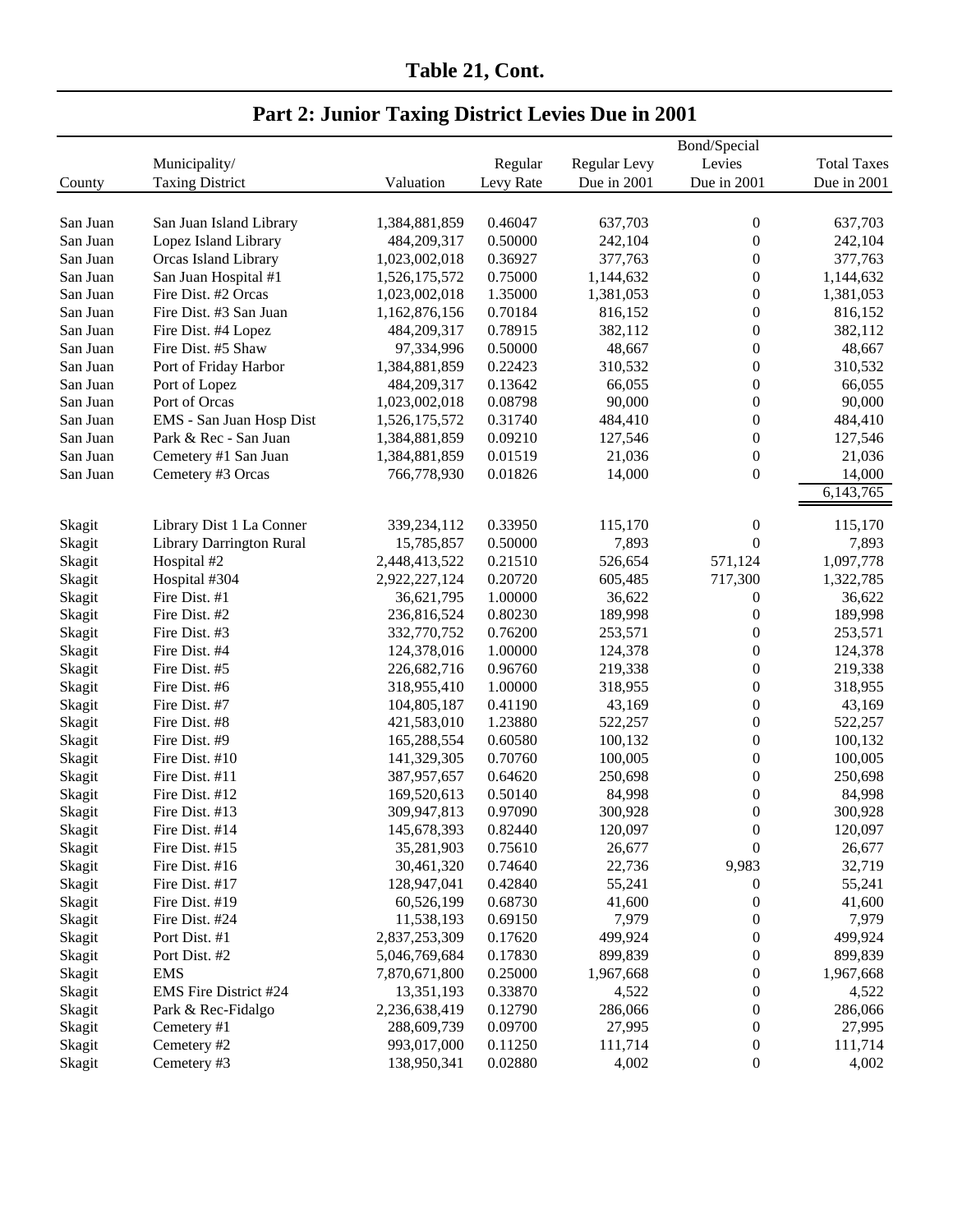|                |                             |                |           |                     | Bond/Special     |                    |
|----------------|-----------------------------|----------------|-----------|---------------------|------------------|--------------------|
|                | Municipality/               |                | Regular   | <b>Regular Levy</b> | Levies           | <b>Total Taxes</b> |
| County         | <b>Taxing District</b>      | Valuation      | Levy Rate | Due in 2001         | Due in 2001      | Due in 2001        |
| Skagit - Cont. |                             |                |           |                     |                  |                    |
| Skagit         | Cemetery #4                 | 257, 221, 307  | 0.03690   | 9,491               | $\boldsymbol{0}$ | 9,491              |
| Skagit         | Cemetery #5                 | 272,736,010    | 0.05500   | 15,000              | $\boldsymbol{0}$ | 15,000             |
| Skagit         | Cemetery #6                 | 82,589,882     | 0.09930   | 8,201               | $\boldsymbol{0}$ | 8,201              |
|                |                             |                |           |                     |                  | 9,207,410          |
|                |                             |                |           |                     |                  |                    |
| Skamania       | Fort Vancouver Inter-Co Lib | 722,186,727    | 0.50000   | 361,093             | 0                | 361,093            |
| Skamania       | Hospital #1 Co-wide         | 722,186,727    | 0.34181   | 246,851             | 0                | 246,851            |
| Skamania       | Fire Dist #1                | 151,859,884    | 0.98113   | 148,994             | 0                | 148,994            |
| Skamania       | Fire Dist #2                | 44,820,069     | 0.99558   | 44,622              | $\boldsymbol{0}$ | 44,622             |
| Skamania       | Fire Dist #3                | 75,461,250     | 0.50902   | 38,411              | $\boldsymbol{0}$ | 38,411             |
| Skamania       | Fire Dist #4                | 151,680,317    | 0.67541   | 102,446             | 0                | 102,446            |
| Skamania       | Fire Dist #5                | 49,148,140     | 0.85681   | 42,111              | $\boldsymbol{0}$ | 42,111             |
| Skamania       | Fire Dist #6                | 17,475,039     | 0.77991   | 13,629              | $\boldsymbol{0}$ | 13,629             |
| Skamania       | Fire Dist #7                | 24,730,923     | 1.00000   | 24,731              | $\boldsymbol{0}$ | 24,731             |
| Skamania       | Port District               | 424,936,524    | 0.42052   | 178,694             | $\boldsymbol{0}$ | 178,694            |
| Skamania       | Public Utility              | 722,186,727    | 0.45000   | 324,984             | $\boldsymbol{0}$ | 324,984            |
| Skamania       | EMS Hosp #1 Co-wide         | 722,186,727    | 0.20000   | 144,437             | $\boldsymbol{0}$ | 144,437            |
| Skamania       | Cemetery #1 Co-wide         | 722,186,727    | 0.10006   | 72,262              | $\overline{0}$   | 72,262             |
| Skamania       | Water-Spec                  | 23,428,709     | 0.00000   | $\theta$            | 12,500           | 12,500             |
|                |                             |                |           |                     |                  | 1,755,765          |
| Snohomish      | Sno-Isle Inter-Co Lib       | 25,840,213,072 | 0.48685   | 12,580,223          | $\boldsymbol{0}$ | 12,580,223         |
| Snohomish      | King County Library         | 1,572,341,595  | 0.48270   | 758,969             | 116,684          | 875,653            |
| Snohomish      | Hospital #1                 | 6,634,240,902  | 0.15095   | 1,001,445           | 800,669          | 1,802,114          |
| Snohomish      | Hospital #2                 | 10,644,080,088 | 0.14588   | 1,552,801           | 2,040,000        | 3,592,801          |
| Snohomish      | Hospital #3                 | 1,653,565,293  | 0.50000   | 826,783             | $\boldsymbol{0}$ | 826,783            |
| Snohomish      | Fire Dist. #1               | 3,488,215,384  | 1.50000   | 5,232,323           | 219,590          | 5,451,913          |
| Snohomish      | Fire Dist. #3               | 708,371,411    | 1.01291   | 717,517             | 179,966          | 897,483            |
| Snohomish      | Fire Dist. #4               | 1,198,278,318  | 1.35190   | 1,619,957           | 178,724          | 1,798,681          |
| Snohomish      | Fire Dist. #5               | 410,630,154    | 0.86452   | 355,000             | 0                | 355,000            |
| Snohomish      | Fire Dist. #7               | 3,128,524,681  | 1.43430   | 4,487,257           | $\boldsymbol{0}$ | 4,487,257          |
| Snohomish      | Fire Dist. #8               | 1,927,360,610  | 1.25895   | 2,426,450           | 0                | 2,426,450          |
| Snohomish      | Fire Dist. #10              | 502,236,961    | 1.50000   | 753,355             | 0                | 753,355            |
| Snohomish      | Fire Dist. #11              | 2,784,376,538  | 1.50000   | 4,176,565           | $\boldsymbol{0}$ | 4,176,565          |
| Snohomish      | Fire Dist. #12              | 1,241,448,397  | 1.15974   | 1,439,758           | $\boldsymbol{0}$ | 1,439,758          |
| Snohomish      | Fire Dist. #14              | 597,146,209    | 1.15260   | 688,270             | $\boldsymbol{0}$ | 688,270            |
| Snohomish      | Fire Dist. #15              | 186,548,421    | 1.50000   | 279,823             | 25,848           | 305,671            |
| Snohomish      | Fire Dist. #16              | 200,243,372    | 0.74909   | 150,000             | $\boldsymbol{0}$ | 150,000            |
| Snohomish      | Fire Dist. #17              | 586,374,049    | 1.16137   | 681,000             | $\boldsymbol{0}$ | 681,000            |
| Snohomish      | Fire Dist. #18              | 260,530,899    | 1.44705   | 377,000             | $\boldsymbol{0}$ | 377,000            |
| Snohomish      | Fire Dist. #19              | 177,847,894    | 1.00000   | 177,848             | 82,187           | 260,035            |
| Snohomish      | Fire Dist. #20              | 479,766,904    | 1.12482   | 539,650             | $\boldsymbol{0}$ | 539,650            |
| Snohomish      | Fire Dist. #21              | 426, 204, 925  | 0.77968   | 332,303             | 0                | 332,303            |
| Snohomish      | Fire Dist. #22              | 195,638,310    | 1.50000   | 293,457             | 0                | 293,457            |
| Snohomish      | Fire Dist. #23              | 22, 131, 033   | 0.83593   | 18,500              | 0                | 18,500             |
| Snohomish      | Fire Dist. #24              | 100,747,146    | 0.69156   | 69,673              | 0                | 69,673             |
| Snohomish      | Fire Dist. #25              |                |           |                     | $\boldsymbol{0}$ | 47,000             |
|                |                             | 52,869,375     | 0.88898   | 47,000              |                  |                    |
| Snohomish      | Fire Dist. #26              | 205,561,585    | 0.94307   | 193,859             | 87,971           | 281,830            |
| Snohomish      | Fire Dist. #27              | 37,634,854     | 0.82536   | 31,063              | $\boldsymbol{0}$ | 31,063             |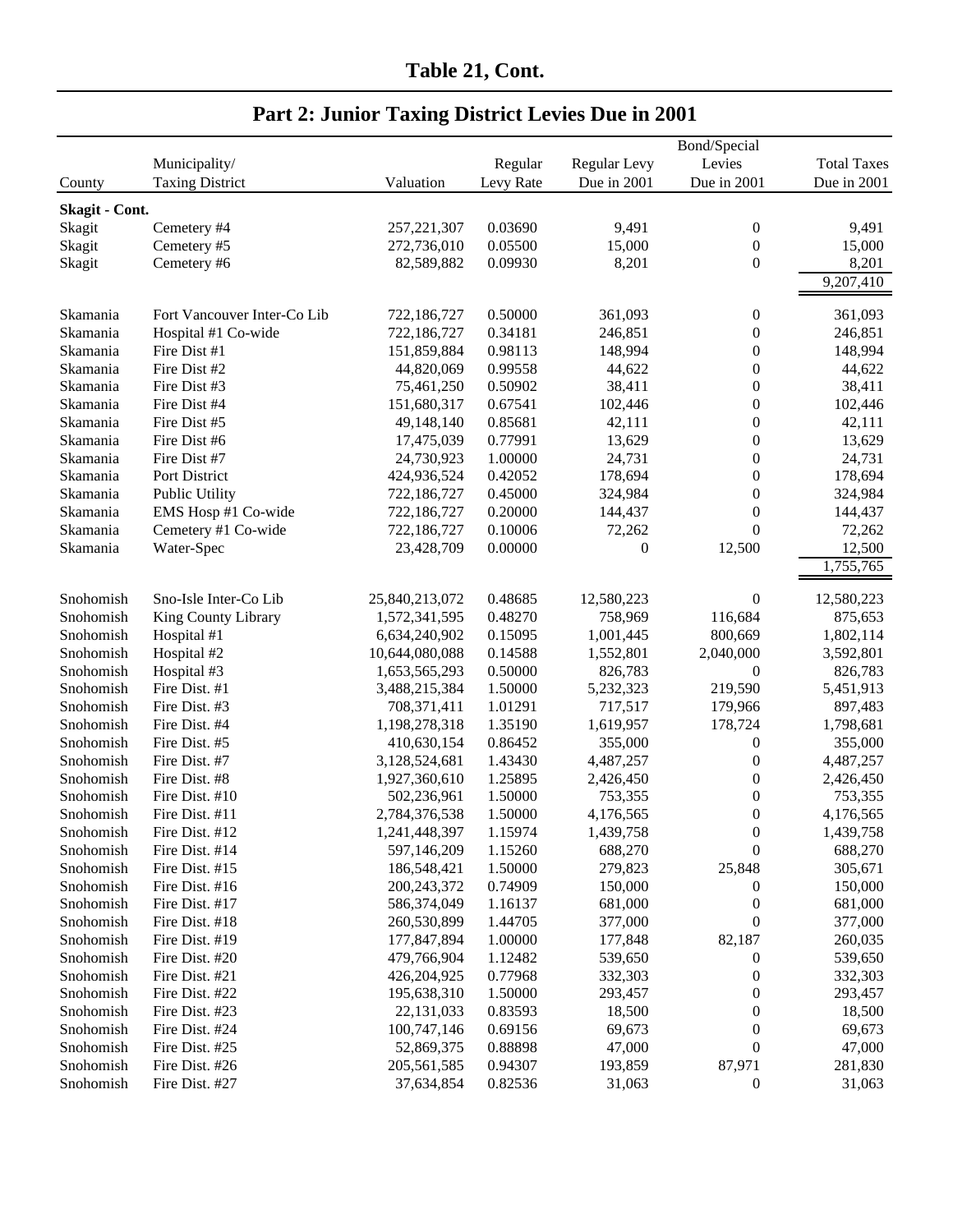|  |  | <b>Part 2: Junior Taxing District Levies Due in 2001</b> |
|--|--|----------------------------------------------------------|
|  |  |                                                          |

| Bond/Special<br>Municipality/<br>Regular<br>Regular Levy<br>Levies<br><b>Taxing District</b><br>Due in 2001<br>Due in 2001<br>Valuation<br>Levy Rate<br>County<br>Snohomish - Cont. | <b>Total Taxes</b><br>Due in 2001 |
|-------------------------------------------------------------------------------------------------------------------------------------------------------------------------------------|-----------------------------------|
|                                                                                                                                                                                     |                                   |
|                                                                                                                                                                                     |                                   |
|                                                                                                                                                                                     |                                   |
| Fire Dist. #28<br>51,683,939<br>0.80487<br>22,375<br>Snohomish<br>41,599                                                                                                            | 63,974                            |
| Snohomish<br>Port of Everett<br>0.41900<br>3,260,613<br>0<br>7,781,892,689                                                                                                          | 3,260,613                         |
| $\boldsymbol{0}$<br>Snohomish<br>Port of Edmonds<br>0.05426<br>100,000<br>1,843,119,665                                                                                             | 100,000                           |
| EMS FD #1<br>0.27000<br>$\boldsymbol{0}$<br>Snohomish<br>941,818<br>3,488,215,384                                                                                                   | 941,818                           |
| $\boldsymbol{0}$<br>Snohomish<br>EMS FD#3<br>728,351,911<br>0.50000<br>364,176                                                                                                      | 364,176                           |
| $\boldsymbol{0}$<br>EMS FD #4<br>0.22388<br>Snohomish<br>1,228,101,418<br>274,952                                                                                                   | 274,952                           |
| 190,000<br>$\boldsymbol{0}$<br>Snohomish<br>EMS FD#5<br>421,156,754<br>0.45114                                                                                                      | 190,000                           |
| $\boldsymbol{0}$<br>Snohomish<br>EMS FD#7<br>3,128,524,681<br>0.23905<br>747,877                                                                                                    | 747,877                           |
| 977,367<br>$\boldsymbol{0}$<br>Snohomish<br>EMS FD#8<br>1,954,733,020<br>0.50000                                                                                                    | 977,367                           |
| 0.29000<br>145,649<br>$\boldsymbol{0}$<br>Snohomish<br>EMS FD #10<br>502,236,961                                                                                                    | 145,649                           |
| 0.27000<br>$\boldsymbol{0}$<br>Snohomish<br>EMS FD #11<br>2,784,376,538<br>751,782                                                                                                  | 751,782                           |
| 0.49989<br>620,585<br>$\boldsymbol{0}$<br>Snohomish<br><b>EMS FD #12</b><br>1,241,448,397                                                                                           | 620,585                           |
| $\boldsymbol{0}$<br>Snohomish<br>EMS FD #14<br>613,663,909<br>0.45000<br>276,149                                                                                                    | 276,149                           |
| $\boldsymbol{0}$<br>Snohomish<br>EMS FD #17<br>615,873,849<br>0.41323<br>254,500                                                                                                    | 254,500                           |
| 0.39000<br>$\boldsymbol{0}$<br>Snohomish<br>EMS FD #18<br>275,183,599<br>107,322                                                                                                    | 107,322                           |
| 0.39000<br>$\boldsymbol{0}$<br>Snohomish<br><b>EMS FD #19</b><br>184,851,694<br>72,092                                                                                              | 72,092                            |
| $\boldsymbol{0}$<br>Snohomish<br>EMS FD #20<br>489,148,304<br>0.50000<br>244,574                                                                                                    | 244,574                           |
| $\boldsymbol{0}$<br>Snohomish<br>0.39000<br>175,307<br>EMS FD#21<br>449,505,825                                                                                                     | 175,307                           |
| $\boldsymbol{0}$<br>EMS FD #23<br>0.43493<br>10,500<br>Snohomish<br>24, 141, 633                                                                                                    | 10,500                            |
| $\boldsymbol{0}$<br>107,835,108<br>0.33870<br>Snohomish<br>EMS FD #24<br>36,523                                                                                                     | 36,523                            |
| 55,390,475<br>0.39000<br>21,602<br>$\boldsymbol{0}$<br>Snohomish<br>EMS FD#25                                                                                                       | 21,602                            |
| EMS FD#26<br>211,574,318<br>0.45208<br>95,648<br>$\boldsymbol{0}$<br>Snohomish                                                                                                      | 95,648                            |
| EMS FD #28<br>0.40354<br>21,923<br>$\boldsymbol{0}$<br>Snohomish<br>54,326,739                                                                                                      | 21,923                            |
| <b>EMS</b> Brier<br>0.31774<br>131,177<br>$\boldsymbol{0}$<br>Snohomish<br>412,841,514                                                                                              | 131,177                           |
| <b>EMS</b> Edmonds<br>3,260,973,309<br>0.47239<br>$\boldsymbol{0}$<br>Snohomish<br>1,540,461                                                                                        | 1,540,461                         |
| 0.50000<br>$\boldsymbol{0}$<br>Snohomish<br><b>EMS</b> Everett<br>7,107,344,735<br>3,553,672                                                                                        | 3,553,672                         |
| $\boldsymbol{0}$<br>Snohomish<br><b>EMS</b> Lynnwood<br>0.43467<br>2,648,595,956<br>1,151,258                                                                                       | 1,151,258                         |
| <b>EMS Marysville</b><br>$\boldsymbol{0}$<br>Snohomish<br>0.49987<br>713,986<br>1,428,346,755                                                                                       | 713,986                           |
| <b>EMS</b> Snohomish<br>$\boldsymbol{0}$<br>Snohomish<br>0.21477<br>118,935<br>553,788,512                                                                                          | 118,935                           |
| $\boldsymbol{0}$<br>Snohomish<br><b>EMS</b> Stanwood<br>0.50000<br>265,298,961<br>132,649                                                                                           | 132,649                           |
| 94,583<br>$\boldsymbol{0}$<br>Snohomish<br><b>EMS Woodway</b><br>0.47376<br>199,643,521                                                                                             | 94,583                            |
| <b>EMS</b> Monroe<br>0.50000<br>$\boldsymbol{0}$<br>Snohomish<br>869,521,692<br>434,761                                                                                             | 434,761                           |
| $\boldsymbol{0}$<br>Snohomish<br><b>EMS Mill Creek</b><br>994,223,406<br>0.25000<br>248,556                                                                                         | 248,556                           |
| $\boldsymbol{0}$<br>Snohomish<br><b>EMS Mountlake Terrace</b><br>1,116,279,769<br>0.44223<br>493,650                                                                                | 493,650                           |
| <b>EMS</b> Arlington<br>881,315,894<br>0.38125<br>336,000<br>Snohomish<br>$\boldsymbol{0}$                                                                                          | 336,000                           |
| $\overline{0}$<br>Snohomish<br><b>EMS</b> Darrington<br>49,597,883<br>0.31493<br>15,620                                                                                             | 15,620                            |
| Snohomish<br>Northshore Park & Rec Bond<br>3,221,930,438<br>0.00000<br>101,008<br>$\boldsymbol{0}$                                                                                  | 101,008                           |
| 0.00000<br>$\boldsymbol{0}$<br>198,135<br>Snohomish<br>Monroe Park & Rec Bond<br>2,352,357,423                                                                                      | 198,135                           |
| Snohomish<br>704,014,447<br>0.00000<br>$\boldsymbol{0}$<br>137,260<br>Library CFA Granite Falls-B                                                                                   | 137,260                           |
| Snohomish<br>Library CFA Monroe-Bond<br>1,514,291,415<br>0.00000<br>$\boldsymbol{0}$<br>489,121                                                                                     | 489,121                           |
| $\theta$<br>0.00000<br>Snohomish<br>Library CFA Snohomish-Bond<br>3,381,434,287<br>695,462                                                                                          | 695,462                           |
|                                                                                                                                                                                     | 65,880,715                        |
| Spokane Rural Library<br>10,980,597,205<br>0.50000<br>978,253<br>Spokane<br>5,490,299                                                                                               | 6,468,552                         |
| 5,071,297,990<br>1.39922<br>7,095,859<br>7,700,000<br>Spokane<br>Fire Dist. #1                                                                                                      | 14,795,859                        |
| Spokane<br>22,992<br>Fire Dist. #2<br>33,723,066<br>1.00000<br>33,723                                                                                                               | 56,715                            |
| Spokane<br>1.50000<br>970,644<br>Fire Dist. #3<br>647,095,983<br>0                                                                                                                  | 970,644                           |
| Spokane<br>Fire Dist. #4<br>1.50000<br>585,836<br>1,069,057,971<br>1,603,587                                                                                                        | 2,189,423                         |
| Spokane<br>Fire Dist. #5<br>1.07270<br>47,848,392<br>51,327<br>60,908                                                                                                               | 112,235                           |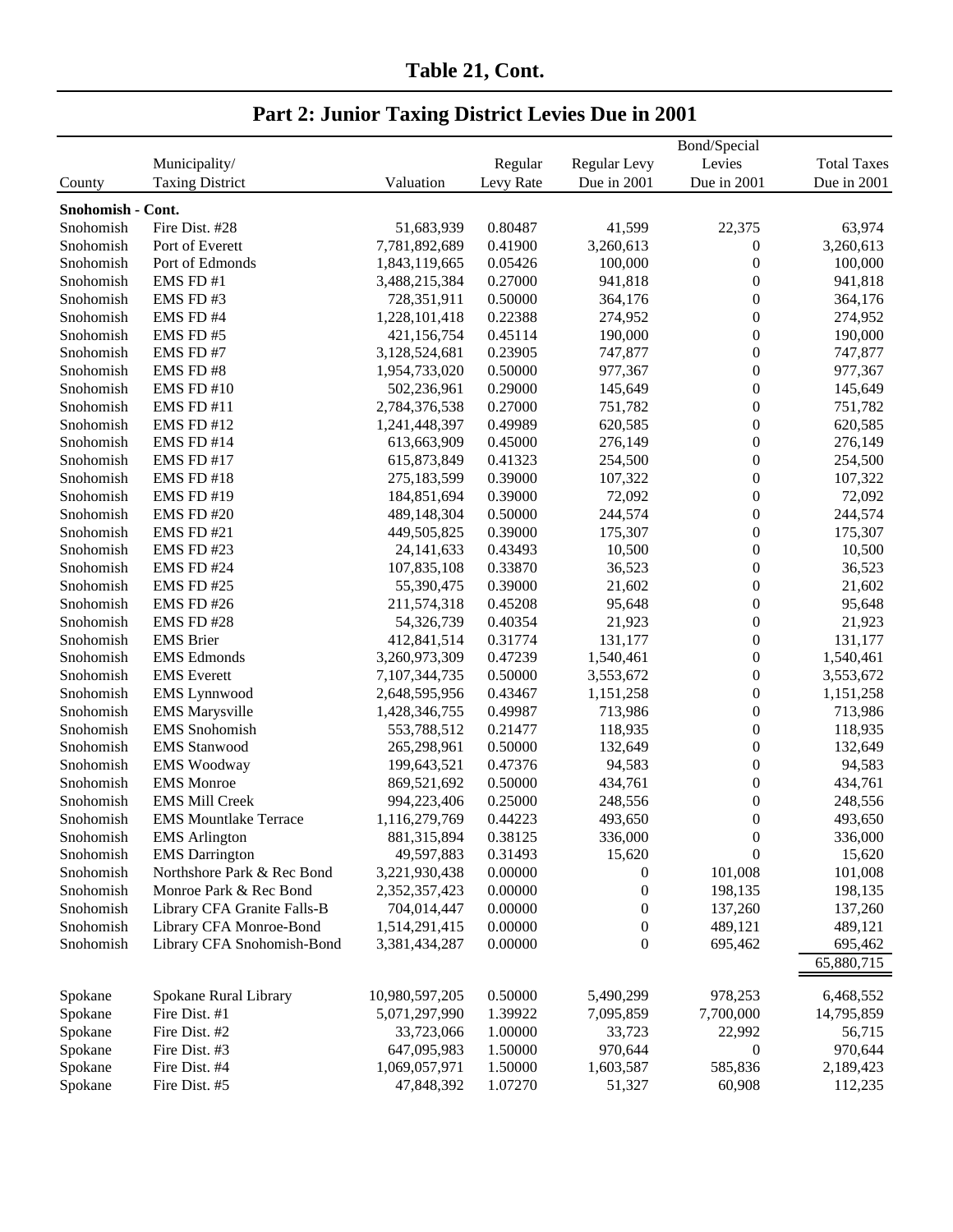| Municipality/<br>Regular<br>Regular Levy<br>Levies<br><b>Total Taxes</b><br><b>Taxing District</b><br>Levy Rate<br>Due in 2001<br>Due in 2001<br>Valuation<br>Due in 2001<br>County<br>Spokane - Cont.<br>Fire Dist. #8<br>1,057,288,368<br>1.30197<br>326,332<br>Spokane<br>1,376,560<br>1,702,892<br>Spokane<br>Fire Dist. #9<br>1,819,270,885<br>1.50000<br>2,728,906<br>2,744,889<br>5,473,795<br>Spokane<br>Fire Dist. #10<br>1.48502<br>705,945<br>705,945<br>475,378,998<br>$\boldsymbol{0}$<br>1.50000<br>Spokane<br>Fire Dist. #11<br>33,568,297<br>50,352<br>$\boldsymbol{0}$<br>50,352<br>$\boldsymbol{0}$<br>1.00000<br>23,900<br>23,900<br>Spokane<br>Fire Dist. #12<br>23,900,068<br>0.98028<br>76,500<br>Spokane<br>Fire Dist. #13<br>139,517,776<br>136,767<br>213,267<br>EMS FD#2<br>0.50000<br>Spokane<br>33,723,066<br>16,862<br>$\boldsymbol{0}$<br>16,862<br>1,069,057,971<br>0.25000<br>267,264<br>$\boldsymbol{0}$<br>267,264<br>Spokane<br>EMS FD#4<br>$\boldsymbol{0}$<br>525,500<br>Spokane<br>EMS FD#8<br>1,057,288,368<br>0.49703<br>525,500<br>4,253,733<br><b>EMS</b> City of Spokane<br>8,748,314,494<br>0.48623<br>$\mathbf{0}$<br>4,253,733<br>Spokane<br>0.25000<br>8,392<br>8,392<br>Spokane<br><b>EMS FD #11</b><br>33,568,297<br>$\theta$<br>0.50000<br>237,690<br>$\boldsymbol{0}$<br>Spokane<br>EMS FD #10<br>475,378,998<br>237,690<br>$\boldsymbol{0}$<br>Spokane<br><b>EMS</b> City of Cheney<br>257,989,513<br>0.48064<br>124,000<br>124,000<br>$\theta$<br>Spokane<br><b>EMS City of Medical Lake</b><br>89,889,101<br>0.47280<br>42,500<br>42,500<br>Spokane<br>Cemetery #1<br>0.10387<br>4,243<br>4,209<br>8,452<br>40,849,393<br>5,570<br>5,570<br>Spokane<br>Cemetery #2<br>72,794,739<br>0.07652<br>$\boldsymbol{0}$<br>0.02330<br>15,642<br>$\theta$<br>15,642<br>Spokane<br>Cemetery #3<br>671,189,462<br>0.05849<br>Spokane<br>Cemetery #4<br>61,906,650<br>3,621<br>$\theta$<br>3,621<br>99,820,946<br>0.11047<br>11,027<br>$\boldsymbol{0}$<br>11,027<br>Spokane<br>Cemetery #5<br>$\mathbf{0}$<br>1,858<br>1,858<br>Spokane<br>16,511,861<br>0.11250<br>Cemetery #6<br>16,000<br>Spokane<br>Water Dist. #16-Spec<br>9,903,697<br>0.00000<br>$\boldsymbol{0}$<br>16,000<br>458,703,045<br>0.00000<br>$\boldsymbol{0}$<br>13,489<br>13,489<br>Spokane<br>Sewer Dist. #1-Spec<br>0.00000<br>$\boldsymbol{0}$<br>108,470<br>108,470<br>Spokane<br>Liberty Lk Trans Dist-Spec<br>417,791,650<br>38,423,649<br>1,586,814,985<br>0.49550<br>786,267<br>Stevens<br>$\boldsymbol{0}$<br>786,267<br>Library<br>1.28410<br>Fire Dist. #1<br>560,472,896<br>719,703<br>$\boldsymbol{0}$<br>719,703<br><b>Stevens</b><br>$\boldsymbol{0}$<br>Fire Dist. #2<br>37,741,082<br>0.81340<br>30,699<br>30,699<br>Stevens<br>0.36680<br>41,995<br>$\boldsymbol{0}$<br>Fire Dist. #3<br>114,490,851<br>41,995<br><b>Stevens</b><br>0.97960<br>132,797<br>$\boldsymbol{0}$<br>132,797<br>Fire Dist. #4<br>135,562,803<br>Stevens<br>$\boldsymbol{0}$<br>Fire Dist. #5<br>87, 345, 219<br>1.00000<br>87,345<br>87,345<br>Stevens<br>127,178<br>$\boldsymbol{0}$<br>Fire Dist. #6<br>127,178,091<br>1.00000<br>127,178<br>Stevens<br>$\boldsymbol{0}$<br>Fire Dist. #7<br>64,876,577<br>0.94600<br>61,373<br>61,373<br>Stevens<br>$\boldsymbol{0}$<br>Fire Dist. #8<br>0.99150<br>16,305<br>16,305<br><b>Stevens</b><br>16,444,338<br>Fire Dist. #9<br>18,768,504<br>0.85380<br>16,025<br>16,025<br>Stevens<br>$\boldsymbol{0}$<br>Fire Dist. #10<br>13,872,747<br>0.96680<br>$\mathbf{0}$<br>13,412<br>Stevens<br>13,412<br>Fire Dist. #11<br>26,964,061<br>0.81590<br>22,000<br>$\boldsymbol{0}$<br>22,000<br>Stevens<br>$\boldsymbol{0}$<br>Fire Dist. #12<br>34,700,690<br>0.99950<br>34,683<br>34,683<br>Stevens<br>$\boldsymbol{0}$<br>Fire Dist. #1 EMS<br>0.25000<br>Stevens<br>560,472,896<br>140,118<br>140,118<br>13,891<br>Sewer District #4 - Bond<br>0.00000<br>$\boldsymbol{0}$<br><b>Stevens</b><br>71,453,465<br>13,891<br>2,243,791<br>Timberland Inter-Co Lib<br>12, 207, 783, 715<br>0.50000<br>6,103,892<br>6,103,892<br>Thurston<br>$\boldsymbol{0}$<br>Fire Dist. #1 Rochester<br>1.50000<br>$\boldsymbol{0}$<br>Thurston<br>250,723,392<br>376,085<br>376,085<br>$\boldsymbol{0}$<br>Fire Dist. #2 Yelm<br>371,914,989<br>557,872<br>557,872<br>Thurston<br>1.50000<br>752,596<br>Fire Dist. #3 Lacey<br>1,788,923,744<br>1.50000<br>2,683,386<br>3,435,982<br>Thurston<br>Fire Dist. #4 Rainier<br>180,969,083<br>1.03203<br>186,765<br>41,580<br>228,345<br>Thurston<br>Fire Dist. #5 Black Lake<br>513,041<br>Thurston<br>342,027,124<br>1.50000<br>$\boldsymbol{0}$<br>513,041<br>Fire Dist. #6 East Olympia<br>590,742,668<br>339,417<br>Thurston<br>1.44289<br>852,379<br>1,191,796<br>Fire Dist. #7 North Olympia<br>270,929,304<br>1.00000<br>270,929<br>85,336<br>356,265<br>Thurston |  |  | Bond/Special |  |
|-------------------------------------------------------------------------------------------------------------------------------------------------------------------------------------------------------------------------------------------------------------------------------------------------------------------------------------------------------------------------------------------------------------------------------------------------------------------------------------------------------------------------------------------------------------------------------------------------------------------------------------------------------------------------------------------------------------------------------------------------------------------------------------------------------------------------------------------------------------------------------------------------------------------------------------------------------------------------------------------------------------------------------------------------------------------------------------------------------------------------------------------------------------------------------------------------------------------------------------------------------------------------------------------------------------------------------------------------------------------------------------------------------------------------------------------------------------------------------------------------------------------------------------------------------------------------------------------------------------------------------------------------------------------------------------------------------------------------------------------------------------------------------------------------------------------------------------------------------------------------------------------------------------------------------------------------------------------------------------------------------------------------------------------------------------------------------------------------------------------------------------------------------------------------------------------------------------------------------------------------------------------------------------------------------------------------------------------------------------------------------------------------------------------------------------------------------------------------------------------------------------------------------------------------------------------------------------------------------------------------------------------------------------------------------------------------------------------------------------------------------------------------------------------------------------------------------------------------------------------------------------------------------------------------------------------------------------------------------------------------------------------------------------------------------------------------------------------------------------------------------------------------------------------------------------------------------------------------------------------------------------------------------------------------------------------------------------------------------------------------------------------------------------------------------------------------------------------------------------------------------------------------------------------------------------------------------------------------------------------------------------------------------------------------------------------------------------------------------------------------------------------------------------------------------------------------------------------------------------------------------------------------------------------------------------------------------------------------------------------------------------------------------------------------------------------------------------------------------------------------------------------------------------------------------------------------------------------------------------------------------------------------------------------------------------------------------------------------------------------------------------------------------------------------------------------------------------------------------------------------------------------------------------------------------------------------------------------------------------------------------------------------------------------------------------------------------------------------------------------------------------------------------------------------------------------------------------------------------|--|--|--------------|--|
|                                                                                                                                                                                                                                                                                                                                                                                                                                                                                                                                                                                                                                                                                                                                                                                                                                                                                                                                                                                                                                                                                                                                                                                                                                                                                                                                                                                                                                                                                                                                                                                                                                                                                                                                                                                                                                                                                                                                                                                                                                                                                                                                                                                                                                                                                                                                                                                                                                                                                                                                                                                                                                                                                                                                                                                                                                                                                                                                                                                                                                                                                                                                                                                                                                                                                                                                                                                                                                                                                                                                                                                                                                                                                                                                                                                                                                                                                                                                                                                                                                                                                                                                                                                                                                                                                                                                                                                                                                                                                                                                                                                                                                                                                                                                                                                                                                                       |  |  |              |  |
|                                                                                                                                                                                                                                                                                                                                                                                                                                                                                                                                                                                                                                                                                                                                                                                                                                                                                                                                                                                                                                                                                                                                                                                                                                                                                                                                                                                                                                                                                                                                                                                                                                                                                                                                                                                                                                                                                                                                                                                                                                                                                                                                                                                                                                                                                                                                                                                                                                                                                                                                                                                                                                                                                                                                                                                                                                                                                                                                                                                                                                                                                                                                                                                                                                                                                                                                                                                                                                                                                                                                                                                                                                                                                                                                                                                                                                                                                                                                                                                                                                                                                                                                                                                                                                                                                                                                                                                                                                                                                                                                                                                                                                                                                                                                                                                                                                                       |  |  |              |  |
|                                                                                                                                                                                                                                                                                                                                                                                                                                                                                                                                                                                                                                                                                                                                                                                                                                                                                                                                                                                                                                                                                                                                                                                                                                                                                                                                                                                                                                                                                                                                                                                                                                                                                                                                                                                                                                                                                                                                                                                                                                                                                                                                                                                                                                                                                                                                                                                                                                                                                                                                                                                                                                                                                                                                                                                                                                                                                                                                                                                                                                                                                                                                                                                                                                                                                                                                                                                                                                                                                                                                                                                                                                                                                                                                                                                                                                                                                                                                                                                                                                                                                                                                                                                                                                                                                                                                                                                                                                                                                                                                                                                                                                                                                                                                                                                                                                                       |  |  |              |  |
|                                                                                                                                                                                                                                                                                                                                                                                                                                                                                                                                                                                                                                                                                                                                                                                                                                                                                                                                                                                                                                                                                                                                                                                                                                                                                                                                                                                                                                                                                                                                                                                                                                                                                                                                                                                                                                                                                                                                                                                                                                                                                                                                                                                                                                                                                                                                                                                                                                                                                                                                                                                                                                                                                                                                                                                                                                                                                                                                                                                                                                                                                                                                                                                                                                                                                                                                                                                                                                                                                                                                                                                                                                                                                                                                                                                                                                                                                                                                                                                                                                                                                                                                                                                                                                                                                                                                                                                                                                                                                                                                                                                                                                                                                                                                                                                                                                                       |  |  |              |  |
|                                                                                                                                                                                                                                                                                                                                                                                                                                                                                                                                                                                                                                                                                                                                                                                                                                                                                                                                                                                                                                                                                                                                                                                                                                                                                                                                                                                                                                                                                                                                                                                                                                                                                                                                                                                                                                                                                                                                                                                                                                                                                                                                                                                                                                                                                                                                                                                                                                                                                                                                                                                                                                                                                                                                                                                                                                                                                                                                                                                                                                                                                                                                                                                                                                                                                                                                                                                                                                                                                                                                                                                                                                                                                                                                                                                                                                                                                                                                                                                                                                                                                                                                                                                                                                                                                                                                                                                                                                                                                                                                                                                                                                                                                                                                                                                                                                                       |  |  |              |  |
|                                                                                                                                                                                                                                                                                                                                                                                                                                                                                                                                                                                                                                                                                                                                                                                                                                                                                                                                                                                                                                                                                                                                                                                                                                                                                                                                                                                                                                                                                                                                                                                                                                                                                                                                                                                                                                                                                                                                                                                                                                                                                                                                                                                                                                                                                                                                                                                                                                                                                                                                                                                                                                                                                                                                                                                                                                                                                                                                                                                                                                                                                                                                                                                                                                                                                                                                                                                                                                                                                                                                                                                                                                                                                                                                                                                                                                                                                                                                                                                                                                                                                                                                                                                                                                                                                                                                                                                                                                                                                                                                                                                                                                                                                                                                                                                                                                                       |  |  |              |  |
|                                                                                                                                                                                                                                                                                                                                                                                                                                                                                                                                                                                                                                                                                                                                                                                                                                                                                                                                                                                                                                                                                                                                                                                                                                                                                                                                                                                                                                                                                                                                                                                                                                                                                                                                                                                                                                                                                                                                                                                                                                                                                                                                                                                                                                                                                                                                                                                                                                                                                                                                                                                                                                                                                                                                                                                                                                                                                                                                                                                                                                                                                                                                                                                                                                                                                                                                                                                                                                                                                                                                                                                                                                                                                                                                                                                                                                                                                                                                                                                                                                                                                                                                                                                                                                                                                                                                                                                                                                                                                                                                                                                                                                                                                                                                                                                                                                                       |  |  |              |  |
|                                                                                                                                                                                                                                                                                                                                                                                                                                                                                                                                                                                                                                                                                                                                                                                                                                                                                                                                                                                                                                                                                                                                                                                                                                                                                                                                                                                                                                                                                                                                                                                                                                                                                                                                                                                                                                                                                                                                                                                                                                                                                                                                                                                                                                                                                                                                                                                                                                                                                                                                                                                                                                                                                                                                                                                                                                                                                                                                                                                                                                                                                                                                                                                                                                                                                                                                                                                                                                                                                                                                                                                                                                                                                                                                                                                                                                                                                                                                                                                                                                                                                                                                                                                                                                                                                                                                                                                                                                                                                                                                                                                                                                                                                                                                                                                                                                                       |  |  |              |  |
|                                                                                                                                                                                                                                                                                                                                                                                                                                                                                                                                                                                                                                                                                                                                                                                                                                                                                                                                                                                                                                                                                                                                                                                                                                                                                                                                                                                                                                                                                                                                                                                                                                                                                                                                                                                                                                                                                                                                                                                                                                                                                                                                                                                                                                                                                                                                                                                                                                                                                                                                                                                                                                                                                                                                                                                                                                                                                                                                                                                                                                                                                                                                                                                                                                                                                                                                                                                                                                                                                                                                                                                                                                                                                                                                                                                                                                                                                                                                                                                                                                                                                                                                                                                                                                                                                                                                                                                                                                                                                                                                                                                                                                                                                                                                                                                                                                                       |  |  |              |  |
|                                                                                                                                                                                                                                                                                                                                                                                                                                                                                                                                                                                                                                                                                                                                                                                                                                                                                                                                                                                                                                                                                                                                                                                                                                                                                                                                                                                                                                                                                                                                                                                                                                                                                                                                                                                                                                                                                                                                                                                                                                                                                                                                                                                                                                                                                                                                                                                                                                                                                                                                                                                                                                                                                                                                                                                                                                                                                                                                                                                                                                                                                                                                                                                                                                                                                                                                                                                                                                                                                                                                                                                                                                                                                                                                                                                                                                                                                                                                                                                                                                                                                                                                                                                                                                                                                                                                                                                                                                                                                                                                                                                                                                                                                                                                                                                                                                                       |  |  |              |  |
|                                                                                                                                                                                                                                                                                                                                                                                                                                                                                                                                                                                                                                                                                                                                                                                                                                                                                                                                                                                                                                                                                                                                                                                                                                                                                                                                                                                                                                                                                                                                                                                                                                                                                                                                                                                                                                                                                                                                                                                                                                                                                                                                                                                                                                                                                                                                                                                                                                                                                                                                                                                                                                                                                                                                                                                                                                                                                                                                                                                                                                                                                                                                                                                                                                                                                                                                                                                                                                                                                                                                                                                                                                                                                                                                                                                                                                                                                                                                                                                                                                                                                                                                                                                                                                                                                                                                                                                                                                                                                                                                                                                                                                                                                                                                                                                                                                                       |  |  |              |  |
|                                                                                                                                                                                                                                                                                                                                                                                                                                                                                                                                                                                                                                                                                                                                                                                                                                                                                                                                                                                                                                                                                                                                                                                                                                                                                                                                                                                                                                                                                                                                                                                                                                                                                                                                                                                                                                                                                                                                                                                                                                                                                                                                                                                                                                                                                                                                                                                                                                                                                                                                                                                                                                                                                                                                                                                                                                                                                                                                                                                                                                                                                                                                                                                                                                                                                                                                                                                                                                                                                                                                                                                                                                                                                                                                                                                                                                                                                                                                                                                                                                                                                                                                                                                                                                                                                                                                                                                                                                                                                                                                                                                                                                                                                                                                                                                                                                                       |  |  |              |  |
|                                                                                                                                                                                                                                                                                                                                                                                                                                                                                                                                                                                                                                                                                                                                                                                                                                                                                                                                                                                                                                                                                                                                                                                                                                                                                                                                                                                                                                                                                                                                                                                                                                                                                                                                                                                                                                                                                                                                                                                                                                                                                                                                                                                                                                                                                                                                                                                                                                                                                                                                                                                                                                                                                                                                                                                                                                                                                                                                                                                                                                                                                                                                                                                                                                                                                                                                                                                                                                                                                                                                                                                                                                                                                                                                                                                                                                                                                                                                                                                                                                                                                                                                                                                                                                                                                                                                                                                                                                                                                                                                                                                                                                                                                                                                                                                                                                                       |  |  |              |  |
|                                                                                                                                                                                                                                                                                                                                                                                                                                                                                                                                                                                                                                                                                                                                                                                                                                                                                                                                                                                                                                                                                                                                                                                                                                                                                                                                                                                                                                                                                                                                                                                                                                                                                                                                                                                                                                                                                                                                                                                                                                                                                                                                                                                                                                                                                                                                                                                                                                                                                                                                                                                                                                                                                                                                                                                                                                                                                                                                                                                                                                                                                                                                                                                                                                                                                                                                                                                                                                                                                                                                                                                                                                                                                                                                                                                                                                                                                                                                                                                                                                                                                                                                                                                                                                                                                                                                                                                                                                                                                                                                                                                                                                                                                                                                                                                                                                                       |  |  |              |  |
|                                                                                                                                                                                                                                                                                                                                                                                                                                                                                                                                                                                                                                                                                                                                                                                                                                                                                                                                                                                                                                                                                                                                                                                                                                                                                                                                                                                                                                                                                                                                                                                                                                                                                                                                                                                                                                                                                                                                                                                                                                                                                                                                                                                                                                                                                                                                                                                                                                                                                                                                                                                                                                                                                                                                                                                                                                                                                                                                                                                                                                                                                                                                                                                                                                                                                                                                                                                                                                                                                                                                                                                                                                                                                                                                                                                                                                                                                                                                                                                                                                                                                                                                                                                                                                                                                                                                                                                                                                                                                                                                                                                                                                                                                                                                                                                                                                                       |  |  |              |  |
|                                                                                                                                                                                                                                                                                                                                                                                                                                                                                                                                                                                                                                                                                                                                                                                                                                                                                                                                                                                                                                                                                                                                                                                                                                                                                                                                                                                                                                                                                                                                                                                                                                                                                                                                                                                                                                                                                                                                                                                                                                                                                                                                                                                                                                                                                                                                                                                                                                                                                                                                                                                                                                                                                                                                                                                                                                                                                                                                                                                                                                                                                                                                                                                                                                                                                                                                                                                                                                                                                                                                                                                                                                                                                                                                                                                                                                                                                                                                                                                                                                                                                                                                                                                                                                                                                                                                                                                                                                                                                                                                                                                                                                                                                                                                                                                                                                                       |  |  |              |  |
|                                                                                                                                                                                                                                                                                                                                                                                                                                                                                                                                                                                                                                                                                                                                                                                                                                                                                                                                                                                                                                                                                                                                                                                                                                                                                                                                                                                                                                                                                                                                                                                                                                                                                                                                                                                                                                                                                                                                                                                                                                                                                                                                                                                                                                                                                                                                                                                                                                                                                                                                                                                                                                                                                                                                                                                                                                                                                                                                                                                                                                                                                                                                                                                                                                                                                                                                                                                                                                                                                                                                                                                                                                                                                                                                                                                                                                                                                                                                                                                                                                                                                                                                                                                                                                                                                                                                                                                                                                                                                                                                                                                                                                                                                                                                                                                                                                                       |  |  |              |  |
|                                                                                                                                                                                                                                                                                                                                                                                                                                                                                                                                                                                                                                                                                                                                                                                                                                                                                                                                                                                                                                                                                                                                                                                                                                                                                                                                                                                                                                                                                                                                                                                                                                                                                                                                                                                                                                                                                                                                                                                                                                                                                                                                                                                                                                                                                                                                                                                                                                                                                                                                                                                                                                                                                                                                                                                                                                                                                                                                                                                                                                                                                                                                                                                                                                                                                                                                                                                                                                                                                                                                                                                                                                                                                                                                                                                                                                                                                                                                                                                                                                                                                                                                                                                                                                                                                                                                                                                                                                                                                                                                                                                                                                                                                                                                                                                                                                                       |  |  |              |  |
|                                                                                                                                                                                                                                                                                                                                                                                                                                                                                                                                                                                                                                                                                                                                                                                                                                                                                                                                                                                                                                                                                                                                                                                                                                                                                                                                                                                                                                                                                                                                                                                                                                                                                                                                                                                                                                                                                                                                                                                                                                                                                                                                                                                                                                                                                                                                                                                                                                                                                                                                                                                                                                                                                                                                                                                                                                                                                                                                                                                                                                                                                                                                                                                                                                                                                                                                                                                                                                                                                                                                                                                                                                                                                                                                                                                                                                                                                                                                                                                                                                                                                                                                                                                                                                                                                                                                                                                                                                                                                                                                                                                                                                                                                                                                                                                                                                                       |  |  |              |  |
|                                                                                                                                                                                                                                                                                                                                                                                                                                                                                                                                                                                                                                                                                                                                                                                                                                                                                                                                                                                                                                                                                                                                                                                                                                                                                                                                                                                                                                                                                                                                                                                                                                                                                                                                                                                                                                                                                                                                                                                                                                                                                                                                                                                                                                                                                                                                                                                                                                                                                                                                                                                                                                                                                                                                                                                                                                                                                                                                                                                                                                                                                                                                                                                                                                                                                                                                                                                                                                                                                                                                                                                                                                                                                                                                                                                                                                                                                                                                                                                                                                                                                                                                                                                                                                                                                                                                                                                                                                                                                                                                                                                                                                                                                                                                                                                                                                                       |  |  |              |  |
|                                                                                                                                                                                                                                                                                                                                                                                                                                                                                                                                                                                                                                                                                                                                                                                                                                                                                                                                                                                                                                                                                                                                                                                                                                                                                                                                                                                                                                                                                                                                                                                                                                                                                                                                                                                                                                                                                                                                                                                                                                                                                                                                                                                                                                                                                                                                                                                                                                                                                                                                                                                                                                                                                                                                                                                                                                                                                                                                                                                                                                                                                                                                                                                                                                                                                                                                                                                                                                                                                                                                                                                                                                                                                                                                                                                                                                                                                                                                                                                                                                                                                                                                                                                                                                                                                                                                                                                                                                                                                                                                                                                                                                                                                                                                                                                                                                                       |  |  |              |  |
|                                                                                                                                                                                                                                                                                                                                                                                                                                                                                                                                                                                                                                                                                                                                                                                                                                                                                                                                                                                                                                                                                                                                                                                                                                                                                                                                                                                                                                                                                                                                                                                                                                                                                                                                                                                                                                                                                                                                                                                                                                                                                                                                                                                                                                                                                                                                                                                                                                                                                                                                                                                                                                                                                                                                                                                                                                                                                                                                                                                                                                                                                                                                                                                                                                                                                                                                                                                                                                                                                                                                                                                                                                                                                                                                                                                                                                                                                                                                                                                                                                                                                                                                                                                                                                                                                                                                                                                                                                                                                                                                                                                                                                                                                                                                                                                                                                                       |  |  |              |  |
|                                                                                                                                                                                                                                                                                                                                                                                                                                                                                                                                                                                                                                                                                                                                                                                                                                                                                                                                                                                                                                                                                                                                                                                                                                                                                                                                                                                                                                                                                                                                                                                                                                                                                                                                                                                                                                                                                                                                                                                                                                                                                                                                                                                                                                                                                                                                                                                                                                                                                                                                                                                                                                                                                                                                                                                                                                                                                                                                                                                                                                                                                                                                                                                                                                                                                                                                                                                                                                                                                                                                                                                                                                                                                                                                                                                                                                                                                                                                                                                                                                                                                                                                                                                                                                                                                                                                                                                                                                                                                                                                                                                                                                                                                                                                                                                                                                                       |  |  |              |  |
|                                                                                                                                                                                                                                                                                                                                                                                                                                                                                                                                                                                                                                                                                                                                                                                                                                                                                                                                                                                                                                                                                                                                                                                                                                                                                                                                                                                                                                                                                                                                                                                                                                                                                                                                                                                                                                                                                                                                                                                                                                                                                                                                                                                                                                                                                                                                                                                                                                                                                                                                                                                                                                                                                                                                                                                                                                                                                                                                                                                                                                                                                                                                                                                                                                                                                                                                                                                                                                                                                                                                                                                                                                                                                                                                                                                                                                                                                                                                                                                                                                                                                                                                                                                                                                                                                                                                                                                                                                                                                                                                                                                                                                                                                                                                                                                                                                                       |  |  |              |  |
|                                                                                                                                                                                                                                                                                                                                                                                                                                                                                                                                                                                                                                                                                                                                                                                                                                                                                                                                                                                                                                                                                                                                                                                                                                                                                                                                                                                                                                                                                                                                                                                                                                                                                                                                                                                                                                                                                                                                                                                                                                                                                                                                                                                                                                                                                                                                                                                                                                                                                                                                                                                                                                                                                                                                                                                                                                                                                                                                                                                                                                                                                                                                                                                                                                                                                                                                                                                                                                                                                                                                                                                                                                                                                                                                                                                                                                                                                                                                                                                                                                                                                                                                                                                                                                                                                                                                                                                                                                                                                                                                                                                                                                                                                                                                                                                                                                                       |  |  |              |  |
|                                                                                                                                                                                                                                                                                                                                                                                                                                                                                                                                                                                                                                                                                                                                                                                                                                                                                                                                                                                                                                                                                                                                                                                                                                                                                                                                                                                                                                                                                                                                                                                                                                                                                                                                                                                                                                                                                                                                                                                                                                                                                                                                                                                                                                                                                                                                                                                                                                                                                                                                                                                                                                                                                                                                                                                                                                                                                                                                                                                                                                                                                                                                                                                                                                                                                                                                                                                                                                                                                                                                                                                                                                                                                                                                                                                                                                                                                                                                                                                                                                                                                                                                                                                                                                                                                                                                                                                                                                                                                                                                                                                                                                                                                                                                                                                                                                                       |  |  |              |  |
|                                                                                                                                                                                                                                                                                                                                                                                                                                                                                                                                                                                                                                                                                                                                                                                                                                                                                                                                                                                                                                                                                                                                                                                                                                                                                                                                                                                                                                                                                                                                                                                                                                                                                                                                                                                                                                                                                                                                                                                                                                                                                                                                                                                                                                                                                                                                                                                                                                                                                                                                                                                                                                                                                                                                                                                                                                                                                                                                                                                                                                                                                                                                                                                                                                                                                                                                                                                                                                                                                                                                                                                                                                                                                                                                                                                                                                                                                                                                                                                                                                                                                                                                                                                                                                                                                                                                                                                                                                                                                                                                                                                                                                                                                                                                                                                                                                                       |  |  |              |  |
|                                                                                                                                                                                                                                                                                                                                                                                                                                                                                                                                                                                                                                                                                                                                                                                                                                                                                                                                                                                                                                                                                                                                                                                                                                                                                                                                                                                                                                                                                                                                                                                                                                                                                                                                                                                                                                                                                                                                                                                                                                                                                                                                                                                                                                                                                                                                                                                                                                                                                                                                                                                                                                                                                                                                                                                                                                                                                                                                                                                                                                                                                                                                                                                                                                                                                                                                                                                                                                                                                                                                                                                                                                                                                                                                                                                                                                                                                                                                                                                                                                                                                                                                                                                                                                                                                                                                                                                                                                                                                                                                                                                                                                                                                                                                                                                                                                                       |  |  |              |  |
|                                                                                                                                                                                                                                                                                                                                                                                                                                                                                                                                                                                                                                                                                                                                                                                                                                                                                                                                                                                                                                                                                                                                                                                                                                                                                                                                                                                                                                                                                                                                                                                                                                                                                                                                                                                                                                                                                                                                                                                                                                                                                                                                                                                                                                                                                                                                                                                                                                                                                                                                                                                                                                                                                                                                                                                                                                                                                                                                                                                                                                                                                                                                                                                                                                                                                                                                                                                                                                                                                                                                                                                                                                                                                                                                                                                                                                                                                                                                                                                                                                                                                                                                                                                                                                                                                                                                                                                                                                                                                                                                                                                                                                                                                                                                                                                                                                                       |  |  |              |  |
|                                                                                                                                                                                                                                                                                                                                                                                                                                                                                                                                                                                                                                                                                                                                                                                                                                                                                                                                                                                                                                                                                                                                                                                                                                                                                                                                                                                                                                                                                                                                                                                                                                                                                                                                                                                                                                                                                                                                                                                                                                                                                                                                                                                                                                                                                                                                                                                                                                                                                                                                                                                                                                                                                                                                                                                                                                                                                                                                                                                                                                                                                                                                                                                                                                                                                                                                                                                                                                                                                                                                                                                                                                                                                                                                                                                                                                                                                                                                                                                                                                                                                                                                                                                                                                                                                                                                                                                                                                                                                                                                                                                                                                                                                                                                                                                                                                                       |  |  |              |  |
|                                                                                                                                                                                                                                                                                                                                                                                                                                                                                                                                                                                                                                                                                                                                                                                                                                                                                                                                                                                                                                                                                                                                                                                                                                                                                                                                                                                                                                                                                                                                                                                                                                                                                                                                                                                                                                                                                                                                                                                                                                                                                                                                                                                                                                                                                                                                                                                                                                                                                                                                                                                                                                                                                                                                                                                                                                                                                                                                                                                                                                                                                                                                                                                                                                                                                                                                                                                                                                                                                                                                                                                                                                                                                                                                                                                                                                                                                                                                                                                                                                                                                                                                                                                                                                                                                                                                                                                                                                                                                                                                                                                                                                                                                                                                                                                                                                                       |  |  |              |  |
|                                                                                                                                                                                                                                                                                                                                                                                                                                                                                                                                                                                                                                                                                                                                                                                                                                                                                                                                                                                                                                                                                                                                                                                                                                                                                                                                                                                                                                                                                                                                                                                                                                                                                                                                                                                                                                                                                                                                                                                                                                                                                                                                                                                                                                                                                                                                                                                                                                                                                                                                                                                                                                                                                                                                                                                                                                                                                                                                                                                                                                                                                                                                                                                                                                                                                                                                                                                                                                                                                                                                                                                                                                                                                                                                                                                                                                                                                                                                                                                                                                                                                                                                                                                                                                                                                                                                                                                                                                                                                                                                                                                                                                                                                                                                                                                                                                                       |  |  |              |  |
|                                                                                                                                                                                                                                                                                                                                                                                                                                                                                                                                                                                                                                                                                                                                                                                                                                                                                                                                                                                                                                                                                                                                                                                                                                                                                                                                                                                                                                                                                                                                                                                                                                                                                                                                                                                                                                                                                                                                                                                                                                                                                                                                                                                                                                                                                                                                                                                                                                                                                                                                                                                                                                                                                                                                                                                                                                                                                                                                                                                                                                                                                                                                                                                                                                                                                                                                                                                                                                                                                                                                                                                                                                                                                                                                                                                                                                                                                                                                                                                                                                                                                                                                                                                                                                                                                                                                                                                                                                                                                                                                                                                                                                                                                                                                                                                                                                                       |  |  |              |  |
|                                                                                                                                                                                                                                                                                                                                                                                                                                                                                                                                                                                                                                                                                                                                                                                                                                                                                                                                                                                                                                                                                                                                                                                                                                                                                                                                                                                                                                                                                                                                                                                                                                                                                                                                                                                                                                                                                                                                                                                                                                                                                                                                                                                                                                                                                                                                                                                                                                                                                                                                                                                                                                                                                                                                                                                                                                                                                                                                                                                                                                                                                                                                                                                                                                                                                                                                                                                                                                                                                                                                                                                                                                                                                                                                                                                                                                                                                                                                                                                                                                                                                                                                                                                                                                                                                                                                                                                                                                                                                                                                                                                                                                                                                                                                                                                                                                                       |  |  |              |  |
|                                                                                                                                                                                                                                                                                                                                                                                                                                                                                                                                                                                                                                                                                                                                                                                                                                                                                                                                                                                                                                                                                                                                                                                                                                                                                                                                                                                                                                                                                                                                                                                                                                                                                                                                                                                                                                                                                                                                                                                                                                                                                                                                                                                                                                                                                                                                                                                                                                                                                                                                                                                                                                                                                                                                                                                                                                                                                                                                                                                                                                                                                                                                                                                                                                                                                                                                                                                                                                                                                                                                                                                                                                                                                                                                                                                                                                                                                                                                                                                                                                                                                                                                                                                                                                                                                                                                                                                                                                                                                                                                                                                                                                                                                                                                                                                                                                                       |  |  |              |  |
|                                                                                                                                                                                                                                                                                                                                                                                                                                                                                                                                                                                                                                                                                                                                                                                                                                                                                                                                                                                                                                                                                                                                                                                                                                                                                                                                                                                                                                                                                                                                                                                                                                                                                                                                                                                                                                                                                                                                                                                                                                                                                                                                                                                                                                                                                                                                                                                                                                                                                                                                                                                                                                                                                                                                                                                                                                                                                                                                                                                                                                                                                                                                                                                                                                                                                                                                                                                                                                                                                                                                                                                                                                                                                                                                                                                                                                                                                                                                                                                                                                                                                                                                                                                                                                                                                                                                                                                                                                                                                                                                                                                                                                                                                                                                                                                                                                                       |  |  |              |  |
|                                                                                                                                                                                                                                                                                                                                                                                                                                                                                                                                                                                                                                                                                                                                                                                                                                                                                                                                                                                                                                                                                                                                                                                                                                                                                                                                                                                                                                                                                                                                                                                                                                                                                                                                                                                                                                                                                                                                                                                                                                                                                                                                                                                                                                                                                                                                                                                                                                                                                                                                                                                                                                                                                                                                                                                                                                                                                                                                                                                                                                                                                                                                                                                                                                                                                                                                                                                                                                                                                                                                                                                                                                                                                                                                                                                                                                                                                                                                                                                                                                                                                                                                                                                                                                                                                                                                                                                                                                                                                                                                                                                                                                                                                                                                                                                                                                                       |  |  |              |  |
|                                                                                                                                                                                                                                                                                                                                                                                                                                                                                                                                                                                                                                                                                                                                                                                                                                                                                                                                                                                                                                                                                                                                                                                                                                                                                                                                                                                                                                                                                                                                                                                                                                                                                                                                                                                                                                                                                                                                                                                                                                                                                                                                                                                                                                                                                                                                                                                                                                                                                                                                                                                                                                                                                                                                                                                                                                                                                                                                                                                                                                                                                                                                                                                                                                                                                                                                                                                                                                                                                                                                                                                                                                                                                                                                                                                                                                                                                                                                                                                                                                                                                                                                                                                                                                                                                                                                                                                                                                                                                                                                                                                                                                                                                                                                                                                                                                                       |  |  |              |  |
|                                                                                                                                                                                                                                                                                                                                                                                                                                                                                                                                                                                                                                                                                                                                                                                                                                                                                                                                                                                                                                                                                                                                                                                                                                                                                                                                                                                                                                                                                                                                                                                                                                                                                                                                                                                                                                                                                                                                                                                                                                                                                                                                                                                                                                                                                                                                                                                                                                                                                                                                                                                                                                                                                                                                                                                                                                                                                                                                                                                                                                                                                                                                                                                                                                                                                                                                                                                                                                                                                                                                                                                                                                                                                                                                                                                                                                                                                                                                                                                                                                                                                                                                                                                                                                                                                                                                                                                                                                                                                                                                                                                                                                                                                                                                                                                                                                                       |  |  |              |  |
|                                                                                                                                                                                                                                                                                                                                                                                                                                                                                                                                                                                                                                                                                                                                                                                                                                                                                                                                                                                                                                                                                                                                                                                                                                                                                                                                                                                                                                                                                                                                                                                                                                                                                                                                                                                                                                                                                                                                                                                                                                                                                                                                                                                                                                                                                                                                                                                                                                                                                                                                                                                                                                                                                                                                                                                                                                                                                                                                                                                                                                                                                                                                                                                                                                                                                                                                                                                                                                                                                                                                                                                                                                                                                                                                                                                                                                                                                                                                                                                                                                                                                                                                                                                                                                                                                                                                                                                                                                                                                                                                                                                                                                                                                                                                                                                                                                                       |  |  |              |  |
|                                                                                                                                                                                                                                                                                                                                                                                                                                                                                                                                                                                                                                                                                                                                                                                                                                                                                                                                                                                                                                                                                                                                                                                                                                                                                                                                                                                                                                                                                                                                                                                                                                                                                                                                                                                                                                                                                                                                                                                                                                                                                                                                                                                                                                                                                                                                                                                                                                                                                                                                                                                                                                                                                                                                                                                                                                                                                                                                                                                                                                                                                                                                                                                                                                                                                                                                                                                                                                                                                                                                                                                                                                                                                                                                                                                                                                                                                                                                                                                                                                                                                                                                                                                                                                                                                                                                                                                                                                                                                                                                                                                                                                                                                                                                                                                                                                                       |  |  |              |  |
|                                                                                                                                                                                                                                                                                                                                                                                                                                                                                                                                                                                                                                                                                                                                                                                                                                                                                                                                                                                                                                                                                                                                                                                                                                                                                                                                                                                                                                                                                                                                                                                                                                                                                                                                                                                                                                                                                                                                                                                                                                                                                                                                                                                                                                                                                                                                                                                                                                                                                                                                                                                                                                                                                                                                                                                                                                                                                                                                                                                                                                                                                                                                                                                                                                                                                                                                                                                                                                                                                                                                                                                                                                                                                                                                                                                                                                                                                                                                                                                                                                                                                                                                                                                                                                                                                                                                                                                                                                                                                                                                                                                                                                                                                                                                                                                                                                                       |  |  |              |  |
|                                                                                                                                                                                                                                                                                                                                                                                                                                                                                                                                                                                                                                                                                                                                                                                                                                                                                                                                                                                                                                                                                                                                                                                                                                                                                                                                                                                                                                                                                                                                                                                                                                                                                                                                                                                                                                                                                                                                                                                                                                                                                                                                                                                                                                                                                                                                                                                                                                                                                                                                                                                                                                                                                                                                                                                                                                                                                                                                                                                                                                                                                                                                                                                                                                                                                                                                                                                                                                                                                                                                                                                                                                                                                                                                                                                                                                                                                                                                                                                                                                                                                                                                                                                                                                                                                                                                                                                                                                                                                                                                                                                                                                                                                                                                                                                                                                                       |  |  |              |  |
|                                                                                                                                                                                                                                                                                                                                                                                                                                                                                                                                                                                                                                                                                                                                                                                                                                                                                                                                                                                                                                                                                                                                                                                                                                                                                                                                                                                                                                                                                                                                                                                                                                                                                                                                                                                                                                                                                                                                                                                                                                                                                                                                                                                                                                                                                                                                                                                                                                                                                                                                                                                                                                                                                                                                                                                                                                                                                                                                                                                                                                                                                                                                                                                                                                                                                                                                                                                                                                                                                                                                                                                                                                                                                                                                                                                                                                                                                                                                                                                                                                                                                                                                                                                                                                                                                                                                                                                                                                                                                                                                                                                                                                                                                                                                                                                                                                                       |  |  |              |  |
|                                                                                                                                                                                                                                                                                                                                                                                                                                                                                                                                                                                                                                                                                                                                                                                                                                                                                                                                                                                                                                                                                                                                                                                                                                                                                                                                                                                                                                                                                                                                                                                                                                                                                                                                                                                                                                                                                                                                                                                                                                                                                                                                                                                                                                                                                                                                                                                                                                                                                                                                                                                                                                                                                                                                                                                                                                                                                                                                                                                                                                                                                                                                                                                                                                                                                                                                                                                                                                                                                                                                                                                                                                                                                                                                                                                                                                                                                                                                                                                                                                                                                                                                                                                                                                                                                                                                                                                                                                                                                                                                                                                                                                                                                                                                                                                                                                                       |  |  |              |  |
|                                                                                                                                                                                                                                                                                                                                                                                                                                                                                                                                                                                                                                                                                                                                                                                                                                                                                                                                                                                                                                                                                                                                                                                                                                                                                                                                                                                                                                                                                                                                                                                                                                                                                                                                                                                                                                                                                                                                                                                                                                                                                                                                                                                                                                                                                                                                                                                                                                                                                                                                                                                                                                                                                                                                                                                                                                                                                                                                                                                                                                                                                                                                                                                                                                                                                                                                                                                                                                                                                                                                                                                                                                                                                                                                                                                                                                                                                                                                                                                                                                                                                                                                                                                                                                                                                                                                                                                                                                                                                                                                                                                                                                                                                                                                                                                                                                                       |  |  |              |  |
|                                                                                                                                                                                                                                                                                                                                                                                                                                                                                                                                                                                                                                                                                                                                                                                                                                                                                                                                                                                                                                                                                                                                                                                                                                                                                                                                                                                                                                                                                                                                                                                                                                                                                                                                                                                                                                                                                                                                                                                                                                                                                                                                                                                                                                                                                                                                                                                                                                                                                                                                                                                                                                                                                                                                                                                                                                                                                                                                                                                                                                                                                                                                                                                                                                                                                                                                                                                                                                                                                                                                                                                                                                                                                                                                                                                                                                                                                                                                                                                                                                                                                                                                                                                                                                                                                                                                                                                                                                                                                                                                                                                                                                                                                                                                                                                                                                                       |  |  |              |  |
|                                                                                                                                                                                                                                                                                                                                                                                                                                                                                                                                                                                                                                                                                                                                                                                                                                                                                                                                                                                                                                                                                                                                                                                                                                                                                                                                                                                                                                                                                                                                                                                                                                                                                                                                                                                                                                                                                                                                                                                                                                                                                                                                                                                                                                                                                                                                                                                                                                                                                                                                                                                                                                                                                                                                                                                                                                                                                                                                                                                                                                                                                                                                                                                                                                                                                                                                                                                                                                                                                                                                                                                                                                                                                                                                                                                                                                                                                                                                                                                                                                                                                                                                                                                                                                                                                                                                                                                                                                                                                                                                                                                                                                                                                                                                                                                                                                                       |  |  |              |  |
|                                                                                                                                                                                                                                                                                                                                                                                                                                                                                                                                                                                                                                                                                                                                                                                                                                                                                                                                                                                                                                                                                                                                                                                                                                                                                                                                                                                                                                                                                                                                                                                                                                                                                                                                                                                                                                                                                                                                                                                                                                                                                                                                                                                                                                                                                                                                                                                                                                                                                                                                                                                                                                                                                                                                                                                                                                                                                                                                                                                                                                                                                                                                                                                                                                                                                                                                                                                                                                                                                                                                                                                                                                                                                                                                                                                                                                                                                                                                                                                                                                                                                                                                                                                                                                                                                                                                                                                                                                                                                                                                                                                                                                                                                                                                                                                                                                                       |  |  |              |  |
|                                                                                                                                                                                                                                                                                                                                                                                                                                                                                                                                                                                                                                                                                                                                                                                                                                                                                                                                                                                                                                                                                                                                                                                                                                                                                                                                                                                                                                                                                                                                                                                                                                                                                                                                                                                                                                                                                                                                                                                                                                                                                                                                                                                                                                                                                                                                                                                                                                                                                                                                                                                                                                                                                                                                                                                                                                                                                                                                                                                                                                                                                                                                                                                                                                                                                                                                                                                                                                                                                                                                                                                                                                                                                                                                                                                                                                                                                                                                                                                                                                                                                                                                                                                                                                                                                                                                                                                                                                                                                                                                                                                                                                                                                                                                                                                                                                                       |  |  |              |  |
|                                                                                                                                                                                                                                                                                                                                                                                                                                                                                                                                                                                                                                                                                                                                                                                                                                                                                                                                                                                                                                                                                                                                                                                                                                                                                                                                                                                                                                                                                                                                                                                                                                                                                                                                                                                                                                                                                                                                                                                                                                                                                                                                                                                                                                                                                                                                                                                                                                                                                                                                                                                                                                                                                                                                                                                                                                                                                                                                                                                                                                                                                                                                                                                                                                                                                                                                                                                                                                                                                                                                                                                                                                                                                                                                                                                                                                                                                                                                                                                                                                                                                                                                                                                                                                                                                                                                                                                                                                                                                                                                                                                                                                                                                                                                                                                                                                                       |  |  |              |  |
|                                                                                                                                                                                                                                                                                                                                                                                                                                                                                                                                                                                                                                                                                                                                                                                                                                                                                                                                                                                                                                                                                                                                                                                                                                                                                                                                                                                                                                                                                                                                                                                                                                                                                                                                                                                                                                                                                                                                                                                                                                                                                                                                                                                                                                                                                                                                                                                                                                                                                                                                                                                                                                                                                                                                                                                                                                                                                                                                                                                                                                                                                                                                                                                                                                                                                                                                                                                                                                                                                                                                                                                                                                                                                                                                                                                                                                                                                                                                                                                                                                                                                                                                                                                                                                                                                                                                                                                                                                                                                                                                                                                                                                                                                                                                                                                                                                                       |  |  |              |  |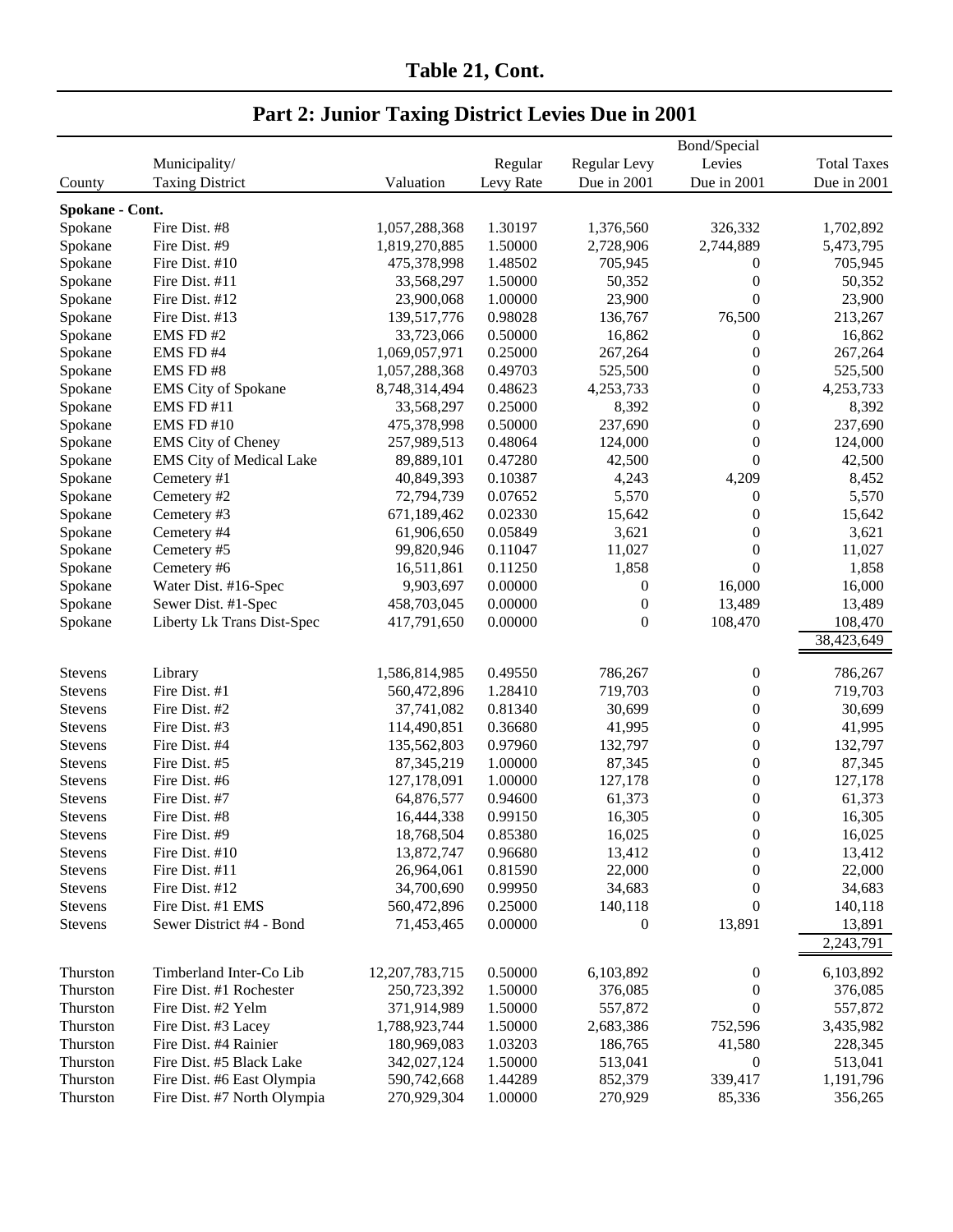|                  |                              |                   |           |                  | Bond/Special     |                    |  |
|------------------|------------------------------|-------------------|-----------|------------------|------------------|--------------------|--|
|                  | Municipality/                |                   | Regular   | Regular Levy     | Levies           | <b>Total Taxes</b> |  |
| County           | <b>Taxing District</b>       | Valuation         | Levy Rate | Due in 2001      | Due in 2001      | Due in 2001        |  |
| Thurston - Cont. |                              |                   |           |                  |                  |                    |  |
| Thurston         | Fire Dist. #8 South Bay      | 453,113,906       | 1.50000   | 679,671          | 179,560          | 859,231            |  |
| Thurston         | Fire Dist. #9 McLane         | 661,728,485       | 1.42301   | 941,648          | $\theta$         | 941,648            |  |
| Thurston         | Fire Dist. #11 Littlerock    | 400,748,587       | 1.50000   | 601,123          | 112,308          | 713,431            |  |
| Thurston         | Fire Dist. #12 Tenino        | 158,873,701       | 1.10355   | 175,325          | 92,507           | 267,832            |  |
| Thurston         | Fire Dist. #13 Griffin       | 396,089,981       | 1.17284   | 464,550          | 181,107          | 645,657            |  |
| Thurston         | Fire Dist. #14 Grand Mound   | 133,383,328       | 1.50000   | 200,075          | $\mathbf{0}$     | 200,075            |  |
| Thurston         | Fire Dist. #15 Munn Lake     | 58,678,899        | 1.00000   | 58,679           | $\boldsymbol{0}$ | 58,679             |  |
| Thurston         | Fire Dist. #16 Gibson Valle  | 30,919,475        | 1.00000   | 30,919           | $\boldsymbol{0}$ | 30,919             |  |
|                  | Fire Dist. #17 Bald Hill     | 100,227,937       | 1.50000   | 150,342          | 37,864           | 188,206            |  |
| Thurston         |                              |                   | 0.28450   | 3,473,148        |                  |                    |  |
| Thurston         | Port of Olympia Regular      | 12, 207, 783, 715 |           |                  | $\boldsymbol{0}$ | 3,473,148          |  |
| Thurston         | EMS - Medic One              | 12, 207, 783, 715 | 0.46913   | 5,726,986        | $\boldsymbol{0}$ | 5,726,986          |  |
| Thurston         | Cemetery #1 Rochester        | 445,514,018       | 0.07429   | 33,097           | $\boldsymbol{0}$ | 33,097             |  |
| Thurston         | Cemetery #2 Yelm             | 709,355,041       | 0.08861   | 62,854           | $\boldsymbol{0}$ | 62,854             |  |
|                  |                              |                   |           |                  |                  | 25,965,041         |  |
| Wahkiakum        | Fire Dist. #1                | 56,078,260        | 0.57038   | 31,986           | $\boldsymbol{0}$ | 31,986             |  |
| Wahkiakum        | Fire Dist. #2                | 17,541,850        | 0.81091   | 14,225           | $\boldsymbol{0}$ | 14,225             |  |
| Wahkiakum        | Fire Dist. #3                | 36,859,570        | 0.81075   | 29,884           | $\boldsymbol{0}$ | 29,884             |  |
| Wahkiakum        | Fire Dist. #4                | 70,210,160        | 0.60730   | 42,639           | 37,979           | 80,618             |  |
| Wahkiakum        | Port Dist. #1                | 123,607,255       | 0.34139   | 42,198           | $\boldsymbol{0}$ | 42,198             |  |
|                  |                              |                   | 0.35323   |                  |                  |                    |  |
| Wahkiakum        | Port Dist. #2                | 120,500,140       |           | 42,564           | $\mathbf{0}$     | 42,564             |  |
| Wahkiakum        | <b>EMS</b>                   | 244, 107, 395     | 0.24213   | 59,106           | $\boldsymbol{0}$ | 59,106             |  |
| Wahkiakum        | Cemetery #1                  | 174,794,865       | 0.04999   | 8,738            | $\boldsymbol{0}$ | 8,738              |  |
| Wahkiakum        | Cemetery #2                  | 22,454,900        | 0.06123   | 1,375            | $\boldsymbol{0}$ | 1,375              |  |
|                  |                              |                   |           |                  |                  | 310,694            |  |
| Walla Walla      | Walla Walla Rural Library    | 1,497,866,676     | 0.49530   | 741,893          | $\boldsymbol{0}$ | 741,893            |  |
| Walla Walla      | Hospital (Walla Walla)       | 63,064,112        | 0.50000   | 31,532           | 58,009           | 89,541             |  |
| Walla Walla      | Fire Dist. #1                | 69,751,103        | 1.00000   | 69,751           | $\boldsymbol{0}$ | 69,751             |  |
| Walla Walla      | Fire Dist. #2                | 33,238,194        | 0.74270   | 24,686           | $\boldsymbol{0}$ | 24,686             |  |
| Walla Walla      | Fire Dist. #3                | 103,256,660       | 1.30600   | 134,853          | $\overline{0}$   | 134,853            |  |
| Walla Walla      | Fire Dist. #4                | 522,243,075       | 1.38150   | 721,479          | 225,016          | 946,495            |  |
| Walla Walla      | Fire Dist. #5                | 523,355,647       | 1.09220   | 571,609          | $\boldsymbol{0}$ | 571,609            |  |
| Walla Walla      | Fire Dist. #6                | 129,116,142       | 0.48890   | 63,125           | $\overline{0}$   | 63,125             |  |
| Walla Walla      | Fire Dist. #7                | 41,508,600        | 0.88150   | 36,590           | $\boldsymbol{0}$ | 36,590             |  |
| Walla Walla      | Fire Dist. #8                | 65,904,951        | 0.88150   | 58,095           | $\overline{0}$   | 58,095             |  |
| Walla Walla      | Port of Walla Walla          | 2,817,468,073     | 0.44580   | 1,256,027        | $\boldsymbol{0}$ | 1,256,027          |  |
| Walla Walla      | <b>EMS</b>                   | 2,817,468,073     | 0.35000   | 986,114          | $\theta$         | 986,114            |  |
| Walla Walla      | Park & Rec - Prescott Bond   | 200,252,387       | 0.00000   | $\boldsymbol{0}$ | 119,691          | 119,691            |  |
| Walla Walla      | Park & Rec - Waitsburg Speci | 67,660,297        | 0.00000   | $\boldsymbol{0}$ | 38,431           | 38,431             |  |
|                  |                              |                   |           |                  |                  | 5,136,901          |  |
|                  |                              |                   |           |                  |                  |                    |  |
| Whatcom          | Whatcom Rural Library        | 7,392,229,919     | 0.50000   | 3,696,115        | $\mathbf{0}$     | 3,696,115          |  |
| Whatcom          | Hospital #304                | 46,514,870        | 0.20720   | 9,638            | 11,629           | 21,267             |  |
| Whatcom          | Fire Dist. #1                | 314,939,969       | 1.00000   | 314,940          | $\boldsymbol{0}$ | 314,940            |  |
| Whatcom          | Fire Dist. #2                | 428,896,633       | 1.35734   | 582,163          | 174,966          | 757,129            |  |
| Whatcom          | Fire Dist. #3                | 688, 767, 087     | 1.35210   | 931,282          | 0                | 931,282            |  |
| Whatcom          | Fire Dist. #4                | 554,695,516       | 1.50000   | 832,043          | $\mathbf{0}$     | 832,043            |  |
| Whatcom          | Fire Dist. #5                | 245,796,778       | 0.76898   | 189,013          | $\boldsymbol{0}$ | 189,013            |  |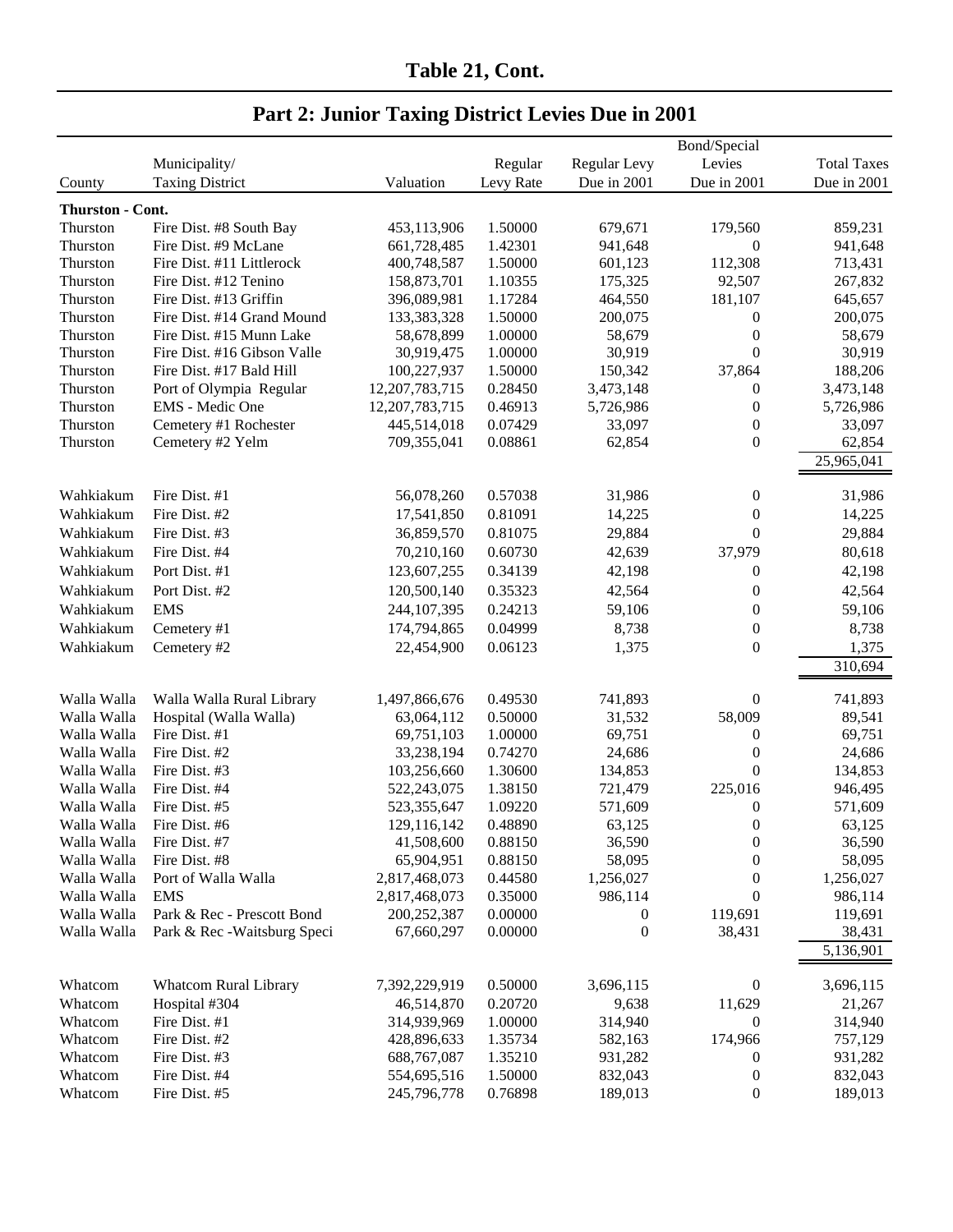| Table 21, Cont. |  |
|-----------------|--|
|                 |  |

|                        |                             |                |           | Bond/Special     |                  |                    |  |  |
|------------------------|-----------------------------|----------------|-----------|------------------|------------------|--------------------|--|--|
|                        | Municipality/               |                | Regular   | Regular Levy     | Levies           | <b>Total Taxes</b> |  |  |
| County                 | <b>Taxing District</b>      | Valuation      | Levy Rate | Due in 2001      | Due in 2001      | Due in 2001        |  |  |
| <b>Whatcom - Cont.</b> |                             |                |           |                  |                  |                    |  |  |
| Whatcom                | Fire Dist. #6               | 108,890,555    | 0.97205   | 105,847          | 59,270           | 165,117            |  |  |
| Whatcom                | Fire Dist. #7               | 1,299,547,825  | 1.02890   | 1,337,105        | 0                | 1,337,105          |  |  |
| Whatcom                | Fire Dist. #8               | 314,368,012    | 1.50000   | 471,552          | $\boldsymbol{0}$ | 471,552            |  |  |
| Whatcom                | Fire Dist. #9               | 117,622,249    | 0.61202   | 71,987           | $\boldsymbol{0}$ | 71,987             |  |  |
| Whatcom                | Fire Dist. #10              | 90,410,097     | 0.82558   | 74,641           | 29,470           | 104,111            |  |  |
| Whatcom                | Fire Dist. #11              | 131,409,301    | 0.83632   | 109,900          | $\boldsymbol{0}$ | 109,900            |  |  |
| Whatcom                | Fire Dist. #13              | 665, 187, 529  | 1.27000   | 844,788          | $\boldsymbol{0}$ | 844,788            |  |  |
| Whatcom                | Fire Dist. #14              | 242,632,912    | 1.00000   | 242,633          | $\boldsymbol{0}$ | 242,633            |  |  |
| Whatcom                | Fire Dist. #16              | 73,592,757     | 0.84474   | 62,167           | $\boldsymbol{0}$ | 62,167             |  |  |
| Whatcom                | Fire Dist. #17              | 105,703,996    | 0.89237   | 94,327           | 27,000           | 121,327            |  |  |
| Whatcom                | Fire Dist. #18              | 112,327,257    | 0.91821   | 103,140          | 46,309           | 149,449            |  |  |
| Whatcom                | Fire Dist. #19              | 56,859,621     | 1.00000   | 56,860           | 3,102            | 59,962             |  |  |
| Whatcom                | Port of Bellingham          | 11,546,689,565 | 0.39634   | 4,576,415        | $\boldsymbol{0}$ | 4,576,415          |  |  |
| Whatcom                | EMS Dist. #6                | 115,300,875    | 0.24230   | 27,937           | $\boldsymbol{0}$ | 27,937             |  |  |
| Whatcom                | EMS Dist. #9                | 122,289,038    | 0.28048   | 34,300           | 0                | 34,300             |  |  |
| Whatcom                | EMS Dist. #11               | 134,079,161    | 0.18371   | 24,632           | $\boldsymbol{0}$ | 24,632             |  |  |
| Whatcom                | EMS Dist. #14               | 250, 256, 357  | 0.25000   | 62,564           | $\boldsymbol{0}$ | 62,564             |  |  |
| Whatcom                | EMS Dist. #16               | 76,104,072     | 0.25000   | 19,026           | $\overline{0}$   | 19,026             |  |  |
| Whatcom                | EMS Dist. #18               | 114,355,217    | 0.47704   | 54,552           | $\overline{0}$   | 54,552             |  |  |
| Whatcom                | Park & Rec Pt. Roberts-Spec | 244, 243, 783  | 0.00000   | $\boldsymbol{0}$ | 29,996           | 29,996             |  |  |
| Whatcom                | Park & Rec Lynden Park-Spec | 883,732,420    | 0.00000   | $\boldsymbol{0}$ | 88,373           | 88,373             |  |  |
| Whatcom                | Cemetery #2                 | 134,079,161    | 0.03591   | 4,815            | $\boldsymbol{0}$ | 4,815              |  |  |
| Whatcom                | Cemetery #3                 | 41,532,277     | 0.09615   | 3,993            | $\boldsymbol{0}$ | 3,993              |  |  |
| Whatcom                | Cemetery #4                 | 288,069,892    | 0.08113   | 23,371           | $\boldsymbol{0}$ | 23,371             |  |  |
| Whatcom                | Cemetery #5                 | 38,833,576     | 0.09100   | 3,534            | $\boldsymbol{0}$ | 3,534              |  |  |
| Whatcom                | Cemetery #6                 | 842,306,286    | 0.07103   | 59,829           | $\boldsymbol{0}$ | 59,829             |  |  |
| Whatcom                | Cemetery #7                 | 1,032,029,409  | 0.10533   | 108,704          | $\boldsymbol{0}$ | 108,704            |  |  |
| Whatcom                | Cemetery #8                 | 246,329,758    | 0.01945   | 4,791            | $\boldsymbol{0}$ | 4,791              |  |  |
| Whatcom                | Cemetery #9                 | 219,255,610    | 0.11250   | 24,666           | $\boldsymbol{0}$ | 24,666             |  |  |
| Whatcom                | Cemetery #10                | 906,280,477    | 0.08980   | 81,384           | $\boldsymbol{0}$ | 81,384             |  |  |
| Whatcom                | Cemetery #11                | 44,981,184     | 0.11250   | 5,060            | $\boldsymbol{0}$ | 5,060              |  |  |
| Whatcom                | Water Dist. #2 Special      | 81,306,166     | 0.00000   | $\boldsymbol{0}$ | 61,105           | 61,105             |  |  |
| Whatcom                | Water Dist. #19 Special     | 30,349,480     | 0.00000   | $\boldsymbol{0}$ | 37,937           | 37,937             |  |  |
|                        |                             |                |           |                  |                  | 15,818,871         |  |  |
|                        |                             |                |           |                  |                  |                    |  |  |
| Whitman                | Whitman Rural Library       | 916,073,861    | 0.50000   | 458,037          | $\boldsymbol{0}$ | 458,037            |  |  |
| Whitman                | Hospital #2                 | 62,325,448     | 0.50000   | 31,163           | $\boldsymbol{0}$ | 31,163             |  |  |
| Whitman                | Fire Dist. #1               | 29,031,196     | 1.00000   | 29,031           | $\boldsymbol{0}$ | 29,031             |  |  |
| Whitman                | Fire Dist. #2               | 80,865,295     | 0.74130   | 59,945           | $\boldsymbol{0}$ | 59,945             |  |  |
| Whitman                | Fire Dist. #3               | 27,487,552     | 0.85000   | 23,364           | $\boldsymbol{0}$ | 23,364             |  |  |
| Whitman                | Fire Dist. #4               | 29,916,310     | 0.83560   | 24,998           | $\boldsymbol{0}$ | 24,998             |  |  |
| Whitman                | Fire Dist. #5               | 20,733,735     | 0.93720   | 19,432           | 29,664           | 49,096             |  |  |
| Whitman                | Fire Dist. #6               | 44,307,468     | 0.88900   | 39,389           | $\boldsymbol{0}$ | 39,389             |  |  |
| Whitman                | Fire Dist. #7               | 57,388,416     | 1.00000   | 57,388           | $\boldsymbol{0}$ | 57,388             |  |  |
| Whitman                | Fire Dist. #8               | 82,509,812     | 0.78770   | 64,993           | $\boldsymbol{0}$ | 64,993             |  |  |
| Whitman                | Fire Dist. #10              | 46,045,538     | 0.76010   | 34,999           | $\boldsymbol{0}$ | 34,999             |  |  |
| Whitman                | Fire Dist. #11              | 124,929,561    | 0.98100   | 122,556          | $\boldsymbol{0}$ | 122,556            |  |  |
| Whitman                | Fire Dist. #12              | 107,712,167    | 0.98710   | 106,323          | $\boldsymbol{0}$ | 106,323            |  |  |
| Whitman                | Fire Dist. #13              | 45,089,097     | 0.69250   | 31,224           | $\boldsymbol{0}$ | 31,224             |  |  |